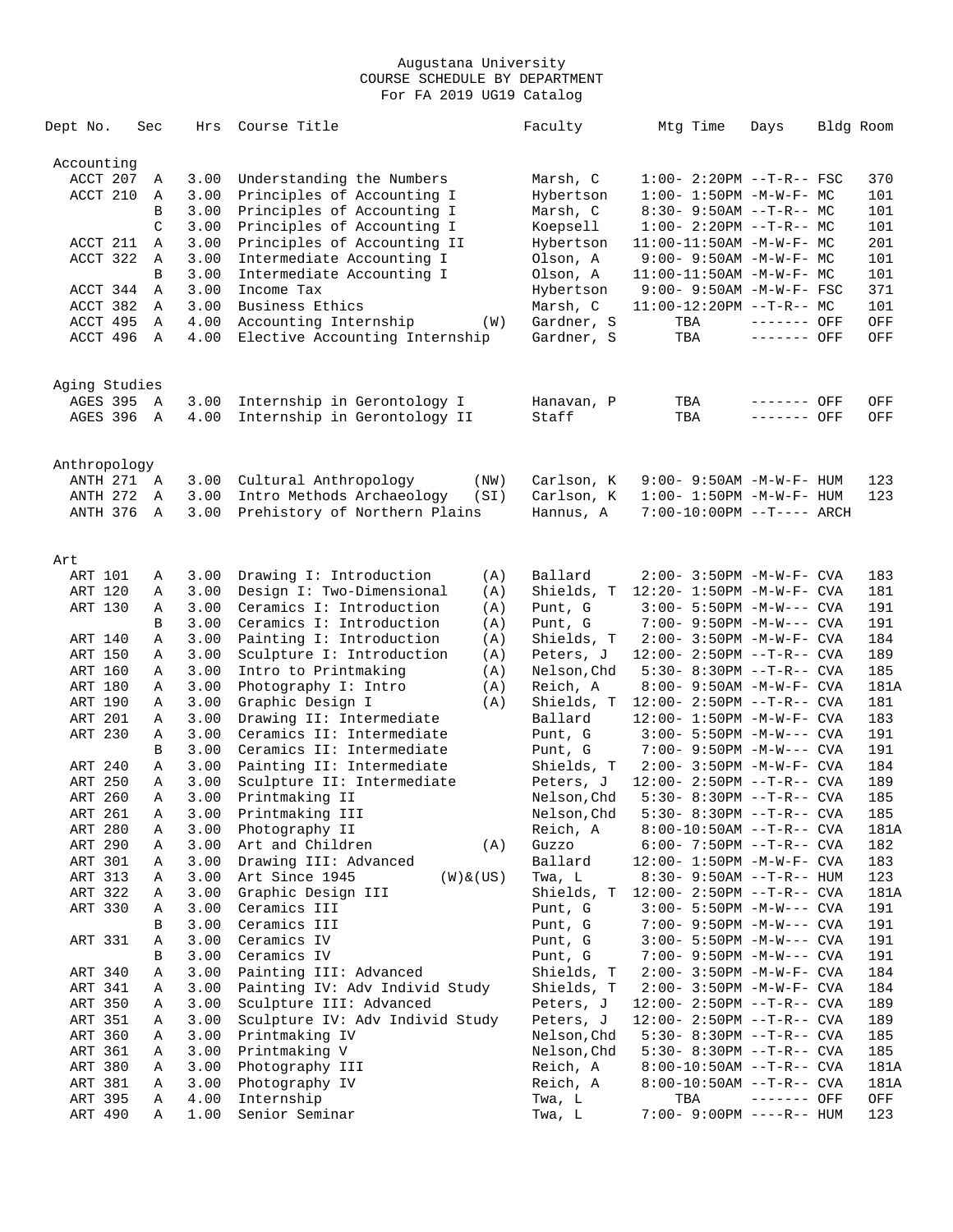| Dept No.               | Sec            | Hrs  | Course Title                                           |      | Faculty     | Mtg Time                          | Days        | Bldg Room |
|------------------------|----------------|------|--------------------------------------------------------|------|-------------|-----------------------------------|-------------|-----------|
| American Sign Language |                |      |                                                        |      |             |                                   |             |           |
| <b>ASL 101</b>         | Α              | 3.00 | Foundations in Amer Deaf Culture                       |      | Miller, T   | $6:00-9:00PM --T---MC$            |             | 264       |
| <b>ASL 110</b>         | Α              | 3.00 | American Sign Language I                               | (L1) | Gundersn, C | $1:00-2:20PM -T-R--MC$            |             | 202       |
|                        | B              | 3.00 | American Sign Language I                               | (L1) | Steen, C    | 12:00-12:50PM -M-W-F- MC          |             | 202       |
|                        | C              | 3.00 | American Sign Language I                               | (L1) | Koterwski   | $11:00-12:20PM$ --T-R-- MC        |             | 202       |
|                        | D              | 3.00 | American Sign Language I                               | (L1) | Koterwski   | $8:30 - 9:50AM -T-R-- MC$         |             | 202       |
| <b>ASL 210</b>         | Α              | 3.00 | American Sign Language III                             |      | Steen, C    | $1:00 - 1:50PM - M - W - F - MC$  |             | 202       |
|                        | B              | 3.00 |                                                        |      |             | $2:00 - 2:50PM -M-W-F - MC$       |             | 202       |
| <b>ASL 310</b>         | Α              |      | American Sign Language III<br>American Sign Language V |      | Steen, C    |                                   |             | 254       |
|                        |                | 3.00 |                                                        |      | Dyce, M     | $10:40-11:50AM$ -M-W--- MC        |             |           |
| Augie Access           |                |      |                                                        |      |             |                                   |             |           |
| AUAC 010               | A              | 3.00 | Career Exploration                                     |      | Davis, C    | $9:00 - 9:50AM - M - W - F - MC$  |             | 220       |
| AUAC 012               | Α              | 3.00 | Succeeding as an Employee                              |      | Davis, C    | $8:30 - 9:50AM -T-R-- MC$         |             | 220       |
| AUAC 014               | $\mathbb A$    | 3.00 | Employment Internship 2                                |      | Lamb        | TBA                               | $------$ MC | 220       |
| AUAC 030               | Α              | 3.00 | Independent Living 1                                   |      | Davis, C    | 11:00-11:50AM -M-W-F- MC          |             | 220       |
|                        |                |      |                                                        |      |             |                                   |             |           |
| AUAC 040               | Α              | 3.00 | Transition & Adult Services Link                       |      | Lamb        | $8:30 - 9:50AM -T-R-- MC$         |             | 120       |
| AUAC 070               | Α              | 3.00 | Skills for Social Settings                             |      | Lamb        | $1:00-2:20PM -T-R--MC$            |             | 220       |
| Biology                |                |      |                                                        |      |             |                                   |             |           |
| <b>BIOL 110</b>        | Α              | 4.00 | Biology & Human Concerns                               | (NS) | Mallowa     | $1:00 - 1:50PM -M-W-F - FSC$      |             | 113B      |
|                        |                |      |                                                        |      | Beraldi     |                                   |             |           |
|                        |                |      |                                                        |      | Mallowa     | $8:30-10:20AM$ ----R-- FSC        |             | 212       |
|                        | В              | 4.00 | Biology & Human Concerns                               | (NS) | Mallowa     | $1:00 - 1:50PM -M-W-F- FSC$       |             | 113B      |
|                        |                |      |                                                        |      | Beraldi     |                                   |             |           |
|                        |                |      |                                                        |      | Mallowa     | 11:00-12:50PM ----R-- FSC         |             | 212       |
|                        | C              | 4.00 | Biology & Human Concerns                               | (NS) | Mallowa     | $1:00 - 1:50PM - M - W - F - FSC$ |             | 113B      |
|                        |                |      |                                                        |      | Beraldi     |                                   |             |           |
|                        |                |      |                                                        |      | Mallowa     | $1:30 - 3:20PM$ ----R-- FSC       |             | 212       |
| BIOL 120               | A1             | 4.00 | Biological Principles I                                | (NS) | Lewis, A    | 9:00- 9:50AM -M-W-F- FSC          |             | 114       |
|                        |                |      |                                                        |      | Baye, L     |                                   |             |           |
|                        |                |      |                                                        |      | Baye, L     | $8:30-10:20AM$ --T---- FSC        |             | 211       |
|                        | A2             | 4.00 | Biological Principles I                                | (NS) | Lewis, A    | $9:00 - 9:50AM - M - W - F - FSC$ |             | 114       |
|                        |                |      |                                                        |      | Baye, L     |                                   |             |           |
|                        |                |      |                                                        |      | Bruggeman   | $10:40-12:30PM$ --T---- FSC       |             | 211       |
|                        |                |      |                                                        |      | Lewis, A    | 9:00- 9:50AM -M-W-F- FSC          |             | 114       |
|                        | A3             | 4.00 | Biological Principles I                                | (NS) |             |                                   |             |           |
|                        |                |      |                                                        |      | Baye, L     |                                   |             |           |
|                        |                |      |                                                        |      | Lewis, A    | $1:00-2:50PM -T---FSC$            |             | 211       |
|                        | B1             | 4.00 | Biological Principles I                                | (NS) | Lewis, A    | $2:00 - 2:50PM - M - W - F - FSC$ |             | 114       |
|                        |                |      |                                                        |      | Gubbels     |                                   |             |           |
|                        |                |      |                                                        |      | Beraldi     | $9:00-10:50AM$ ----R-- FSC        |             | 211       |
|                        | B <sub>2</sub> |      | 4.00 Biological Principles I                           | (NS) | Lewis, A    | 2:00- 2:50PM -M-W-F- FSC          |             | 114       |
|                        |                |      |                                                        |      | Gubbels     |                                   |             |           |
|                        |                |      |                                                        |      | Bruggeman   | $11:00-12:50PM$ ----R-- FSC       |             | 211       |
|                        | B3             | 4.00 | Biological Principles I                                | (NS) | Lewis, A    | 2:00- 2:50PM -M-W-F- FSC          |             | 114       |
|                        |                |      |                                                        |      | Gubbels     |                                   |             |           |
|                        |                |      |                                                        |      | Lewis, A    | $1:00-2:50PM -T---FSC$            |             | 211       |
|                        | C1             | 4.00 | Biological Principles I                                | (NS) | Kloth       | $9:00 - 9:50AM - M - W - F - FSC$ |             | 113A      |
|                        |                |      |                                                        |      | Matzner, S  |                                   |             |           |
|                        |                |      |                                                        |      | Matzner, S  | $8:30-10:20AM$ --T---- FSC        |             | 212       |
|                        | C2             | 4.00 | Biological Principles I                                | (NS) | Kloth       | 9:00- 9:50AM -M-W-F- FSC          |             | 113A      |
|                        |                |      |                                                        |      | Matzner, S  |                                   |             |           |
|                        |                |      |                                                        |      |             | $11:00-12:50PM$ --T---- FSC       |             |           |
|                        |                |      |                                                        |      | Kloth       |                                   |             | 212       |
|                        | C <sub>3</sub> | 4.00 | Biological Principles I                                | (NS) | Kloth       | $9:00 - 9:50AM - M - W - F - FSC$ |             | 113A      |
|                        |                |      |                                                        |      | Matzner, S  |                                   |             |           |
|                        |                |      |                                                        |      | Beraldi     | $2:00 - 3:50PM$ ----R-- FSC       |             | 211       |
|                        | D1             | 4.00 | Biological Principles I                                | (NS) | Miles, C    | $2:00 - 2:50PM - M - W - F - FSC$ |             | 113A      |
|                        |                |      |                                                        |      | Miles, C    | $3:30 - 5:20PM -T--- FSC$         |             | 211       |
|                        |                |      |                                                        |      | Mallowa     |                                   |             |           |
|                        |                |      |                                                        |      | Bruggeman   |                                   |             |           |
|                        | D2             | 4.00 | Biological Principles I                                | (NS) | Miles, C    | 2:00- 2:50PM -M-W-F- FSC          |             | 113A      |
|                        |                |      |                                                        |      | Mallowa     | $1:30-3:20PM --T---FSC$           |             | 212       |
|                        |                |      |                                                        |      |             |                                   |             |           |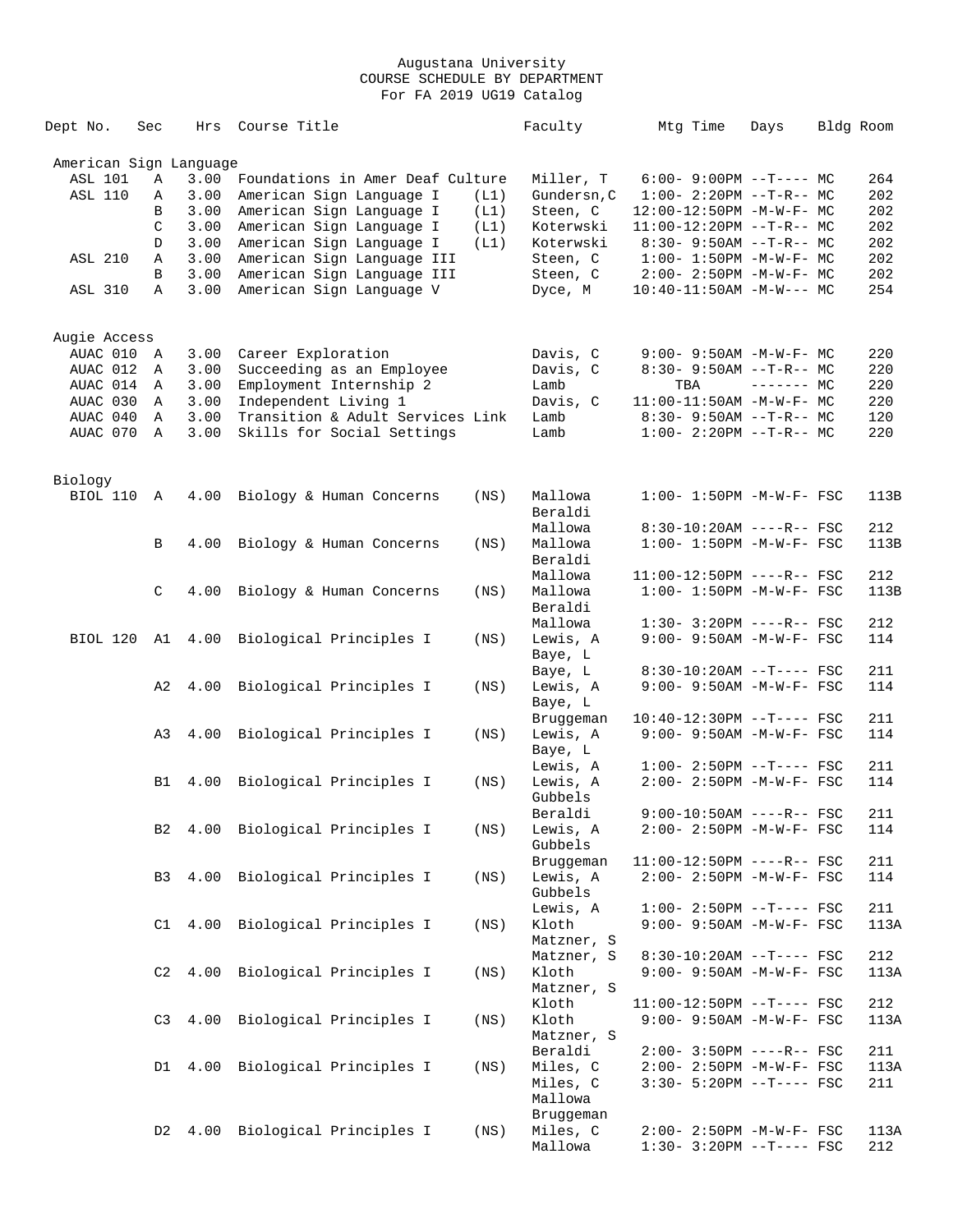| 4.00<br>Biological Principles I<br>(NS)<br>Miles, C<br>$2:00 - 2:50PM -M-W-F - FSC$<br>D3<br>Mallowa<br>Beraldi<br>$2:00 - 3:50PM$ ----R-- FSC<br>BIOL 150 A<br>4.00<br>Jhnsn, Jes<br>$1:00 - 1:50PM - M - W - F - FSC$<br>Human Anatomy<br>Jhnsn, Jes<br>$10:40-12:30PM$ ----R-- FSC<br>4.00<br>Jhnsn, Jes<br>$1:00 - 1:50PM - M - W - F - FSC$<br>B<br>Human Anatomy<br>Jhnsn, Jes<br>$1:30 - 3:20PM$ ----R-- FSC<br><b>BIOL 225</b><br>4.00<br>Human Physiology<br>Gubbels<br>10:40-11:50AM -M-W-F- FSC<br>Α<br>4.00<br>Human Physiology<br>Jhnsn, Jes<br>10:40-11:50AM -M-W-F- FSC<br>B<br>Gubbels<br>-BIOL 225: MUST ALSO REGISTER FOR ANY ONE BIOL 225L SECTION.<br>BIOL 225L A<br>0.00<br>Human Physiology Laboratory<br>Jhnsn, Jes<br>8:30-10:20AM --T---- FSC<br>Gubbels<br>0.00<br>Human Physiology Laboratory<br>Jhnsn, Jes<br>10:40-12:30PM --T---- FSC<br>B<br>Gubbels<br>C<br>0.00<br>Human Physiology Laboratory<br>Jhnsn, Jes<br>$8:30-10:20AM$ ----R-- FSC<br>Gubbels<br>Gubbels<br>0.00<br>Human Physiology Laboratory<br>$11:00-12:50PM$ ----R-- FSC<br>D<br>Human Physiology Laboratory<br>0.00<br>Gubbels<br>$1:00-2:50PM$ --T---- FSC<br>Е<br>BIOL 233<br>Α<br>4.00<br>Genetics<br>Vitiello<br>12:00-12:50PM -M-W-F- FSC<br>4.00<br>Genetics<br>B<br>Olson-Mann<br>12:00-12:50PM -M-W-F- FSC<br>-BIOL 233: MUST ALSO REGISTER FOR ANY ONE BIOL 233L SECTION.<br>Vitiello<br>BIOL 233L A<br>Genetics Lab<br>$8:30-11:20AM$ --T---- FSC<br>0.00<br>0.00<br>Genetics Lab<br>Baye, L<br>12:00- 2:50PM --T---- FSC<br>В<br>0.00<br>Genetics Lab<br>Vitiello<br>$8:00-10:50AM$ ----R-- FSC<br>C<br>0.00<br>Genetics Lab<br>Vitiello<br>$11:00 - 1:50PM$ ----R-- FSC<br>D<br>$\mathbf E$<br>Genetics Lab<br>$2:00 - 4:50PM$ ----R-- FSC<br>0.00<br>Olson-Mann<br>BIOL 296<br>0.00<br>Curricular Practical Training<br>Fauteck, J<br>TBA<br>------- OFF<br>Α<br>BIOL 321<br>4.00<br>Neurophysiology<br>Kloth<br>2:00- 2:50PM -M-W-F- FSC<br>$\mathbb{A}$<br>Kloth<br>$2:30-5:20PM$ ----R-- FSC<br>BIOL 344<br>4.00<br>General Microbiology<br>Egland<br>9:00- 9:50AM -M-W-F- FSC<br>$\mathbb A$<br>Eqland<br>$8:30-11:20AM$ ----R-- FSC<br>4.00<br>General Microbiology<br>Eqland<br>$9:00 - 9:50AM - M - W - F - FSC$<br>B<br>$1:00-3:50PM$ ----R-- FSC<br>Bruggeman<br>BIOL 348<br>4.00<br>Principles of Ecology<br>12:00-12:50PM -M-W-F- FSC<br>Α<br>(SI)<br>Lewis, A<br>Lewis, A<br>$9:00-11:50AM$ ----R-- FSC<br>BIOL 352<br>4.00<br>Terrestrial Plant Ecology(W)(SI)<br>Matzner, S<br>$11:00-11:50AM$ -M-W-F- FSC<br>A<br>Matzner, S<br>$1:00-3:50PM -T---FSC$<br>4.00<br>BIOL 354<br>Biological Chemistry<br>Larson, Mk<br>8:00- 8:50AM -M-W-F- FSC<br>$\mathbb A$<br>(W)<br>Larson, Mk<br>$8:00-10:50AM$ --T---- FSC<br>Biological Chemistry<br>Larson, Mk<br>8:00- 8:50AM -M-W-F- FSC<br>B<br>4.00<br>(W)<br>$11:00 - 1:50PM -T--- FSC$<br>Larson, Mk<br>Biological Chemistry<br>C<br>4.00<br>(W)<br>Larson, Mk<br>8:00- 8:50AM -M-W-F- FSC<br>Larson, Mk<br>2:00- 4:50PM --T---- FSC<br>4.00<br>Directed Research<br>Kloth<br><b>BIOL 392</b><br>TBA<br>------- OFF<br>S<br>BIOL 395<br>4.00<br>Internship<br>TBA<br>------- OFF<br>Matzner, S<br>Α<br>1.00<br>Biology Seminar<br>7:00- 7:50PM ----R-- FSC<br>BIOL 490<br>$\mathbb{A}$<br>Lewis, A<br>Business Administration<br>BSAD 205<br>3.00<br>Management Information Systems I<br>Α<br>Entwistle<br>$8:30 - 9:50AM -T-R-- MC$<br>Curricular Practical Training<br>BSAD 296<br>0.00<br>Fauteck, J<br>------- OFF<br>Α<br>TBA<br>BSAD 310<br>3.00<br>Principles of Marketing<br>Keltgen, J<br>Α<br>8:00- 8:50AM -M-W-F- MC<br>3.00<br>Principles of Marketing<br>B<br>Keltgen, J<br>$9:00 - 9:50AM - M - W - F - MC$<br>Principles of Management<br>BSAD 320<br>3.00<br>Gardner, S<br>12:00-12:50PM -M-W-F- MC<br>Α<br>3.00<br>Principles of Management<br>Gardner, S<br>B<br>$1:00 - 1:50PM - M - W - F - MC$<br>BSAD 330<br>3.00<br>Principles of Finance<br>Α<br>Koepsell<br>$2:00 - 2:50PM -M-W-F - MC$<br>3.00<br>Business Law I<br>BSAD 340<br>Harris, J<br>Α<br>$11:00-12:20PM --T-R-- MC$<br>3.00<br>Business Law I<br>B<br>Harris, J<br>$1:00-2:20PM -T-R--MC$<br>BSAD 341<br>3.00<br>The Legal Environment of Sport<br>Harris, J<br>A<br>$6:30-9:30PM --T---MC$<br>BSAD 382<br>3.00<br>Business Ethics<br>Marsh, C<br>$11:00-12:20PM$ --T-R-- MC<br>Α<br>Marketing Promotions<br>BSAD 413<br>3.00<br>Willard<br>$1:00 - 1:50PM -M-W-F - MC$<br>Α<br>BSAD 421<br>3.00<br>Human Resource Management<br>Willard<br>Α<br>$8:00-8:50AM$ -M-W-F- MC<br>BSAD 425<br>3.00<br>Small Business Management<br>Willard<br>11:00-12:20PM --T-R-- MC<br>Α | Dept No. | Sec | Hrs | Course Title | Faculty | Mtg Time | Days | Bldg Room  |
|-----------------------------------------------------------------------------------------------------------------------------------------------------------------------------------------------------------------------------------------------------------------------------------------------------------------------------------------------------------------------------------------------------------------------------------------------------------------------------------------------------------------------------------------------------------------------------------------------------------------------------------------------------------------------------------------------------------------------------------------------------------------------------------------------------------------------------------------------------------------------------------------------------------------------------------------------------------------------------------------------------------------------------------------------------------------------------------------------------------------------------------------------------------------------------------------------------------------------------------------------------------------------------------------------------------------------------------------------------------------------------------------------------------------------------------------------------------------------------------------------------------------------------------------------------------------------------------------------------------------------------------------------------------------------------------------------------------------------------------------------------------------------------------------------------------------------------------------------------------------------------------------------------------------------------------------------------------------------------------------------------------------------------------------------------------------------------------------------------------------------------------------------------------------------------------------------------------------------------------------------------------------------------------------------------------------------------------------------------------------------------------------------------------------------------------------------------------------------------------------------------------------------------------------------------------------------------------------------------------------------------------------------------------------------------------------------------------------------------------------------------------------------------------------------------------------------------------------------------------------------------------------------------------------------------------------------------------------------------------------------------------------------------------------------------------------------------------------------------------------------------------------------------------------------------------------------------------------------------------------------------------------------------------------------------------------------------------------------------------------------------------------------------------------------------------------------------------------------------------------------------------------------------------------------------------------------------------------------------------------------------------------------------------------------------------------------------------------------------------------------------------------------------------------------------------------------------------------------------------------------------------------------------------------------------------------------------------------------------------------------------------------------------------------------------------------------------------------------------------------------------------------------------------------------------------------------------------------------------------------------------------------------------------------------------------------------------------------------------------------------------------------------------------------------------------------------------------------------------------------------------------------------------------------------------------------------------------------------------------------------------------|----------|-----|-----|--------------|---------|----------|------|------------|
|                                                                                                                                                                                                                                                                                                                                                                                                                                                                                                                                                                                                                                                                                                                                                                                                                                                                                                                                                                                                                                                                                                                                                                                                                                                                                                                                                                                                                                                                                                                                                                                                                                                                                                                                                                                                                                                                                                                                                                                                                                                                                                                                                                                                                                                                                                                                                                                                                                                                                                                                                                                                                                                                                                                                                                                                                                                                                                                                                                                                                                                                                                                                                                                                                                                                                                                                                                                                                                                                                                                                                                                                                                                                                                                                                                                                                                                                                                                                                                                                                                                                                                                                                                                                                                                                                                                                                                                                                                                                                                                                                                                                                                   |          |     |     |              |         |          |      | 113A       |
|                                                                                                                                                                                                                                                                                                                                                                                                                                                                                                                                                                                                                                                                                                                                                                                                                                                                                                                                                                                                                                                                                                                                                                                                                                                                                                                                                                                                                                                                                                                                                                                                                                                                                                                                                                                                                                                                                                                                                                                                                                                                                                                                                                                                                                                                                                                                                                                                                                                                                                                                                                                                                                                                                                                                                                                                                                                                                                                                                                                                                                                                                                                                                                                                                                                                                                                                                                                                                                                                                                                                                                                                                                                                                                                                                                                                                                                                                                                                                                                                                                                                                                                                                                                                                                                                                                                                                                                                                                                                                                                                                                                                                                   |          |     |     |              |         |          |      |            |
|                                                                                                                                                                                                                                                                                                                                                                                                                                                                                                                                                                                                                                                                                                                                                                                                                                                                                                                                                                                                                                                                                                                                                                                                                                                                                                                                                                                                                                                                                                                                                                                                                                                                                                                                                                                                                                                                                                                                                                                                                                                                                                                                                                                                                                                                                                                                                                                                                                                                                                                                                                                                                                                                                                                                                                                                                                                                                                                                                                                                                                                                                                                                                                                                                                                                                                                                                                                                                                                                                                                                                                                                                                                                                                                                                                                                                                                                                                                                                                                                                                                                                                                                                                                                                                                                                                                                                                                                                                                                                                                                                                                                                                   |          |     |     |              |         |          |      | 211        |
|                                                                                                                                                                                                                                                                                                                                                                                                                                                                                                                                                                                                                                                                                                                                                                                                                                                                                                                                                                                                                                                                                                                                                                                                                                                                                                                                                                                                                                                                                                                                                                                                                                                                                                                                                                                                                                                                                                                                                                                                                                                                                                                                                                                                                                                                                                                                                                                                                                                                                                                                                                                                                                                                                                                                                                                                                                                                                                                                                                                                                                                                                                                                                                                                                                                                                                                                                                                                                                                                                                                                                                                                                                                                                                                                                                                                                                                                                                                                                                                                                                                                                                                                                                                                                                                                                                                                                                                                                                                                                                                                                                                                                                   |          |     |     |              |         |          |      | 113A       |
|                                                                                                                                                                                                                                                                                                                                                                                                                                                                                                                                                                                                                                                                                                                                                                                                                                                                                                                                                                                                                                                                                                                                                                                                                                                                                                                                                                                                                                                                                                                                                                                                                                                                                                                                                                                                                                                                                                                                                                                                                                                                                                                                                                                                                                                                                                                                                                                                                                                                                                                                                                                                                                                                                                                                                                                                                                                                                                                                                                                                                                                                                                                                                                                                                                                                                                                                                                                                                                                                                                                                                                                                                                                                                                                                                                                                                                                                                                                                                                                                                                                                                                                                                                                                                                                                                                                                                                                                                                                                                                                                                                                                                                   |          |     |     |              |         |          |      | 216        |
|                                                                                                                                                                                                                                                                                                                                                                                                                                                                                                                                                                                                                                                                                                                                                                                                                                                                                                                                                                                                                                                                                                                                                                                                                                                                                                                                                                                                                                                                                                                                                                                                                                                                                                                                                                                                                                                                                                                                                                                                                                                                                                                                                                                                                                                                                                                                                                                                                                                                                                                                                                                                                                                                                                                                                                                                                                                                                                                                                                                                                                                                                                                                                                                                                                                                                                                                                                                                                                                                                                                                                                                                                                                                                                                                                                                                                                                                                                                                                                                                                                                                                                                                                                                                                                                                                                                                                                                                                                                                                                                                                                                                                                   |          |     |     |              |         |          |      | 113A       |
|                                                                                                                                                                                                                                                                                                                                                                                                                                                                                                                                                                                                                                                                                                                                                                                                                                                                                                                                                                                                                                                                                                                                                                                                                                                                                                                                                                                                                                                                                                                                                                                                                                                                                                                                                                                                                                                                                                                                                                                                                                                                                                                                                                                                                                                                                                                                                                                                                                                                                                                                                                                                                                                                                                                                                                                                                                                                                                                                                                                                                                                                                                                                                                                                                                                                                                                                                                                                                                                                                                                                                                                                                                                                                                                                                                                                                                                                                                                                                                                                                                                                                                                                                                                                                                                                                                                                                                                                                                                                                                                                                                                                                                   |          |     |     |              |         |          |      | 216        |
|                                                                                                                                                                                                                                                                                                                                                                                                                                                                                                                                                                                                                                                                                                                                                                                                                                                                                                                                                                                                                                                                                                                                                                                                                                                                                                                                                                                                                                                                                                                                                                                                                                                                                                                                                                                                                                                                                                                                                                                                                                                                                                                                                                                                                                                                                                                                                                                                                                                                                                                                                                                                                                                                                                                                                                                                                                                                                                                                                                                                                                                                                                                                                                                                                                                                                                                                                                                                                                                                                                                                                                                                                                                                                                                                                                                                                                                                                                                                                                                                                                                                                                                                                                                                                                                                                                                                                                                                                                                                                                                                                                                                                                   |          |     |     |              |         |          |      | 113A       |
|                                                                                                                                                                                                                                                                                                                                                                                                                                                                                                                                                                                                                                                                                                                                                                                                                                                                                                                                                                                                                                                                                                                                                                                                                                                                                                                                                                                                                                                                                                                                                                                                                                                                                                                                                                                                                                                                                                                                                                                                                                                                                                                                                                                                                                                                                                                                                                                                                                                                                                                                                                                                                                                                                                                                                                                                                                                                                                                                                                                                                                                                                                                                                                                                                                                                                                                                                                                                                                                                                                                                                                                                                                                                                                                                                                                                                                                                                                                                                                                                                                                                                                                                                                                                                                                                                                                                                                                                                                                                                                                                                                                                                                   |          |     |     |              |         |          |      | 113B       |
|                                                                                                                                                                                                                                                                                                                                                                                                                                                                                                                                                                                                                                                                                                                                                                                                                                                                                                                                                                                                                                                                                                                                                                                                                                                                                                                                                                                                                                                                                                                                                                                                                                                                                                                                                                                                                                                                                                                                                                                                                                                                                                                                                                                                                                                                                                                                                                                                                                                                                                                                                                                                                                                                                                                                                                                                                                                                                                                                                                                                                                                                                                                                                                                                                                                                                                                                                                                                                                                                                                                                                                                                                                                                                                                                                                                                                                                                                                                                                                                                                                                                                                                                                                                                                                                                                                                                                                                                                                                                                                                                                                                                                                   |          |     |     |              |         |          |      |            |
|                                                                                                                                                                                                                                                                                                                                                                                                                                                                                                                                                                                                                                                                                                                                                                                                                                                                                                                                                                                                                                                                                                                                                                                                                                                                                                                                                                                                                                                                                                                                                                                                                                                                                                                                                                                                                                                                                                                                                                                                                                                                                                                                                                                                                                                                                                                                                                                                                                                                                                                                                                                                                                                                                                                                                                                                                                                                                                                                                                                                                                                                                                                                                                                                                                                                                                                                                                                                                                                                                                                                                                                                                                                                                                                                                                                                                                                                                                                                                                                                                                                                                                                                                                                                                                                                                                                                                                                                                                                                                                                                                                                                                                   |          |     |     |              |         |          |      |            |
|                                                                                                                                                                                                                                                                                                                                                                                                                                                                                                                                                                                                                                                                                                                                                                                                                                                                                                                                                                                                                                                                                                                                                                                                                                                                                                                                                                                                                                                                                                                                                                                                                                                                                                                                                                                                                                                                                                                                                                                                                                                                                                                                                                                                                                                                                                                                                                                                                                                                                                                                                                                                                                                                                                                                                                                                                                                                                                                                                                                                                                                                                                                                                                                                                                                                                                                                                                                                                                                                                                                                                                                                                                                                                                                                                                                                                                                                                                                                                                                                                                                                                                                                                                                                                                                                                                                                                                                                                                                                                                                                                                                                                                   |          |     |     |              |         |          |      | 118        |
|                                                                                                                                                                                                                                                                                                                                                                                                                                                                                                                                                                                                                                                                                                                                                                                                                                                                                                                                                                                                                                                                                                                                                                                                                                                                                                                                                                                                                                                                                                                                                                                                                                                                                                                                                                                                                                                                                                                                                                                                                                                                                                                                                                                                                                                                                                                                                                                                                                                                                                                                                                                                                                                                                                                                                                                                                                                                                                                                                                                                                                                                                                                                                                                                                                                                                                                                                                                                                                                                                                                                                                                                                                                                                                                                                                                                                                                                                                                                                                                                                                                                                                                                                                                                                                                                                                                                                                                                                                                                                                                                                                                                                                   |          |     |     |              |         |          |      |            |
|                                                                                                                                                                                                                                                                                                                                                                                                                                                                                                                                                                                                                                                                                                                                                                                                                                                                                                                                                                                                                                                                                                                                                                                                                                                                                                                                                                                                                                                                                                                                                                                                                                                                                                                                                                                                                                                                                                                                                                                                                                                                                                                                                                                                                                                                                                                                                                                                                                                                                                                                                                                                                                                                                                                                                                                                                                                                                                                                                                                                                                                                                                                                                                                                                                                                                                                                                                                                                                                                                                                                                                                                                                                                                                                                                                                                                                                                                                                                                                                                                                                                                                                                                                                                                                                                                                                                                                                                                                                                                                                                                                                                                                   |          |     |     |              |         |          |      | 118        |
|                                                                                                                                                                                                                                                                                                                                                                                                                                                                                                                                                                                                                                                                                                                                                                                                                                                                                                                                                                                                                                                                                                                                                                                                                                                                                                                                                                                                                                                                                                                                                                                                                                                                                                                                                                                                                                                                                                                                                                                                                                                                                                                                                                                                                                                                                                                                                                                                                                                                                                                                                                                                                                                                                                                                                                                                                                                                                                                                                                                                                                                                                                                                                                                                                                                                                                                                                                                                                                                                                                                                                                                                                                                                                                                                                                                                                                                                                                                                                                                                                                                                                                                                                                                                                                                                                                                                                                                                                                                                                                                                                                                                                                   |          |     |     |              |         |          |      |            |
|                                                                                                                                                                                                                                                                                                                                                                                                                                                                                                                                                                                                                                                                                                                                                                                                                                                                                                                                                                                                                                                                                                                                                                                                                                                                                                                                                                                                                                                                                                                                                                                                                                                                                                                                                                                                                                                                                                                                                                                                                                                                                                                                                                                                                                                                                                                                                                                                                                                                                                                                                                                                                                                                                                                                                                                                                                                                                                                                                                                                                                                                                                                                                                                                                                                                                                                                                                                                                                                                                                                                                                                                                                                                                                                                                                                                                                                                                                                                                                                                                                                                                                                                                                                                                                                                                                                                                                                                                                                                                                                                                                                                                                   |          |     |     |              |         |          |      | 118        |
|                                                                                                                                                                                                                                                                                                                                                                                                                                                                                                                                                                                                                                                                                                                                                                                                                                                                                                                                                                                                                                                                                                                                                                                                                                                                                                                                                                                                                                                                                                                                                                                                                                                                                                                                                                                                                                                                                                                                                                                                                                                                                                                                                                                                                                                                                                                                                                                                                                                                                                                                                                                                                                                                                                                                                                                                                                                                                                                                                                                                                                                                                                                                                                                                                                                                                                                                                                                                                                                                                                                                                                                                                                                                                                                                                                                                                                                                                                                                                                                                                                                                                                                                                                                                                                                                                                                                                                                                                                                                                                                                                                                                                                   |          |     |     |              |         |          |      |            |
|                                                                                                                                                                                                                                                                                                                                                                                                                                                                                                                                                                                                                                                                                                                                                                                                                                                                                                                                                                                                                                                                                                                                                                                                                                                                                                                                                                                                                                                                                                                                                                                                                                                                                                                                                                                                                                                                                                                                                                                                                                                                                                                                                                                                                                                                                                                                                                                                                                                                                                                                                                                                                                                                                                                                                                                                                                                                                                                                                                                                                                                                                                                                                                                                                                                                                                                                                                                                                                                                                                                                                                                                                                                                                                                                                                                                                                                                                                                                                                                                                                                                                                                                                                                                                                                                                                                                                                                                                                                                                                                                                                                                                                   |          |     |     |              |         |          |      | 118        |
|                                                                                                                                                                                                                                                                                                                                                                                                                                                                                                                                                                                                                                                                                                                                                                                                                                                                                                                                                                                                                                                                                                                                                                                                                                                                                                                                                                                                                                                                                                                                                                                                                                                                                                                                                                                                                                                                                                                                                                                                                                                                                                                                                                                                                                                                                                                                                                                                                                                                                                                                                                                                                                                                                                                                                                                                                                                                                                                                                                                                                                                                                                                                                                                                                                                                                                                                                                                                                                                                                                                                                                                                                                                                                                                                                                                                                                                                                                                                                                                                                                                                                                                                                                                                                                                                                                                                                                                                                                                                                                                                                                                                                                   |          |     |     |              |         |          |      | 118        |
|                                                                                                                                                                                                                                                                                                                                                                                                                                                                                                                                                                                                                                                                                                                                                                                                                                                                                                                                                                                                                                                                                                                                                                                                                                                                                                                                                                                                                                                                                                                                                                                                                                                                                                                                                                                                                                                                                                                                                                                                                                                                                                                                                                                                                                                                                                                                                                                                                                                                                                                                                                                                                                                                                                                                                                                                                                                                                                                                                                                                                                                                                                                                                                                                                                                                                                                                                                                                                                                                                                                                                                                                                                                                                                                                                                                                                                                                                                                                                                                                                                                                                                                                                                                                                                                                                                                                                                                                                                                                                                                                                                                                                                   |          |     |     |              |         |          |      | 114        |
|                                                                                                                                                                                                                                                                                                                                                                                                                                                                                                                                                                                                                                                                                                                                                                                                                                                                                                                                                                                                                                                                                                                                                                                                                                                                                                                                                                                                                                                                                                                                                                                                                                                                                                                                                                                                                                                                                                                                                                                                                                                                                                                                                                                                                                                                                                                                                                                                                                                                                                                                                                                                                                                                                                                                                                                                                                                                                                                                                                                                                                                                                                                                                                                                                                                                                                                                                                                                                                                                                                                                                                                                                                                                                                                                                                                                                                                                                                                                                                                                                                                                                                                                                                                                                                                                                                                                                                                                                                                                                                                                                                                                                                   |          |     |     |              |         |          |      |            |
|                                                                                                                                                                                                                                                                                                                                                                                                                                                                                                                                                                                                                                                                                                                                                                                                                                                                                                                                                                                                                                                                                                                                                                                                                                                                                                                                                                                                                                                                                                                                                                                                                                                                                                                                                                                                                                                                                                                                                                                                                                                                                                                                                                                                                                                                                                                                                                                                                                                                                                                                                                                                                                                                                                                                                                                                                                                                                                                                                                                                                                                                                                                                                                                                                                                                                                                                                                                                                                                                                                                                                                                                                                                                                                                                                                                                                                                                                                                                                                                                                                                                                                                                                                                                                                                                                                                                                                                                                                                                                                                                                                                                                                   |          |     |     |              |         |          |      | 113A       |
|                                                                                                                                                                                                                                                                                                                                                                                                                                                                                                                                                                                                                                                                                                                                                                                                                                                                                                                                                                                                                                                                                                                                                                                                                                                                                                                                                                                                                                                                                                                                                                                                                                                                                                                                                                                                                                                                                                                                                                                                                                                                                                                                                                                                                                                                                                                                                                                                                                                                                                                                                                                                                                                                                                                                                                                                                                                                                                                                                                                                                                                                                                                                                                                                                                                                                                                                                                                                                                                                                                                                                                                                                                                                                                                                                                                                                                                                                                                                                                                                                                                                                                                                                                                                                                                                                                                                                                                                                                                                                                                                                                                                                                   |          |     |     |              |         |          |      |            |
|                                                                                                                                                                                                                                                                                                                                                                                                                                                                                                                                                                                                                                                                                                                                                                                                                                                                                                                                                                                                                                                                                                                                                                                                                                                                                                                                                                                                                                                                                                                                                                                                                                                                                                                                                                                                                                                                                                                                                                                                                                                                                                                                                                                                                                                                                                                                                                                                                                                                                                                                                                                                                                                                                                                                                                                                                                                                                                                                                                                                                                                                                                                                                                                                                                                                                                                                                                                                                                                                                                                                                                                                                                                                                                                                                                                                                                                                                                                                                                                                                                                                                                                                                                                                                                                                                                                                                                                                                                                                                                                                                                                                                                   |          |     |     |              |         |          |      | 253        |
|                                                                                                                                                                                                                                                                                                                                                                                                                                                                                                                                                                                                                                                                                                                                                                                                                                                                                                                                                                                                                                                                                                                                                                                                                                                                                                                                                                                                                                                                                                                                                                                                                                                                                                                                                                                                                                                                                                                                                                                                                                                                                                                                                                                                                                                                                                                                                                                                                                                                                                                                                                                                                                                                                                                                                                                                                                                                                                                                                                                                                                                                                                                                                                                                                                                                                                                                                                                                                                                                                                                                                                                                                                                                                                                                                                                                                                                                                                                                                                                                                                                                                                                                                                                                                                                                                                                                                                                                                                                                                                                                                                                                                                   |          |     |     |              |         |          |      | 253        |
|                                                                                                                                                                                                                                                                                                                                                                                                                                                                                                                                                                                                                                                                                                                                                                                                                                                                                                                                                                                                                                                                                                                                                                                                                                                                                                                                                                                                                                                                                                                                                                                                                                                                                                                                                                                                                                                                                                                                                                                                                                                                                                                                                                                                                                                                                                                                                                                                                                                                                                                                                                                                                                                                                                                                                                                                                                                                                                                                                                                                                                                                                                                                                                                                                                                                                                                                                                                                                                                                                                                                                                                                                                                                                                                                                                                                                                                                                                                                                                                                                                                                                                                                                                                                                                                                                                                                                                                                                                                                                                                                                                                                                                   |          |     |     |              |         |          |      | 253        |
|                                                                                                                                                                                                                                                                                                                                                                                                                                                                                                                                                                                                                                                                                                                                                                                                                                                                                                                                                                                                                                                                                                                                                                                                                                                                                                                                                                                                                                                                                                                                                                                                                                                                                                                                                                                                                                                                                                                                                                                                                                                                                                                                                                                                                                                                                                                                                                                                                                                                                                                                                                                                                                                                                                                                                                                                                                                                                                                                                                                                                                                                                                                                                                                                                                                                                                                                                                                                                                                                                                                                                                                                                                                                                                                                                                                                                                                                                                                                                                                                                                                                                                                                                                                                                                                                                                                                                                                                                                                                                                                                                                                                                                   |          |     |     |              |         |          |      | 253        |
|                                                                                                                                                                                                                                                                                                                                                                                                                                                                                                                                                                                                                                                                                                                                                                                                                                                                                                                                                                                                                                                                                                                                                                                                                                                                                                                                                                                                                                                                                                                                                                                                                                                                                                                                                                                                                                                                                                                                                                                                                                                                                                                                                                                                                                                                                                                                                                                                                                                                                                                                                                                                                                                                                                                                                                                                                                                                                                                                                                                                                                                                                                                                                                                                                                                                                                                                                                                                                                                                                                                                                                                                                                                                                                                                                                                                                                                                                                                                                                                                                                                                                                                                                                                                                                                                                                                                                                                                                                                                                                                                                                                                                                   |          |     |     |              |         |          |      | 253        |
|                                                                                                                                                                                                                                                                                                                                                                                                                                                                                                                                                                                                                                                                                                                                                                                                                                                                                                                                                                                                                                                                                                                                                                                                                                                                                                                                                                                                                                                                                                                                                                                                                                                                                                                                                                                                                                                                                                                                                                                                                                                                                                                                                                                                                                                                                                                                                                                                                                                                                                                                                                                                                                                                                                                                                                                                                                                                                                                                                                                                                                                                                                                                                                                                                                                                                                                                                                                                                                                                                                                                                                                                                                                                                                                                                                                                                                                                                                                                                                                                                                                                                                                                                                                                                                                                                                                                                                                                                                                                                                                                                                                                                                   |          |     |     |              |         |          |      | OFF        |
|                                                                                                                                                                                                                                                                                                                                                                                                                                                                                                                                                                                                                                                                                                                                                                                                                                                                                                                                                                                                                                                                                                                                                                                                                                                                                                                                                                                                                                                                                                                                                                                                                                                                                                                                                                                                                                                                                                                                                                                                                                                                                                                                                                                                                                                                                                                                                                                                                                                                                                                                                                                                                                                                                                                                                                                                                                                                                                                                                                                                                                                                                                                                                                                                                                                                                                                                                                                                                                                                                                                                                                                                                                                                                                                                                                                                                                                                                                                                                                                                                                                                                                                                                                                                                                                                                                                                                                                                                                                                                                                                                                                                                                   |          |     |     |              |         |          |      | 214        |
|                                                                                                                                                                                                                                                                                                                                                                                                                                                                                                                                                                                                                                                                                                                                                                                                                                                                                                                                                                                                                                                                                                                                                                                                                                                                                                                                                                                                                                                                                                                                                                                                                                                                                                                                                                                                                                                                                                                                                                                                                                                                                                                                                                                                                                                                                                                                                                                                                                                                                                                                                                                                                                                                                                                                                                                                                                                                                                                                                                                                                                                                                                                                                                                                                                                                                                                                                                                                                                                                                                                                                                                                                                                                                                                                                                                                                                                                                                                                                                                                                                                                                                                                                                                                                                                                                                                                                                                                                                                                                                                                                                                                                                   |          |     |     |              |         |          |      | 118        |
|                                                                                                                                                                                                                                                                                                                                                                                                                                                                                                                                                                                                                                                                                                                                                                                                                                                                                                                                                                                                                                                                                                                                                                                                                                                                                                                                                                                                                                                                                                                                                                                                                                                                                                                                                                                                                                                                                                                                                                                                                                                                                                                                                                                                                                                                                                                                                                                                                                                                                                                                                                                                                                                                                                                                                                                                                                                                                                                                                                                                                                                                                                                                                                                                                                                                                                                                                                                                                                                                                                                                                                                                                                                                                                                                                                                                                                                                                                                                                                                                                                                                                                                                                                                                                                                                                                                                                                                                                                                                                                                                                                                                                                   |          |     |     |              |         |          |      | 374        |
|                                                                                                                                                                                                                                                                                                                                                                                                                                                                                                                                                                                                                                                                                                                                                                                                                                                                                                                                                                                                                                                                                                                                                                                                                                                                                                                                                                                                                                                                                                                                                                                                                                                                                                                                                                                                                                                                                                                                                                                                                                                                                                                                                                                                                                                                                                                                                                                                                                                                                                                                                                                                                                                                                                                                                                                                                                                                                                                                                                                                                                                                                                                                                                                                                                                                                                                                                                                                                                                                                                                                                                                                                                                                                                                                                                                                                                                                                                                                                                                                                                                                                                                                                                                                                                                                                                                                                                                                                                                                                                                                                                                                                                   |          |     |     |              |         |          |      | 255        |
|                                                                                                                                                                                                                                                                                                                                                                                                                                                                                                                                                                                                                                                                                                                                                                                                                                                                                                                                                                                                                                                                                                                                                                                                                                                                                                                                                                                                                                                                                                                                                                                                                                                                                                                                                                                                                                                                                                                                                                                                                                                                                                                                                                                                                                                                                                                                                                                                                                                                                                                                                                                                                                                                                                                                                                                                                                                                                                                                                                                                                                                                                                                                                                                                                                                                                                                                                                                                                                                                                                                                                                                                                                                                                                                                                                                                                                                                                                                                                                                                                                                                                                                                                                                                                                                                                                                                                                                                                                                                                                                                                                                                                                   |          |     |     |              |         |          |      | 374        |
|                                                                                                                                                                                                                                                                                                                                                                                                                                                                                                                                                                                                                                                                                                                                                                                                                                                                                                                                                                                                                                                                                                                                                                                                                                                                                                                                                                                                                                                                                                                                                                                                                                                                                                                                                                                                                                                                                                                                                                                                                                                                                                                                                                                                                                                                                                                                                                                                                                                                                                                                                                                                                                                                                                                                                                                                                                                                                                                                                                                                                                                                                                                                                                                                                                                                                                                                                                                                                                                                                                                                                                                                                                                                                                                                                                                                                                                                                                                                                                                                                                                                                                                                                                                                                                                                                                                                                                                                                                                                                                                                                                                                                                   |          |     |     |              |         |          |      | 255        |
|                                                                                                                                                                                                                                                                                                                                                                                                                                                                                                                                                                                                                                                                                                                                                                                                                                                                                                                                                                                                                                                                                                                                                                                                                                                                                                                                                                                                                                                                                                                                                                                                                                                                                                                                                                                                                                                                                                                                                                                                                                                                                                                                                                                                                                                                                                                                                                                                                                                                                                                                                                                                                                                                                                                                                                                                                                                                                                                                                                                                                                                                                                                                                                                                                                                                                                                                                                                                                                                                                                                                                                                                                                                                                                                                                                                                                                                                                                                                                                                                                                                                                                                                                                                                                                                                                                                                                                                                                                                                                                                                                                                                                                   |          |     |     |              |         |          |      | 215        |
|                                                                                                                                                                                                                                                                                                                                                                                                                                                                                                                                                                                                                                                                                                                                                                                                                                                                                                                                                                                                                                                                                                                                                                                                                                                                                                                                                                                                                                                                                                                                                                                                                                                                                                                                                                                                                                                                                                                                                                                                                                                                                                                                                                                                                                                                                                                                                                                                                                                                                                                                                                                                                                                                                                                                                                                                                                                                                                                                                                                                                                                                                                                                                                                                                                                                                                                                                                                                                                                                                                                                                                                                                                                                                                                                                                                                                                                                                                                                                                                                                                                                                                                                                                                                                                                                                                                                                                                                                                                                                                                                                                                                                                   |          |     |     |              |         |          |      | 215        |
|                                                                                                                                                                                                                                                                                                                                                                                                                                                                                                                                                                                                                                                                                                                                                                                                                                                                                                                                                                                                                                                                                                                                                                                                                                                                                                                                                                                                                                                                                                                                                                                                                                                                                                                                                                                                                                                                                                                                                                                                                                                                                                                                                                                                                                                                                                                                                                                                                                                                                                                                                                                                                                                                                                                                                                                                                                                                                                                                                                                                                                                                                                                                                                                                                                                                                                                                                                                                                                                                                                                                                                                                                                                                                                                                                                                                                                                                                                                                                                                                                                                                                                                                                                                                                                                                                                                                                                                                                                                                                                                                                                                                                                   |          |     |     |              |         |          |      | 119        |
|                                                                                                                                                                                                                                                                                                                                                                                                                                                                                                                                                                                                                                                                                                                                                                                                                                                                                                                                                                                                                                                                                                                                                                                                                                                                                                                                                                                                                                                                                                                                                                                                                                                                                                                                                                                                                                                                                                                                                                                                                                                                                                                                                                                                                                                                                                                                                                                                                                                                                                                                                                                                                                                                                                                                                                                                                                                                                                                                                                                                                                                                                                                                                                                                                                                                                                                                                                                                                                                                                                                                                                                                                                                                                                                                                                                                                                                                                                                                                                                                                                                                                                                                                                                                                                                                                                                                                                                                                                                                                                                                                                                                                                   |          |     |     |              |         |          |      | 119        |
|                                                                                                                                                                                                                                                                                                                                                                                                                                                                                                                                                                                                                                                                                                                                                                                                                                                                                                                                                                                                                                                                                                                                                                                                                                                                                                                                                                                                                                                                                                                                                                                                                                                                                                                                                                                                                                                                                                                                                                                                                                                                                                                                                                                                                                                                                                                                                                                                                                                                                                                                                                                                                                                                                                                                                                                                                                                                                                                                                                                                                                                                                                                                                                                                                                                                                                                                                                                                                                                                                                                                                                                                                                                                                                                                                                                                                                                                                                                                                                                                                                                                                                                                                                                                                                                                                                                                                                                                                                                                                                                                                                                                                                   |          |     |     |              |         |          |      | 114        |
|                                                                                                                                                                                                                                                                                                                                                                                                                                                                                                                                                                                                                                                                                                                                                                                                                                                                                                                                                                                                                                                                                                                                                                                                                                                                                                                                                                                                                                                                                                                                                                                                                                                                                                                                                                                                                                                                                                                                                                                                                                                                                                                                                                                                                                                                                                                                                                                                                                                                                                                                                                                                                                                                                                                                                                                                                                                                                                                                                                                                                                                                                                                                                                                                                                                                                                                                                                                                                                                                                                                                                                                                                                                                                                                                                                                                                                                                                                                                                                                                                                                                                                                                                                                                                                                                                                                                                                                                                                                                                                                                                                                                                                   |          |     |     |              |         |          |      | 251        |
|                                                                                                                                                                                                                                                                                                                                                                                                                                                                                                                                                                                                                                                                                                                                                                                                                                                                                                                                                                                                                                                                                                                                                                                                                                                                                                                                                                                                                                                                                                                                                                                                                                                                                                                                                                                                                                                                                                                                                                                                                                                                                                                                                                                                                                                                                                                                                                                                                                                                                                                                                                                                                                                                                                                                                                                                                                                                                                                                                                                                                                                                                                                                                                                                                                                                                                                                                                                                                                                                                                                                                                                                                                                                                                                                                                                                                                                                                                                                                                                                                                                                                                                                                                                                                                                                                                                                                                                                                                                                                                                                                                                                                                   |          |     |     |              |         |          |      | 114        |
|                                                                                                                                                                                                                                                                                                                                                                                                                                                                                                                                                                                                                                                                                                                                                                                                                                                                                                                                                                                                                                                                                                                                                                                                                                                                                                                                                                                                                                                                                                                                                                                                                                                                                                                                                                                                                                                                                                                                                                                                                                                                                                                                                                                                                                                                                                                                                                                                                                                                                                                                                                                                                                                                                                                                                                                                                                                                                                                                                                                                                                                                                                                                                                                                                                                                                                                                                                                                                                                                                                                                                                                                                                                                                                                                                                                                                                                                                                                                                                                                                                                                                                                                                                                                                                                                                                                                                                                                                                                                                                                                                                                                                                   |          |     |     |              |         |          |      | 251        |
|                                                                                                                                                                                                                                                                                                                                                                                                                                                                                                                                                                                                                                                                                                                                                                                                                                                                                                                                                                                                                                                                                                                                                                                                                                                                                                                                                                                                                                                                                                                                                                                                                                                                                                                                                                                                                                                                                                                                                                                                                                                                                                                                                                                                                                                                                                                                                                                                                                                                                                                                                                                                                                                                                                                                                                                                                                                                                                                                                                                                                                                                                                                                                                                                                                                                                                                                                                                                                                                                                                                                                                                                                                                                                                                                                                                                                                                                                                                                                                                                                                                                                                                                                                                                                                                                                                                                                                                                                                                                                                                                                                                                                                   |          |     |     |              |         |          |      |            |
|                                                                                                                                                                                                                                                                                                                                                                                                                                                                                                                                                                                                                                                                                                                                                                                                                                                                                                                                                                                                                                                                                                                                                                                                                                                                                                                                                                                                                                                                                                                                                                                                                                                                                                                                                                                                                                                                                                                                                                                                                                                                                                                                                                                                                                                                                                                                                                                                                                                                                                                                                                                                                                                                                                                                                                                                                                                                                                                                                                                                                                                                                                                                                                                                                                                                                                                                                                                                                                                                                                                                                                                                                                                                                                                                                                                                                                                                                                                                                                                                                                                                                                                                                                                                                                                                                                                                                                                                                                                                                                                                                                                                                                   |          |     |     |              |         |          |      | 114<br>251 |
|                                                                                                                                                                                                                                                                                                                                                                                                                                                                                                                                                                                                                                                                                                                                                                                                                                                                                                                                                                                                                                                                                                                                                                                                                                                                                                                                                                                                                                                                                                                                                                                                                                                                                                                                                                                                                                                                                                                                                                                                                                                                                                                                                                                                                                                                                                                                                                                                                                                                                                                                                                                                                                                                                                                                                                                                                                                                                                                                                                                                                                                                                                                                                                                                                                                                                                                                                                                                                                                                                                                                                                                                                                                                                                                                                                                                                                                                                                                                                                                                                                                                                                                                                                                                                                                                                                                                                                                                                                                                                                                                                                                                                                   |          |     |     |              |         |          |      |            |
|                                                                                                                                                                                                                                                                                                                                                                                                                                                                                                                                                                                                                                                                                                                                                                                                                                                                                                                                                                                                                                                                                                                                                                                                                                                                                                                                                                                                                                                                                                                                                                                                                                                                                                                                                                                                                                                                                                                                                                                                                                                                                                                                                                                                                                                                                                                                                                                                                                                                                                                                                                                                                                                                                                                                                                                                                                                                                                                                                                                                                                                                                                                                                                                                                                                                                                                                                                                                                                                                                                                                                                                                                                                                                                                                                                                                                                                                                                                                                                                                                                                                                                                                                                                                                                                                                                                                                                                                                                                                                                                                                                                                                                   |          |     |     |              |         |          |      | OFF        |
|                                                                                                                                                                                                                                                                                                                                                                                                                                                                                                                                                                                                                                                                                                                                                                                                                                                                                                                                                                                                                                                                                                                                                                                                                                                                                                                                                                                                                                                                                                                                                                                                                                                                                                                                                                                                                                                                                                                                                                                                                                                                                                                                                                                                                                                                                                                                                                                                                                                                                                                                                                                                                                                                                                                                                                                                                                                                                                                                                                                                                                                                                                                                                                                                                                                                                                                                                                                                                                                                                                                                                                                                                                                                                                                                                                                                                                                                                                                                                                                                                                                                                                                                                                                                                                                                                                                                                                                                                                                                                                                                                                                                                                   |          |     |     |              |         |          |      | OFF        |
|                                                                                                                                                                                                                                                                                                                                                                                                                                                                                                                                                                                                                                                                                                                                                                                                                                                                                                                                                                                                                                                                                                                                                                                                                                                                                                                                                                                                                                                                                                                                                                                                                                                                                                                                                                                                                                                                                                                                                                                                                                                                                                                                                                                                                                                                                                                                                                                                                                                                                                                                                                                                                                                                                                                                                                                                                                                                                                                                                                                                                                                                                                                                                                                                                                                                                                                                                                                                                                                                                                                                                                                                                                                                                                                                                                                                                                                                                                                                                                                                                                                                                                                                                                                                                                                                                                                                                                                                                                                                                                                                                                                                                                   |          |     |     |              |         |          |      | 114        |
|                                                                                                                                                                                                                                                                                                                                                                                                                                                                                                                                                                                                                                                                                                                                                                                                                                                                                                                                                                                                                                                                                                                                                                                                                                                                                                                                                                                                                                                                                                                                                                                                                                                                                                                                                                                                                                                                                                                                                                                                                                                                                                                                                                                                                                                                                                                                                                                                                                                                                                                                                                                                                                                                                                                                                                                                                                                                                                                                                                                                                                                                                                                                                                                                                                                                                                                                                                                                                                                                                                                                                                                                                                                                                                                                                                                                                                                                                                                                                                                                                                                                                                                                                                                                                                                                                                                                                                                                                                                                                                                                                                                                                                   |          |     |     |              |         |          |      |            |
|                                                                                                                                                                                                                                                                                                                                                                                                                                                                                                                                                                                                                                                                                                                                                                                                                                                                                                                                                                                                                                                                                                                                                                                                                                                                                                                                                                                                                                                                                                                                                                                                                                                                                                                                                                                                                                                                                                                                                                                                                                                                                                                                                                                                                                                                                                                                                                                                                                                                                                                                                                                                                                                                                                                                                                                                                                                                                                                                                                                                                                                                                                                                                                                                                                                                                                                                                                                                                                                                                                                                                                                                                                                                                                                                                                                                                                                                                                                                                                                                                                                                                                                                                                                                                                                                                                                                                                                                                                                                                                                                                                                                                                   |          |     |     |              |         |          |      | 002        |
|                                                                                                                                                                                                                                                                                                                                                                                                                                                                                                                                                                                                                                                                                                                                                                                                                                                                                                                                                                                                                                                                                                                                                                                                                                                                                                                                                                                                                                                                                                                                                                                                                                                                                                                                                                                                                                                                                                                                                                                                                                                                                                                                                                                                                                                                                                                                                                                                                                                                                                                                                                                                                                                                                                                                                                                                                                                                                                                                                                                                                                                                                                                                                                                                                                                                                                                                                                                                                                                                                                                                                                                                                                                                                                                                                                                                                                                                                                                                                                                                                                                                                                                                                                                                                                                                                                                                                                                                                                                                                                                                                                                                                                   |          |     |     |              |         |          |      | OFF        |
|                                                                                                                                                                                                                                                                                                                                                                                                                                                                                                                                                                                                                                                                                                                                                                                                                                                                                                                                                                                                                                                                                                                                                                                                                                                                                                                                                                                                                                                                                                                                                                                                                                                                                                                                                                                                                                                                                                                                                                                                                                                                                                                                                                                                                                                                                                                                                                                                                                                                                                                                                                                                                                                                                                                                                                                                                                                                                                                                                                                                                                                                                                                                                                                                                                                                                                                                                                                                                                                                                                                                                                                                                                                                                                                                                                                                                                                                                                                                                                                                                                                                                                                                                                                                                                                                                                                                                                                                                                                                                                                                                                                                                                   |          |     |     |              |         |          |      |            |
|                                                                                                                                                                                                                                                                                                                                                                                                                                                                                                                                                                                                                                                                                                                                                                                                                                                                                                                                                                                                                                                                                                                                                                                                                                                                                                                                                                                                                                                                                                                                                                                                                                                                                                                                                                                                                                                                                                                                                                                                                                                                                                                                                                                                                                                                                                                                                                                                                                                                                                                                                                                                                                                                                                                                                                                                                                                                                                                                                                                                                                                                                                                                                                                                                                                                                                                                                                                                                                                                                                                                                                                                                                                                                                                                                                                                                                                                                                                                                                                                                                                                                                                                                                                                                                                                                                                                                                                                                                                                                                                                                                                                                                   |          |     |     |              |         |          |      | 264        |
|                                                                                                                                                                                                                                                                                                                                                                                                                                                                                                                                                                                                                                                                                                                                                                                                                                                                                                                                                                                                                                                                                                                                                                                                                                                                                                                                                                                                                                                                                                                                                                                                                                                                                                                                                                                                                                                                                                                                                                                                                                                                                                                                                                                                                                                                                                                                                                                                                                                                                                                                                                                                                                                                                                                                                                                                                                                                                                                                                                                                                                                                                                                                                                                                                                                                                                                                                                                                                                                                                                                                                                                                                                                                                                                                                                                                                                                                                                                                                                                                                                                                                                                                                                                                                                                                                                                                                                                                                                                                                                                                                                                                                                   |          |     |     |              |         |          |      | 264        |
|                                                                                                                                                                                                                                                                                                                                                                                                                                                                                                                                                                                                                                                                                                                                                                                                                                                                                                                                                                                                                                                                                                                                                                                                                                                                                                                                                                                                                                                                                                                                                                                                                                                                                                                                                                                                                                                                                                                                                                                                                                                                                                                                                                                                                                                                                                                                                                                                                                                                                                                                                                                                                                                                                                                                                                                                                                                                                                                                                                                                                                                                                                                                                                                                                                                                                                                                                                                                                                                                                                                                                                                                                                                                                                                                                                                                                                                                                                                                                                                                                                                                                                                                                                                                                                                                                                                                                                                                                                                                                                                                                                                                                                   |          |     |     |              |         |          |      | 103        |
|                                                                                                                                                                                                                                                                                                                                                                                                                                                                                                                                                                                                                                                                                                                                                                                                                                                                                                                                                                                                                                                                                                                                                                                                                                                                                                                                                                                                                                                                                                                                                                                                                                                                                                                                                                                                                                                                                                                                                                                                                                                                                                                                                                                                                                                                                                                                                                                                                                                                                                                                                                                                                                                                                                                                                                                                                                                                                                                                                                                                                                                                                                                                                                                                                                                                                                                                                                                                                                                                                                                                                                                                                                                                                                                                                                                                                                                                                                                                                                                                                                                                                                                                                                                                                                                                                                                                                                                                                                                                                                                                                                                                                                   |          |     |     |              |         |          |      | 103        |
|                                                                                                                                                                                                                                                                                                                                                                                                                                                                                                                                                                                                                                                                                                                                                                                                                                                                                                                                                                                                                                                                                                                                                                                                                                                                                                                                                                                                                                                                                                                                                                                                                                                                                                                                                                                                                                                                                                                                                                                                                                                                                                                                                                                                                                                                                                                                                                                                                                                                                                                                                                                                                                                                                                                                                                                                                                                                                                                                                                                                                                                                                                                                                                                                                                                                                                                                                                                                                                                                                                                                                                                                                                                                                                                                                                                                                                                                                                                                                                                                                                                                                                                                                                                                                                                                                                                                                                                                                                                                                                                                                                                                                                   |          |     |     |              |         |          |      | 101        |
|                                                                                                                                                                                                                                                                                                                                                                                                                                                                                                                                                                                                                                                                                                                                                                                                                                                                                                                                                                                                                                                                                                                                                                                                                                                                                                                                                                                                                                                                                                                                                                                                                                                                                                                                                                                                                                                                                                                                                                                                                                                                                                                                                                                                                                                                                                                                                                                                                                                                                                                                                                                                                                                                                                                                                                                                                                                                                                                                                                                                                                                                                                                                                                                                                                                                                                                                                                                                                                                                                                                                                                                                                                                                                                                                                                                                                                                                                                                                                                                                                                                                                                                                                                                                                                                                                                                                                                                                                                                                                                                                                                                                                                   |          |     |     |              |         |          |      | 103        |
|                                                                                                                                                                                                                                                                                                                                                                                                                                                                                                                                                                                                                                                                                                                                                                                                                                                                                                                                                                                                                                                                                                                                                                                                                                                                                                                                                                                                                                                                                                                                                                                                                                                                                                                                                                                                                                                                                                                                                                                                                                                                                                                                                                                                                                                                                                                                                                                                                                                                                                                                                                                                                                                                                                                                                                                                                                                                                                                                                                                                                                                                                                                                                                                                                                                                                                                                                                                                                                                                                                                                                                                                                                                                                                                                                                                                                                                                                                                                                                                                                                                                                                                                                                                                                                                                                                                                                                                                                                                                                                                                                                                                                                   |          |     |     |              |         |          |      | 103        |
|                                                                                                                                                                                                                                                                                                                                                                                                                                                                                                                                                                                                                                                                                                                                                                                                                                                                                                                                                                                                                                                                                                                                                                                                                                                                                                                                                                                                                                                                                                                                                                                                                                                                                                                                                                                                                                                                                                                                                                                                                                                                                                                                                                                                                                                                                                                                                                                                                                                                                                                                                                                                                                                                                                                                                                                                                                                                                                                                                                                                                                                                                                                                                                                                                                                                                                                                                                                                                                                                                                                                                                                                                                                                                                                                                                                                                                                                                                                                                                                                                                                                                                                                                                                                                                                                                                                                                                                                                                                                                                                                                                                                                                   |          |     |     |              |         |          |      | 103        |
|                                                                                                                                                                                                                                                                                                                                                                                                                                                                                                                                                                                                                                                                                                                                                                                                                                                                                                                                                                                                                                                                                                                                                                                                                                                                                                                                                                                                                                                                                                                                                                                                                                                                                                                                                                                                                                                                                                                                                                                                                                                                                                                                                                                                                                                                                                                                                                                                                                                                                                                                                                                                                                                                                                                                                                                                                                                                                                                                                                                                                                                                                                                                                                                                                                                                                                                                                                                                                                                                                                                                                                                                                                                                                                                                                                                                                                                                                                                                                                                                                                                                                                                                                                                                                                                                                                                                                                                                                                                                                                                                                                                                                                   |          |     |     |              |         |          |      | 101        |
|                                                                                                                                                                                                                                                                                                                                                                                                                                                                                                                                                                                                                                                                                                                                                                                                                                                                                                                                                                                                                                                                                                                                                                                                                                                                                                                                                                                                                                                                                                                                                                                                                                                                                                                                                                                                                                                                                                                                                                                                                                                                                                                                                                                                                                                                                                                                                                                                                                                                                                                                                                                                                                                                                                                                                                                                                                                                                                                                                                                                                                                                                                                                                                                                                                                                                                                                                                                                                                                                                                                                                                                                                                                                                                                                                                                                                                                                                                                                                                                                                                                                                                                                                                                                                                                                                                                                                                                                                                                                                                                                                                                                                                   |          |     |     |              |         |          |      | 157        |
|                                                                                                                                                                                                                                                                                                                                                                                                                                                                                                                                                                                                                                                                                                                                                                                                                                                                                                                                                                                                                                                                                                                                                                                                                                                                                                                                                                                                                                                                                                                                                                                                                                                                                                                                                                                                                                                                                                                                                                                                                                                                                                                                                                                                                                                                                                                                                                                                                                                                                                                                                                                                                                                                                                                                                                                                                                                                                                                                                                                                                                                                                                                                                                                                                                                                                                                                                                                                                                                                                                                                                                                                                                                                                                                                                                                                                                                                                                                                                                                                                                                                                                                                                                                                                                                                                                                                                                                                                                                                                                                                                                                                                                   |          |     |     |              |         |          |      | 101        |
|                                                                                                                                                                                                                                                                                                                                                                                                                                                                                                                                                                                                                                                                                                                                                                                                                                                                                                                                                                                                                                                                                                                                                                                                                                                                                                                                                                                                                                                                                                                                                                                                                                                                                                                                                                                                                                                                                                                                                                                                                                                                                                                                                                                                                                                                                                                                                                                                                                                                                                                                                                                                                                                                                                                                                                                                                                                                                                                                                                                                                                                                                                                                                                                                                                                                                                                                                                                                                                                                                                                                                                                                                                                                                                                                                                                                                                                                                                                                                                                                                                                                                                                                                                                                                                                                                                                                                                                                                                                                                                                                                                                                                                   |          |     |     |              |         |          |      | 157        |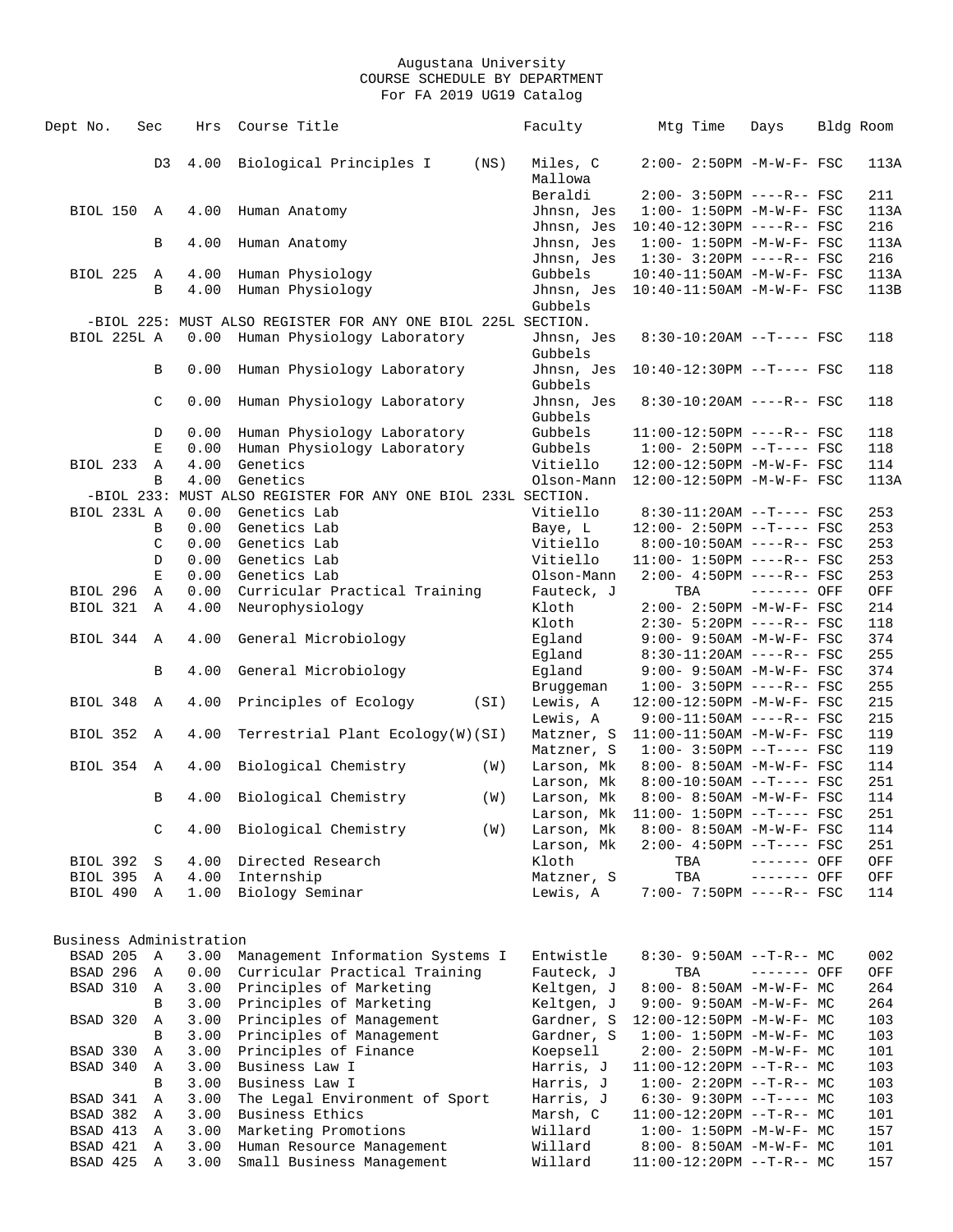| Dept No.              | Sec            | Hrs  | Course Title                                                                                                            |      | Faculty             | Mtg Time                                                         | Days         | Bldg Room |            |
|-----------------------|----------------|------|-------------------------------------------------------------------------------------------------------------------------|------|---------------------|------------------------------------------------------------------|--------------|-----------|------------|
| BSAD 431              | Α              | 3.00 | Advanced Finance                                                                                                        |      | Koepsell            | 12:00-12:50PM -M-W-F- MC                                         |              |           | 101        |
| BSAD 495              | Α              | 3.00 | Business Internship                                                                                                     | (W)  | Gardner, S          | TBA                                                              | ------- OFF  |           | OFF        |
| BSAD 496 A            |                | 4.00 | Business Internship                                                                                                     |      | Gardner, S          | TBA                                                              | ------- OFF  |           | OFF        |
|                       |                |      |                                                                                                                         |      |                     |                                                                  |              |           |            |
| Chemistry             |                |      |                                                                                                                         |      |                     |                                                                  |              |           |            |
| CHEM 102 A            |                | 1.00 | Trustee's Fellowshp in Chemistry                                                                                        |      | Eichler             | $10:00-10:50AM$ --T---- FSC                                      |              |           | 371        |
|                       |                |      | -CHEM 102: BY INVITATION FROM DEPT ONLY. 1 CREDIT COURSE BUT MUST ATTEND BOTH SEMESTERS TO<br>RECEIVE THE ONE CREDIT.   |      |                     |                                                                  |              |           |            |
|                       |                |      | CHEM 116 A1 4.00 General Chemistry I                                                                                    | (NS) | Weiss               | 12:00-12:50PM -M-W-F- FSC                                        |              |           | 370        |
|                       |                |      |                                                                                                                         |      | Strandjord          | $8:00 - 9:50AM -T--- FSC$                                        |              |           | 313        |
|                       | A2             | 4.00 | General Chemistry I                                                                                                     | (NS) | Weiss               | 12:00-12:50PM -M-W-F- FSC                                        |              |           | 370        |
|                       |                |      |                                                                                                                         |      | Weiss               | $8:00 - 9:50AM$ ----R-- FSC                                      |              |           | 313        |
|                       | B1             | 4.00 | General Chemistry I                                                                                                     | (NS) | Eichler<br>Pandey   | $1:00 - 1:50PM - M - W - F - FSC$<br>$8:00 - 9:50AM$ --T---- FSC |              |           | 370<br>316 |
|                       | B <sub>2</sub> | 4.00 | General Chemistry I                                                                                                     | (NS) | Eichler             | $1:00 - 1:50PM -M-W-F - FSC$                                     |              |           | 370        |
|                       |                |      |                                                                                                                         |      | Eichler             | 10:30-12:20PM ----R-- FSC                                        |              |           | 316        |
|                       | C1             | 4.00 | General Chemistry I                                                                                                     | (NS) | Johnsn-Edl          | 9:00- 9:50AM -M-W-F- FSC                                         |              |           | 370        |
|                       |                |      |                                                                                                                         |      | Eichler             | $3:30-5:20PM$ --T---- FSC                                        |              |           | 313        |
|                       | C2             | 4.00 | General Chemistry I                                                                                                     | (NS) | Johnsn-Edl          | $9:00 - 9:50AM - M - W - F - FSC$                                |              |           | 370        |
|                       |                |      |                                                                                                                         |      | Pandey              | $1:00-2:50PM -T---FSC$                                           |              |           | 316        |
|                       | D1             | 4.00 | General Chemistry I                                                                                                     | (NS) | Eichler             | 12:00-12:50PM -M-W-F- FSC                                        |              |           | 374        |
|                       |                |      |                                                                                                                         |      | Eichler             | $1:00-2:50PM -T---FSC$                                           |              |           | 313        |
|                       | D <sub>2</sub> | 4.00 | General Chemistry I                                                                                                     | (NS) | Eichler             | 12:00-12:50PM -M-W-F- FSC                                        |              |           | 374        |
|                       |                |      |                                                                                                                         |      | Pandey              | $3:30 - 5:20PM -T--- FSC$                                        |              |           | 316        |
|                       | E1             | 4.00 | General Chemistry I                                                                                                     | (NS) | Pandey              | 8:00- 8:50AM -M-W-F- FSC                                         |              |           | 113B       |
|                       |                |      |                                                                                                                         |      | Pandey              | $1:00 - 2:50PM$ ----R-- FSC                                      |              |           | 313        |
|                       | E2             | 4.00 | General Chemistry I                                                                                                     | (NS) | Pandey              | 8:00- 8:50AM -M-W-F- FSC                                         |              |           | 113A       |
|                       |                |      |                                                                                                                         |      | Pandey              | $3:30 - 5:20PM$ ----R-- FSC                                      |              |           | 313        |
|                       | F1             | 4.00 | General Chemistry I                                                                                                     | (NS) | Weiss               | $1:00 - 1:50PM - M - W - F - FSC$                                |              |           | 114        |
|                       | F2             | 4.00 |                                                                                                                         |      | Weiss<br>Weiss      | 10:30-12:20PM ----R-- FSC<br>$1:00 - 1:50PM - M - W - F - FSC$   |              |           | 313<br>114 |
|                       |                |      | General Chemistry I                                                                                                     | (NS) | Weiss               | $10:30-12:20PM$ --T---- FSC                                      |              |           | 313        |
| CHEM 120              | A1             | 4.00 | Accelerated Gen Chemistry                                                                                               | (NS) | Klose, A            | 8:00- 8:50AM -M-W-F- FSC                                         |              |           | 370        |
|                       |                |      |                                                                                                                         |      | Klose, A            | $1:00 - 2:50PM$ ----R-- FSC                                      |              |           | 317        |
|                       | A2             | 4.00 | Accelerated Gen Chemistry                                                                                               | (NS) | Klose, A            | 8:00- 8:50AM -M-W-F- FSC                                         |              |           | 370        |
|                       |                |      |                                                                                                                         |      | Strandjord          | $3:30 - 5:20PM$ ----R-- FSC                                      |              |           | 317        |
|                       |                |      | -CHEM 120: INTENDED FOR CHEM & BIOC MAJORS WITH ACT OF 26 OR HIGHER & WITH A GRADE OF B OR<br>BETTER IN HS CHEM COURSE. |      |                     |                                                                  |              |           |            |
|                       |                |      | CHEM 201 A1 4.00 Organic Chemistry I                                                                                    |      | Duffy-Matz          | 8:00- 8:50AM -M-W-F- FSC                                         |              |           | 374        |
|                       |                |      |                                                                                                                         |      | Strandjord          | $2:00 - 5:50PM -T--- FSC$                                        |              |           | 315        |
|                       | A2             | 4.00 | Organic Chemistry I                                                                                                     |      | Duffy-Matz          | 8:00- 8:50AM -M-W-F- FSC                                         |              |           | 374        |
|                       |                |      |                                                                                                                         |      | Duffy-Matz          | $8:00-11:50AM$ --T---- FSC                                       |              |           | 315        |
|                       | B1             | 4.00 | Organic Chemistry I                                                                                                     |      | Strandjord          | 11:00-11:50AM -M-W-F- FSC                                        |              |           | 374        |
|                       |                |      |                                                                                                                         |      | Strandjord          | $8:00-11:50AM$ ----R-- FSC                                       |              |           | 315        |
| CHEM 202              | A1             | 4.00 | Organic Chemistry II                                                                                                    |      | Duffy-Matz          | $11:00-11:50AM$ -M-W-F- FSC                                      |              |           | 370        |
|                       |                |      |                                                                                                                         |      | Duffy-Matz          | $2:00 - 5:50PM$ ----R-- FSC                                      |              |           | 315        |
| CHEM 250              | Α              | 2.00 | Instrument Proficiency for Scien                                                                                        |      |                     |                                                                  |              |           |            |
|                       |                |      | (FTIR, HPLC)                                                                                                            |      | Weisshaar           | TBA                                                              | $------$ FSC |           | 350        |
| CHEM 296              | Α              | 0.00 | Curricular Practical Training                                                                                           |      | Fauteck, J          | TBA                                                              | ------- OFF  |           | OFF        |
| CHEM 297              | Α              | 2.00 | TOPICS:                                                                                                                 |      |                     |                                                                  |              |           |            |
|                       |                |      | Scientific Computing                                                                                                    |      | Weiss               | $9:00 - 9:50AM - M-W--- FSC$                                     |              |           | 372        |
| CHEM 301              | Α              | 4.00 | Chemical Thermodynamics                                                                                                 | (SI) | Klose, A            | $1:00-1:50PM$ -M-WRF- FSC<br>$1:00-4:50PM --T---FSC$             |              |           | 371        |
| CHEM 305              | Α              | 4.00 | Biochemistry                                                                                                            | (W)  | Klose, A<br>Mays, J | 8:00- 8:50AM -M-W-F- FSC                                         |              |           | 317<br>372 |
|                       |                |      |                                                                                                                         |      | Mays, J             | $2:00-4:50PM$ ----R-- FSC                                        |              |           | 251        |
| CHEM 311              | A              | 4.00 | Adv Analytical Chemistry                                                                                                | (W)  | Johnsn-Edl          | $12:00-12:50PM -M-W--- FSC$                                      |              |           | 371        |
|                       |                |      |                                                                                                                         |      | Johnsn-Edl          | $9:00-11:50AM$ --T-R-- FSC                                       |              |           | 317        |
| CHEM 395              | A              | 4.00 | Internship                                                                                                              |      | Eichler             | TBA                                                              | ------- OFF  |           | OFF        |
|                       |                |      |                                                                                                                         |      |                     |                                                                  |              |           |            |
| Civitas<br>CIVT 110 A |                | 3.00 | Exploring Christian Faith                                                                                               | (CT) | Pederson, A         | $1:00 - 1:50PM -M-W-F - HUM$                                     |              |           | 201        |
|                       |                |      |                                                                                                                         |      |                     |                                                                  |              |           |            |

CIVT 200 A 3.00 Literary Experience (W) & (LT) Boyens, B 2:00- 2:50PM -M-W-F- CWS 108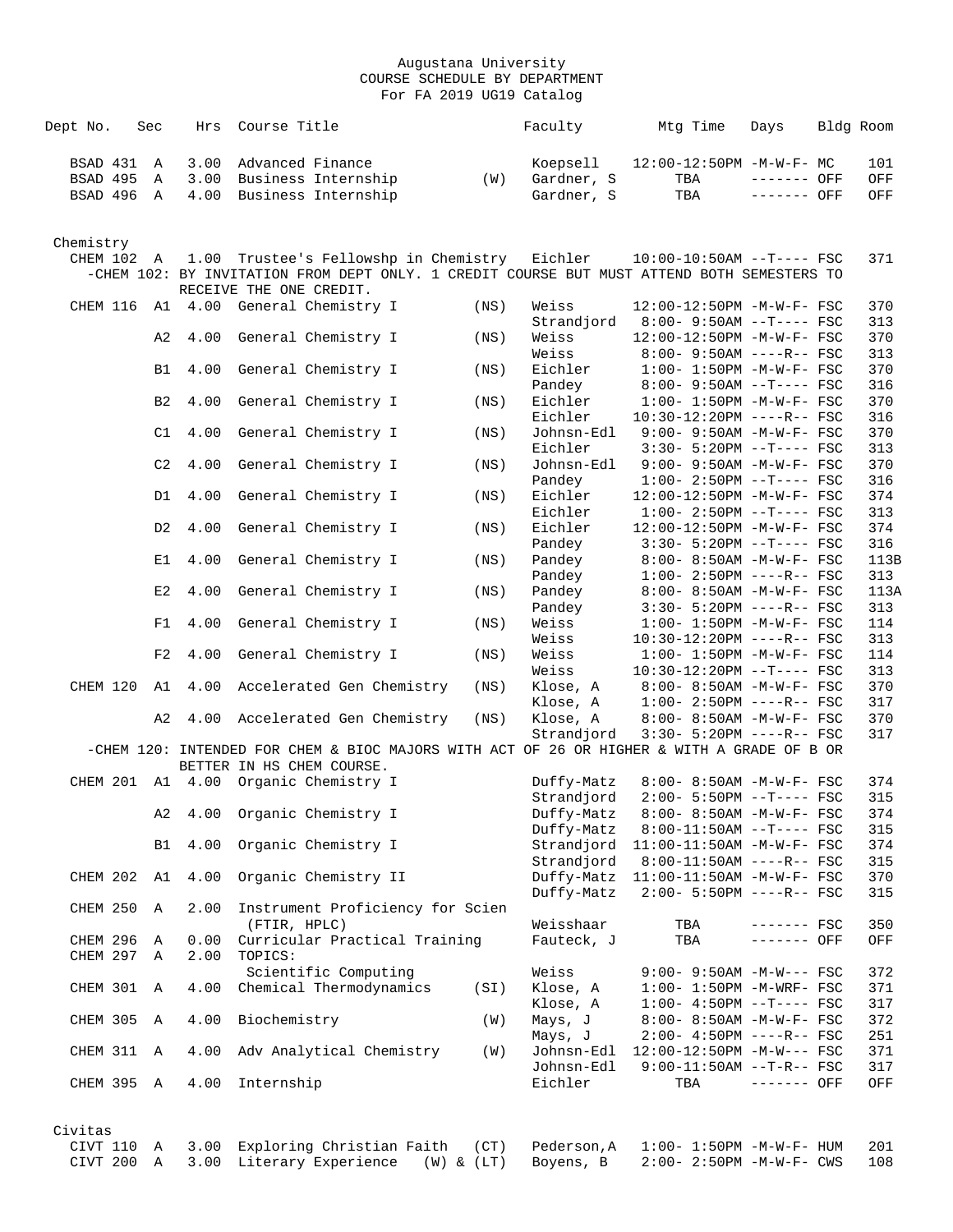| Dept No.                 | Sec               | Hrs          | Course Title                                                                                    | Faculty                 | Mtg Time                                                         | Days         | Bldg Room  |
|--------------------------|-------------------|--------------|-------------------------------------------------------------------------------------------------|-------------------------|------------------------------------------------------------------|--------------|------------|
| CIVT 201<br>CIVT 202     | A<br>$\mathbf{A}$ | 3.00<br>3.00 | Reading Augustana<br>Pertinence:                                                                | Blank-Libr              | 10:40-11:50AM -M-W--- CWS                                        |              | 108        |
| CIVT 203                 | A                 | 3.00         | Psychology of Prejudice<br>Justice:                                                             | Zell, A                 | $9:00 - 9:50AM - M - W - F - CWS$                                |              | 108        |
|                          |                   |              | (Re)Conquering Iberia                                                                           | Rueter                  | $11:00-12:20PM -T-R--HUM$                                        |              | 321        |
| CIVT 204 A               |                   | 3.00         | Freedom:<br>History & Lit Non-Western Music                                                     | Pennington              | $1:00 - 2:20PM -T-R--HUM$                                        |              | 201        |
| Classics                 |                   |              |                                                                                                 |                         |                                                                  |              |            |
| CLAS 200 A               |                   | 3.00         | Elementary Greek I<br>(L1)                                                                      | Wentzel, R              | TBA                                                              | --------     |            |
| CLAS 207 A               |                   | 3.00         | Intermediate Latin III                                                                          | Wentzel, R              | TBA                                                              | --------     |            |
| CLAS 220                 | A                 | 3.00         | Our Phil Heritage I<br>(WT)                                                                     | O'Hara, D               | 8:00- 8:50AM -M-W-F- HUM                                         |              | 201        |
| GREK 110                 | A                 | 3.00         | Elementary Greek I<br>(L1)                                                                      | Wentzel, R              | $9:00-9:50AM -M-W-F-HUM$                                         |              | 227        |
| LATN 110                 | S                 | 3.00         | Elementary Latin I<br>(L1)                                                                      | Wentzel, R              | TBA                                                              | ------- OFF  | OFF        |
| LATN 210 A               |                   | 3.00         | Intermediate Latin III                                                                          | Wentzel, R              | 2:00- 2:50PM -M-W-F- HUM                                         |              | 227        |
| Communication Disorders  |                   |              |                                                                                                 |                         |                                                                  |              |            |
| CMDS 170                 | $\mathbb{A}$      | 2.00         | Intro to Communication Disorders                                                                | Mahan, K                | $9:00 - 9:50AM - M-W--- MC$                                      |              | 102        |
| CMDS 201 A               |                   | 3.00         | Language Development                                                                            | Mahan, K                | $11:00-11:50AM$ -M-W-F- MC                                       |              | 264        |
| CMDS 221 A               |                   | 4.00         | Intro to Audiology                                                                              | Hanavan, P              | $8:00 - 8:50AM$ -M-W-F- MC                                       |              | 161        |
|                          |                   |              |                                                                                                 | Hanavan, P              | $9:00-9:50AM --T---MC$                                           |              | 156        |
|                          | B                 | 4.00         | Intro to Audiology                                                                              | Hanavan, P              | $8:00 - 8:50AM - M - W - F - MC$                                 |              | 161        |
|                          |                   |              |                                                                                                 | Hanavan, P              | $10:00-10:50AM$ --T---- MC                                       |              | 156        |
|                          | C                 | 4.00         | Intro to Audiology                                                                              | Hanavan, P              | 8:00- 8:50AM -M-W-F- MC                                          |              | 161        |
|                          |                   |              |                                                                                                 | Hanavan, P              | $11:00-11:50AM$ --T---- MC                                       |              | 156        |
| CMDS 288 A               |                   | 1.00         | Observation Practicum<br>-CMDS 288A: REOUIRES INSTRUCTOR SIGNATURE.                             | Mahan, K                | TBA                                                              | $------$ OFF | OFF        |
|                          |                   |              | CMDS 388 A 10.00 Clinical Practicum                                                             | Mahan, K                | TBA                                                              | ------- OFF  | OFF        |
|                          |                   |              | -CMDS 388A: REQUIRES INSTRUCTOR SIGNATURE.                                                      |                         |                                                                  |              |            |
|                          |                   |              | CMDS 488 A 10.00 Adv Clinical Prct:Comm Disorders<br>-CMDS 488A: REQUIRES INSTRUCTOR SIGNATURE. | Mahan, K                | TBA                                                              | ------- OFF  | OFF        |
| Communication Studies    |                   |              |                                                                                                 |                         |                                                                  |              |            |
| COMM 210                 | A                 | 3.00         | Rhetorical Criticism<br>(W)                                                                     | Bart, H                 | $11:00-12:20PM -T-R--HUM$                                        |              | 301        |
| COMM 250                 | A                 | 3.00         | Interpersonal Communication (WB)                                                                | Bart, J                 | $9:00 - 9:50AM - M - W - F - HUM$                                |              | 301        |
|                          | B                 | 3.00         | Interpersonal Communication (WB)                                                                | Bart, J                 | $1:00 - 1:50PM -M-W-F- HUM$                                      |              | 331        |
| COMM 290                 | A                 | 3.00         | Communication Research                                                                          | Nitz, M                 | $8:00 - 8:50AM - M - W - F - HUM$                                |              | 331        |
| COMM 365                 | A                 | 3.00         | Public Relations                                                                                | Nitz, M                 | $2:00 - 2:50PM - M - W - F - HUM$                                |              | 331        |
| COMM 395 A               |                   |              | 4.00 Internship                                                                                 | Nitz, M                 | TBA ------- OFF                                                  |              | OFF        |
| COMM 397 A               |                   |              | 3.00 TOPICS:<br>Gender, Race, Class in the Media McCollough                                     |                         | $1:00-2:20PM -T-R--HUM$                                          |              | 302        |
|                          |                   |              |                                                                                                 |                         |                                                                  |              |            |
| Computer Science         |                   |              |                                                                                                 |                         |                                                                  |              |            |
| COSC 130 A               |                   | 3.00         | Ethical Issues in Tech $A3.3 \& (W)$                                                            | Gray, S                 | $1:00-2:20PM -T-R--FSC$                                          |              | 376        |
| COSC 205 A               |                   | 3.00         | Management Information Systems I                                                                | Entwistle               | $8:30 - 9:50AM -T-R-- MC$                                        |              | 002        |
| COSC 210 A               |                   | 4.00         | Computer Science I                                                                              | Olson-Mann              | $8:30 - 9:50AM -T-R--FSC$                                        |              | 370        |
|                          | B                 | 4.00         | Computer Science I                                                                              | Olson-Mann              | $11:00-12:20PM -T-R--FSC$                                        |              | 370        |
| COSC 212 A               |                   | 3.00         | Introduction to Data Science                                                                    | Steinwand               | $1:00-1:50PM -M-W-F-MC$                                          |              | 002        |
| COSC 241 A               |                   | 3.00         | Management Information System II<br>Computer Science III                                        | Mournet                 | 2:00- 2:50PM -M-W-F- FSC                                         |              | 372        |
| COSC 260 A<br>COSC 296 A |                   | 3.00<br>0.00 | Curricular Practical Training                                                                   | Steinwand<br>Fauteck, J | $11:00-11:50AM$ -M-W-F- MC<br>TBA                                | ------- OFF  | 002<br>OFF |
| COSC 297 A               |                   | 2.00         | TOPICS:                                                                                         |                         |                                                                  |              |            |
|                          |                   |              | Scientific Computing                                                                            | Weiss                   | $9:00 - 9:50AM - M-W--- FSC$                                     |              | 372        |
| COSC 350 A               |                   | 3.00         | Software Engineering                                                                            | Steinwand               | 11:00-12:20PM --T-R-- FSC                                        |              | 372        |
|                          |                   |              |                                                                                                 |                         |                                                                  |              |            |
| Economics<br>ECON 120    |                   |              |                                                                                                 |                         |                                                                  |              |            |
|                          | A<br>В            |              | 3.00 Principles of Economics I<br>(SS)<br>3.00 Principles of Economics I<br>(SS)                | Nesiba, R<br>Nesiba, R  | $8:00 - 8:50AM - M - W - F - MC$<br>$9:00 - 9:50AM - M-W-F - MC$ |              | 103<br>103 |
|                          | C.                |              | 3.00 Principles of Economics I<br>(SS)                                                          | Eqqleston               | $11:00-12:20PM$ --T-R-- MC                                       |              | 153        |
|                          |                   |              |                                                                                                 |                         |                                                                  |              |            |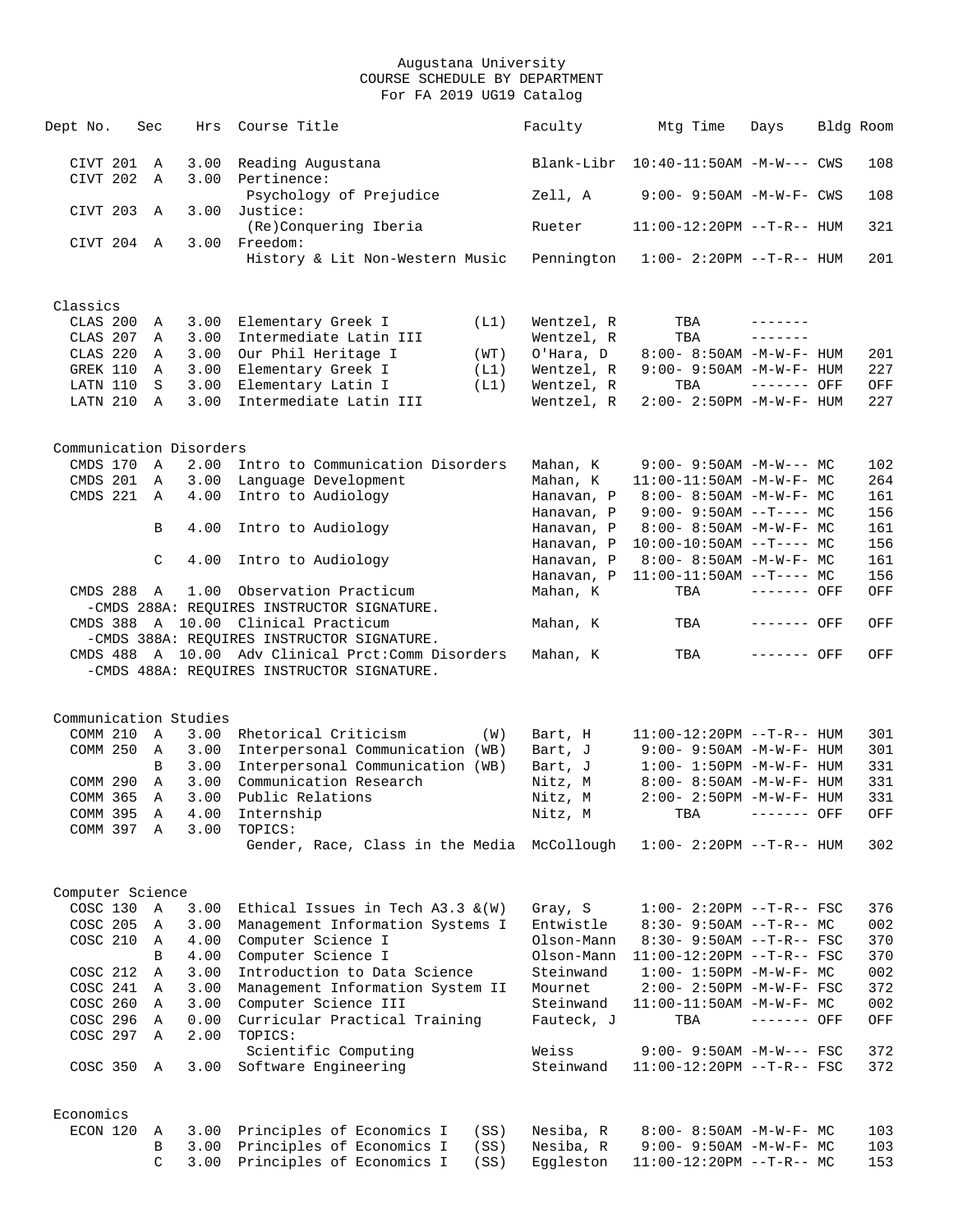| Dept No.    | Sec           | Hrs       | Course Title                                                                                      |      | Faculty                                | Mtg Time | Days                              | Bldg Room |
|-------------|---------------|-----------|---------------------------------------------------------------------------------------------------|------|----------------------------------------|----------|-----------------------------------|-----------|
|             | D             | 3.00      | Principles of Economics I                                                                         | (SS) | Eqqleston                              |          | $1:00-2:20PM -T-R--MC$            | 153       |
| ECON 121    | Α             | 3.00      | Principles of Economics II                                                                        |      | Loginov                                |          | 9:00- 9:50AM -M-W-F- HUM          | 103       |
| ECON 270    | Α             | 4.00      | Statistics                                                                                        |      | Lima, O                                |          | $8:00 - 8:50AM - M - W - F - MC$  | 202       |
|             | B             | 4.00      | Statistics                                                                                        |      | Lima, 0                                |          | $9:00 - 9:50AM - M-W-F - MC$      | 202       |
|             |               |           |                                                                                                   |      |                                        |          |                                   |           |
|             | C             | 4.00      | Statistics                                                                                        |      | Loginov                                |          | $1:00 - 1:50PM -M-W-F - MC$       | 153       |
|             | D             | 4.00      | Statistics                                                                                        |      | Loginov                                |          | $2:00-2:50PM -M-W-F-MC$           | 153       |
|             |               |           | -ECON 270: MUST ALSO REGISTER FOR AN ECON 270L LAB.                                               |      |                                        |          |                                   |           |
| ECON 270L A |               | 0.00      | $ECON$ 270: Lab                                                                                   |      | Lima, O                                |          | $7:00 - 7:50PM$ ---W--- MC        | 001       |
|             |               |           |                                                                                                   |      | Loginov                                |          |                                   |           |
|             | В             | 0.00      | ECON 270: Lab                                                                                     |      | Lima, 0                                |          | $9:00 - 9:50AM$ ----R-- MC        | 001       |
|             |               |           |                                                                                                   |      | Loginov                                |          |                                   |           |
|             | $\mathcal{C}$ | 0.00      | ECON 270: Lab                                                                                     |      | Lima, O                                |          | $10:00-10:50AM$ ----R-- MC        | 001       |
|             |               |           |                                                                                                   |      | Loginov                                |          |                                   |           |
|             | D             | 0.00      | ECON 270: Lab                                                                                     |      | Lima, O                                |          | $11:00-11:50AM$ ----R-- MC        | 001       |
|             |               |           |                                                                                                   |      | Loginov                                |          |                                   |           |
| ECON 301    | A             | 3.00      | Money, Bank, Financial Inst                                                                       | (W)  | Nesiba, R                              |          | $8:30 - 9:50AM -T-R-- MC$         | 103       |
| ECON 321    | A             | 3.00      | Intermediate Macroeconomics                                                                       |      | Eqqleston                              |          | 12:00-12:50PM -M-W-F- MC          | 120       |
| ECON 495 A  |               | 4.00      | Internship in Economic Analysis                                                                   |      | Sorenson, D                            | TBA      | ------- OFF                       | OFF       |
|             |               |           |                                                                                                   |      |                                        |          |                                   |           |
| Education   |               |           |                                                                                                   |      |                                        |          |                                   |           |
| EDUC 110 A  |               | 3.00      | Found of American Education (SS)                                                                  |      | Uthe-Burow                             |          | 12:00-12:50PM -M-W-F- MC          | 153       |
|             | B             | 3.00      | Found of American Education (SS)                                                                  |      | Uthe-Burow                             |          | $8:00 - 8:50AM - M - W - F - HUM$ | 103       |
|             |               |           | -EDUC 110: INTENDED FOR STUDENTS PURSUING ENTRANCE TO TEACHER EDUC PROGRAM. COURSE INCLUDES A     |      |                                        |          |                                   |           |
|             |               |           | FIELD EXPERIENCE OF APPROX 10 HRS.                                                                |      |                                        |          |                                   |           |
| EDUC 200L A |               | 0.00      | Program Admission ePortfolio Lab                                                                  |      | Andrews, SE                            |          | $10:00-10:35AM$ --T---- MC        | 001       |
|             | B             | 0.00      | Program Admission ePortfolio Lab                                                                  |      | Andrews, SE                            |          | $12:00-12:35PM$ --T---- MC        | 001       |
|             |               |           | -EDUC 200L: SHOULD REGISTER FOR EDUC 200L IN THE SAME SEMESTER YOU ENROLL IN EDUC 275.            |      |                                        |          |                                   |           |
|             |               |           |                                                                                                   |      |                                        |          |                                   |           |
| EDUC 219 A  |               | 3.00      | Technology in Education                                                                           |      | Hanavan, P                             |          | $9:00 - 9:50AM - M - W - F - MC$  | 001       |
| EDUC 245 A  |               | 3.00      | Educational Psychology                                                                            |      | Uhing, B                               |          | $8:00 - 8:50AM - M - W - F - MC$  | 255       |
|             | B             | 3.00      | Educational Psychology                                                                            |      | Uhing, B                               |          | $9:00 - 9:50AM - M - W - F - MC$  | 255       |
|             |               |           | EDUC 245: NOT OPEN TO FRESHMEN.                                                                   |      |                                        |          |                                   |           |
| EDUC 275    | $\mathbb{A}$  | 3.00      | Teach Learn Connect Method                                                                        |      | Ashworth                               |          | $10:40-11:30AM$ --T-R-- MC        | 164       |
|             | B             | 3.00      | Teach Learn Connect Method                                                                        |      | Ashworth                               |          | $11:40-12:30PM$ --T-R-- MC        | 164       |
|             |               |           | -EDUC 275: SOPHOMORE STANDING. REQUIRES 4 HOURS OF PRACTICUM PER WEEK SCHEDULED BETWEEN 8AM-3PM.  |      |                                        |          |                                   |           |
| EDUC 290 A  |               | 2.00      | Children's Literature                                                                             |      | Ashworth                               |          | $2:00 - 2:50PM -T-R-- MC$         | 164       |
| EDUC 300L A |               | 0.00      | Pre-Student Teach ePortfolio Lab                                                                  |      | Andrews, SE   10:00-10:50AM --T---- MC |          |                                   | 001       |
|             | B             | 0.00      | Pre-Student Teach ePortfolio Lab                                                                  |      | Andrews, SE                            |          | $12:00-12:50PM$ --T---- MC        | 001       |
|             |               |           | -EDUC 300L: SHOULD REGISTER FOR EDUC 300L IN THE SEMESTER PRIOR TO STUDENT TEACHING.              |      |                                        |          |                                   |           |
| EDUC 301 A  |               |           | 3.00 Content, Meth, MatTeachSciK-8Clsrm                                                           |      | Sun, L                                 |          | $9:00 - 9:50AM - M - W - F - MC$  | 164       |
|             |               |           | -EDUC 301: ADMITTED TEACHER EDUC STUDENTS ONLY. REQUIRES OBSERVATION AND TEACHING IN ELEM SCHOOLS |      |                                        |          |                                   |           |
|             |               |           | APPROXIMATELY 10 HOURS.                                                                           |      |                                        |          |                                   |           |
| EDUC 310D A |               |           | 3.00 Sec School Methods - ENGLISH                                                                 |      | Gohl, J                                |          | $6:00-9:00PM -M--- HUM$           | 106       |
|             |               |           | -EDUC 310D: SOPHOMORE STANDING. COURSE INCLUDES A FIELD EXPERIENCE OF APPROXIMATELY 8-10 HOURS.   |      |                                        |          |                                   |           |
| EDUC 310E A |               |           | 3.00 Sec School Methods - FOREIGN LANG                                                            |      | LeBrun                                 |          | $6:00 - 9:00PM$ ---W--- MC        | 161       |
|             |               |           | -EDUC 310E: SOPHOMORE STANDING. COURSE INCLUDES A FIELD EXPERIENCE OF APPROXIMATELY 8-10 HOURS.   |      |                                        |          |                                   |           |
| EDUC 310F A |               |           | 3.00 Sec School Methods - MATHEMATICS                                                             |      | Olimb, C                               |          | $11:00-11:50AM$ -M-W-F- FSC       | 363       |
|             |               |           | -EDUC 310F: SOPHOMORE STANDING. COURSE INCLUDES A FIELD EXPERIENCE OF APPROXIMATELY 8-10 HOURS.   |      |                                        |          |                                   |           |
| EDUC 310G A |               | 3.00      | Sec School Methods - PHYS EDUC                                                                    |      | Huber, K                               |          | $6:30 - 9:30PM -T--- ELMN$ 241    |           |
|             |               |           |                                                                                                   |      | Kiesow                                 |          |                                   |           |
|             |               |           | -EDUC 310G: SOPHOMORE STANDING. COURSE INCLUDES A FIELD EXPERIENCE OF APPROXIMATELY 8-10 HOURS.   |      |                                        |          |                                   |           |
|             |               |           | 3.00 Sec School Methods - SCIENCE                                                                 |      | Amolins                                |          | $6:00-9:00PM -M--- FSC$           | 363       |
| EDUC 310H A |               |           |                                                                                                   |      |                                        |          |                                   |           |
|             |               |           | -EDUC 310H: SOPHOMORE STANDING. COURSE INCLUDES A FIELD EXPERIENCE OF APPROXIMATELY 8-10 HOURS.   |      |                                        |          |                                   |           |
| EDUC 310I A |               |           | 3.00 Sec School Methods - SOC SCIENCE                                                             |      | Van Sloten                             |          | $6:00-9:00PM -M--- -$ MC          | 253       |
|             |               |           | -EDUC 3101: SOPHOMORE STANDING. COURSE INCLUDES A FIELD EXPERIENCE OF APPROXIMATELY 8-10 HOURS.   |      |                                        |          |                                   |           |
| EDUC 310K A |               |           | 3.00 Sec School Methods - ART                                                                     |      | Reich, A                               |          | $11:00-12:20PM -T-R--CVA$         | 182       |
|             |               |           | -EDUC 310K: SOPHOMORE STANDING. COURSE INCLUDES A FIELD EXPERIENCE OF APPROXIMATELY 8-10 HOURS.   |      |                                        |          |                                   |           |
| EDUC 313 A  |               |           | 3.00 Methods of Teach Elem/MS Math Sun, L                                                         |      |                                        |          | 8:00- 8:50AM -M-W-F- MC           | 164       |
|             |               |           | -EDUC 313: ADMITTED TEACHER EDUC STUDENTS ONLY. COURSE INCLUDES AFIELD EXPERIENCE OF APPROX       |      |                                        |          |                                   |           |
|             |               | 10 HOURS. |                                                                                                   |      |                                        |          |                                   |           |
|             |               |           | EDUC 320 A 3.00 Methods Teach Assess Writing (W) Manning                                          |      |                                        |          | $11:00-11:50AM$ -M-W-F- MC        | 164       |
|             |               |           | -EDUC 320: ADMITTED TEACHER EDUC STUDENTS ONLY. MUST ALSO REGISTER FOR EDUC 325. COURSE INCLUDES  |      |                                        |          |                                   |           |
|             |               |           | A FIELD EXPERIENCE OF APPROX 15-20 HOURS.                                                         |      |                                        |          |                                   |           |
|             |               |           |                                                                                                   |      |                                        |          |                                   |           |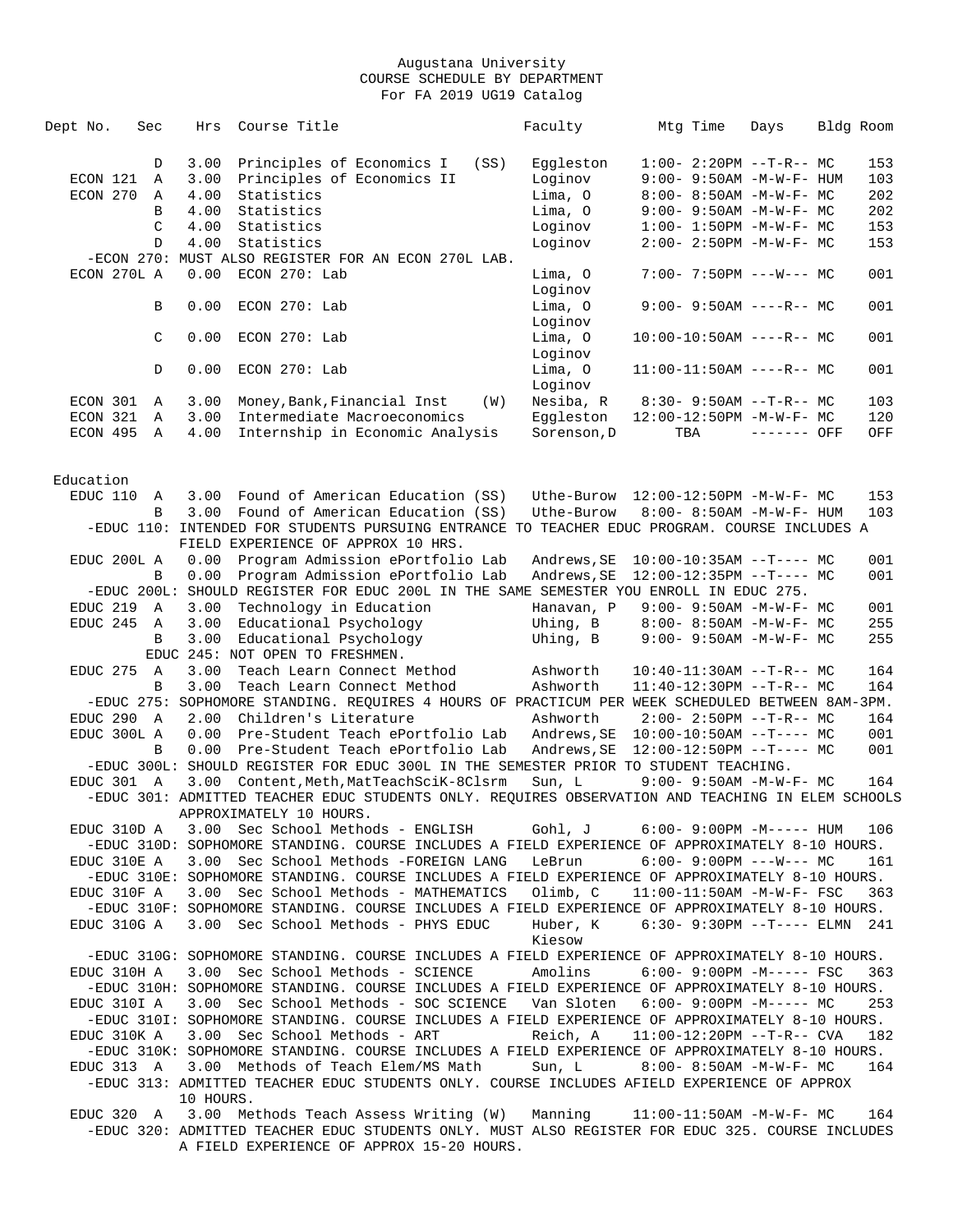| Dept No.             |          | Sec              |                  | Hrs Course Title                                                                                                                                                                       |                | Faculty                 | Mtg Time                                              | Days          | Bldg Room |            |
|----------------------|----------|------------------|------------------|----------------------------------------------------------------------------------------------------------------------------------------------------------------------------------------|----------------|-------------------------|-------------------------------------------------------|---------------|-----------|------------|
| EDUC 325 A           |          |                  |                  | 3.00 Methods Teach and Assess Reading<br>-EDUC 325: ADMITTED TEACHER EDUC STUDENTS ONLY. MUST ALSO REGISTER FOR EDUC 320. COURSE INCLUDES<br>A FIELD EXPERIENCE OF APPROX 15-20 HOURS. |                |                         | Manning $12:00-12:50PM -M-W-F-MC$                     |               |           | 164        |
|                      |          |                  | HOURS.           | EDUC 330 A 3.00 Foundations&Methods-Middle Level<br>-EDUC 330: ADMITTED TEACHER EDUC STUDENTS ONLY. COURSE INCLUDES A FIELD EXPERIENCE OF APPROX 10                                    |                |                         | Sun, L 2:00-2:50PM -M-W-F- MC                         |               |           | 164        |
| EDUC 335 A           |          |                  |                  | 3.00 Literacy in the Content Area<br>-EDUC 335: ADMITTED TEACHER EDUC STUDENTS ONLY.                                                                                                   |                |                         | Andrews, $SE$ 12:00-12:50PM -M-W-F- MC                |               |           | 161        |
|                      |          |                  |                  | EDUC 345 A 3.00 Adolescent Development<br>EDUC 345: SOPHOMORE STANDING.                                                                                                                | A1.2           | Uthe-Burow              | $1:00 - 1:50PM - M - W - F - MC$                      |               |           | 164        |
| EDUC 350 A           |          |                  |                  | 3.00 Content, Meth, MatTeachSS K-8Clsrm<br>-EDUC 350: ADMITTED TEACHER EDUC STUDENTS ONLY. REQUIRES 4-6 HRS OF OBSERVATION AND PARTICIPATION<br>IN AREA SCHOOLS.                       |                | <b>Dang</b>             | $6:00-9:00PM$ ---W--- MC                              |               |           | 164        |
| EDUC 355 A           |          |                  |                  | 3.00 Human Relations in Education<br>-EDUC 355: SOPHOMORE STANDING. COURSE INCLUDES A FIELD EXPERIENCEOF APPROXIMATELY 8 HOURS.                                                        |                | Ashworth                | $8:30 - 9:50AM -T-R-- MC$                             |               |           | 164        |
| EDUC 360 A           |          |                  |                  | 3.00 Found of English as New Language<br>-EDUC 360: COURSE INCLUDES A FIELD EXPERIENCE OF APPROXIMATELY 10 HOURS.                                                                      |                | Andrews, SE             | $1:00 - 1:50PM -M-W-F-MC$                             |               |           | 161        |
| EDUC 400L A          |          |                  |                  | 0.00 Student Teacher ePortfolio Lab<br>-EDUC 400L: SHOULD REGISTER FOR EDUC 400L DURING THE SEMESTER OF STUDENT TEACHING.                                                              |                | Andrews, SE             | TBA                                                   | ------- OFF   |           | OFF        |
| EDUC 401 A           |          |                  |                  | 1.00 Classroom Management                                                                                                                                                              |                | Andrews, SE<br>Fiala, R | TBA                                                   | $------$ LIBR |           |            |
|                      |          |                  |                  | EDUC 470 A 12.00 Student Teach: All Grades<br>-EDUC 470: SIGNATURE OF FIELD EXPERIENCE COORDINATOR IS REQUIRED.                                                                        |                | Fiala, R                | TBA                                                   | $------$ OFF  |           | OFF        |
|                      |          |                  | EDUC 471 A 12.00 | Student Teach: Middle School<br>-EDUC 471: SIGNATURE OF FIELD EXPERIENCE COORDINATOR IS REQUIRED.                                                                                      |                | Fiala, R                | TBA                                                   | $-----$ OFF   |           | OFF        |
|                      |          |                  |                  | EDUC 472 A 12.00 Student Teach: Elementary<br>-EDUC 472: SIGNATURE OF FIELD EXPERIENCE COORDINATOR IS REQUIRED.                                                                        |                | Fiala, R                | TBA                                                   | ------- OFF   |           | OFF        |
|                      |          |                  |                  | EDUC 473 A 12.00 Student Teach: Kindergarten<br>-EDUC 473: SIGNATURE OF FIELD EXPERIENCE COORDINATOR IS REQUIRED.                                                                      |                | Fiala, R                | TBA                                                   | ------- OFF   |           | OFF        |
|                      |          |                  |                  | EDUC 474 A 12.00 Student Teach: Secondary<br>-EDCU 474: SIGNATURE OF FIELD EXPERIENCE COORDINATOR IS REQUIRED.                                                                         |                | Fiala, R                | TBA                                                   | $------$ OFF  |           | OFF        |
| English              |          |                  |                  |                                                                                                                                                                                        |                |                         |                                                       |               |           |            |
| ENGL 111 A           |          |                  |                  | 3.00 Eng Comp & Conv for Intl Stu (W)                                                                                                                                                  |                |                         | Gerling $3:00-3:50PM -M-W-F-HUM$                      |               |           | 103        |
| ENGL 112<br>ENGL 115 |          | A                | 3.00<br>3.00     | Composition (W)                                                                                                                                                                        |                | Nelson, C<br>Gale, D.   | $1:00 - 1:50PM -M-W-F - HUM$                          |               |           | 103<br>103 |
| ENGL 200             |          | A<br>$\mathbb A$ | 3.00             | News Reporting & Writing<br>Literary Experience (W) & (LT)<br>Women's Literature                                                                                                       | (W)            | Rives, D                | 12:00-12:50PM -M-W-F- HUM<br>8:00- 8:50AM -M-W-F- HUM |               |           | 102        |
|                      |          | В                | 3.00             | Literary Experience<br>(W) & (LT)                                                                                                                                                      |                | Rude                    | 9:00- 9:50AM -M-W-F- HUM                              |               |           | 102        |
|                      |          | C                | 3.00             | Literary Experience                                                                                                                                                                    | $(W)$ & $(LT)$ | Hanson, D               | 12:00-12:50PM -M-W-F- HUM                             |               |           | 102        |
|                      |          | $\mathbf{D}$     |                  | 3.00 Literary Experience (W) & (LT)                                                                                                                                                    |                |                         | Hanson, D 1:00- 1:50PM -M-W-F- HUM                    |               |           | 102        |
|                      |          | Е                | 3.00             | Literary Experience                                                                                                                                                                    | $(W)$ & $(LT)$ | Rude                    | $1:00 - 1:50PM - M - W - F - HUM$                     |               |           | 301        |
|                      |          | F                | 3.00             | Global Perspectives & Revolution                                                                                                                                                       |                | Prokop, M               | $1:00-2:20PM -T-R--HUM$                               |               |           | 102        |
| ENGL 226             |          | Α                | 3.00             | World Literature II                                                                                                                                                                    | (NW)           | Nelson, C               | 11:00-12:20PM --T-R-- HUM                             |               |           | 102        |
| ENGL 230             |          | Α                | 3.00             | Intro to British Lit Hist                                                                                                                                                              | (LT)           | Hicks, P                | $1:00 - 2:20PM -T-R--HUM$                             |               |           | 123        |
| ENGL 269             |          | Α                | 3.00             | English Grammar                                                                                                                                                                        |                | Nelson, C               | 12:00-12:50PM -M-W-F- HUM                             |               |           | 302        |
| ENGL 300             |          | Α                | 3.00             | Seminar in Earlier British Liter                                                                                                                                                       |                | Rude                    | $2:00 - 2:50PM -M-W-F - HUM$                          |               |           | 106        |
| ENGL 311             |          | Α                | 3.00             | Advanced Composition                                                                                                                                                                   | (W)            | Hicks, P                | $1:00 - 1:50PM - M - W - F - HUM$                     |               |           | 106        |
| ENGL 315             |          | Α                | 3.00             | Newspaper Writ: Crit/Edit                                                                                                                                                              | (W)            | Miller, J               | $11:00-12:20PM --T-R--HUM$                            |               |           | 103        |
| ENGL 320             |          | Α                | 3.00             | Seminar in Earlier American Lit                                                                                                                                                        |                | Hanson, D               | 9:00- 9:50AM -M-W-F- HUM                              |               |           | 106        |
| ENGL 340             |          | Α                | 3.00             | Seminar in Non-Western Lit                                                                                                                                                             | (NW)           | Boyens, B               | $8:30 - 9:50AM -T-R-- HUM$                            |               |           | 106        |
| ENGL 395             |          | Α                | 4.00             | Internship                                                                                                                                                                             |                | Blank-Libr              | TBA                                                   | ------- OFF   |           | OFF        |
| Exercise Science     |          |                  |                  |                                                                                                                                                                                        |                |                         |                                                       |               |           |            |
| EXSC 120             |          | Α                | 3.00             | Intro to Exercise & Sport Scienc                                                                                                                                                       |                | Scholten, S             | 2:00- 2:50PM -M-W-F- FSC                              |               |           | 374        |
| EXSC 265             |          | Α                | 2.00             | Theory & Tech of Strenth & Cond                                                                                                                                                        |                | Chambers                | $11:30-12:20PM --T-R--ELMN$                           |               |           | 241        |
| EXSC 277             |          | Α                | 2.00             | Motor Development                                                                                                                                                                      |                | Gorres-Mar              | 11:00-11:50AM --T-R-- FSC                             |               |           | 272        |
| EXSC 296             |          | Α                | 0.00             | Curricular Practical Training                                                                                                                                                          |                | Fauteck, J              | TBA                                                   | ------- OFF   |           | OFF        |
| EXSC 322             |          | Α                | 3.00             | Structural Kinesiology                                                                                                                                                                 |                | Gorres-Mar              | 8:30- 9:50AM --T-R-- FSC                              |               |           | 272        |
| EXSC 355             |          | Α                | 3.00             | Curr Topics Exercse/Sport Sci(W)                                                                                                                                                       |                | Gorres-Mar              | 2:00- 2:50PM -M-W-F- FSC                              |               |           | 273        |
|                      | EXSC 360 | Α                | 3.00             | Fitness Measure & Exerc Prescrip                                                                                                                                                       |                | Barkley, S              | 9:00- 9:50AM -M-W-F- FSC                              |               |           | 273        |

B 3.00 Fitness Measure & Exerc Prescrip Barkley, S 11:00-11:50AM -M-W-F- FSC 273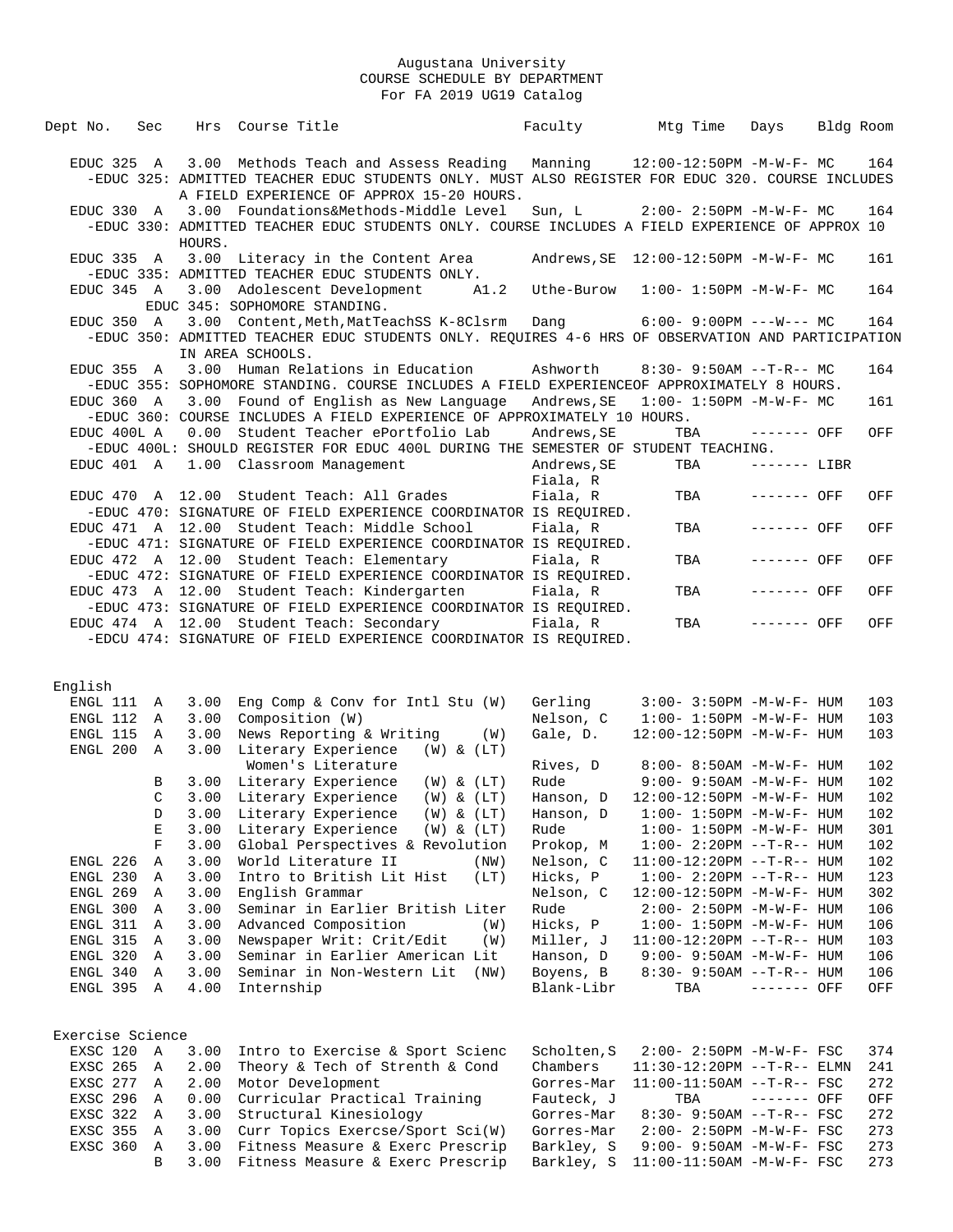| Dept No.           | Sec                       | Hrs            | Course Title                                                  | Faculty     | Mtg Time                                     | Days         | Bldg Room |
|--------------------|---------------------------|----------------|---------------------------------------------------------------|-------------|----------------------------------------------|--------------|-----------|
|                    |                           |                |                                                               |             |                                              |              |           |
| EXSC 395           | A                         | 4.00           | Internship<br>Fitness                                         |             |                                              |              |           |
|                    |                           |                |                                                               | Gorres-Mar  | TBA                                          | ------- OFF  | OFF       |
|                    |                           |                | -EXSC 395: MUST HAVE APPROVAL & SIGNATURE OF INSTRUCTOR.      |             |                                              |              |           |
| EXSC 450 A         |                           |                | 3.00 Exercise Leadership                                      | Scholten, S | $1:00-2:20PM -T-R--FSC$                      |              | 272       |
| French             |                           |                |                                                               |             |                                              |              |           |
| FREN 110           | Α                         | 3.00           | Intro to French I<br>(L1)                                     | Fish        | $9:00 - 9:50AM - M - W - F - HUM$            |              | 320       |
| FREN 210           | Α                         | 4.00           | Intermediate French I                                         | Fish        | $2:00 - 2:50PM - MTWR - - HUM$               |              | 320       |
| FREN 320           | Α                         | 4.00           | French Conv & Comp I<br>(W)                                   | Fish        | 12:00-12:50PM -MTWR-- HUM                    |              | 320       |
| FREN 395           | A                         | 4.00           | Internship                                                    | Fish        | TBA                                          | $------$ OFF | OFF       |
| FREN 400 A         |                           | 1.00           | Honors Thesis                                                 | Fish        | TBA                                          | ------- OFF  | OFF       |
| First Year Seminar |                           |                |                                                               |             |                                              |              |           |
| <b>FYS 110</b>     | Α                         | 4.00           | First Year Seminar I<br>(FS)                                  |             |                                              |              |           |
|                    |                           |                | Perfect Union: Design/DebateConst                             | Johnson,Jl  | $10:40-11:50AM$ -M-W-F- MC                   |              | 255       |
|                    | В                         | 4.00           | Fecal Matters: Sanitation Crisis                              | Gerling     | 10:40-11:50AM -M-W-F- HUM                    |              | 123       |
|                    | C                         | 4.00           | War and Memory                                                | Hicks, P    | 10:40-11:50AM -M-W-F- HUM                    |              | 102       |
|                    | D                         | 4.00           | American Gothic                                               | Rives, D    | 10:40-11:50AM -M-W-F- HUM                    |              | 301       |
|                    | $\mathbf E$               | 4.00           | For Tradition's Sake                                          | Kolbrek, A  | $10:40 - 11:50AM$ -M-W-F- MC                 |              | 157       |
|                    | $\mathbf F$               | 4.00           | The Rise and Fall of Nations                                  | Conover     | 10:40-11:50AM -M-W-F- MC                     |              | 153       |
|                    | G                         | 4.00           | Hacking Human Genome                                          | Miles, C    | $10:40 - 11:50$ AM $-M-W-F-$ FSC             |              | 214       |
|                    | Η                         | 4.00           | Social Protest                                                | Mullin, M   | $10:40-11:50AM$ -M-W-F- MC                   |              | 257       |
|                    | I                         | 4.00           | Cuba and the Superpowers                                      | Cabrera     | 10:40-11:50AM -M-W-F- HUM                    |              | 320       |
|                    | J                         | 4.00           | Get Lost: The Art of Wandering                                | Boyens, B   | 10:40-11:50AM -M-W-F- HUM                    |              | 103       |
|                    | Κ                         | 4.00           | Keep Calm and Solve for x                                     | Gregg, M    | $10:40 - 11:50$ AM $-M-W-F-$ FSC             |              | 373       |
|                    | L                         | 4.00           | Asking the Right Questions                                    | Nesiba, R   | $10:40 - 11:50AM$ -M-W-F- MC                 |              | 103       |
|                    | М                         | 4.00           | Unsinkable: The Titanic                                       | Preston, M  | $10:40-11:50AM$ -M-W-F- MC                   |              | 102       |
|                    | N                         | 4.00           | Lost Tribes and Buried Cities                                 | Carlson, K  | $10:40-11:50AM$ -M-W-F- FSC                  |              | 116       |
|                    | $\circ$                   | 4.00           | Nevertheless, She Persisted                                   | Bart, H     | $10:40 - 11:50$ AM $-M-W-F-$ HUM             |              | 302       |
|                    | Ρ                         | 4.00           | Rhetoric, LifeExp, Social Fabric                              | Bart, J     | 10:40-11:50AM -M-W-F- HUM                    |              | 331       |
|                    | Q                         | 4.00           | Truth is Out There? Conspiracies                              | Nitz, M     | 10:40-11:50AM -M-W-F- HUM                    |              | 325       |
|                    | R                         | 4.00           | HA! Laughter, Humor, Comedy 1.0                               | Bowman, R   | 10:40-11:50AM -M-W-F- HUM                    |              | 226       |
|                    | S                         | 4.00           | What Does it Mean to be Human?                                | Minister    | 10:40-11:50AM -M-W-F- HUM                    |              | 201       |
|                    | T                         | 4.00           | Making Monsters out of the Other                              | Swanstrom   | $10:40 - 11:50$ AM $-M-W-F-$ HUM             |              | 321       |
|                    | U                         | 4.00           | The Curies, A Remarkable Family                               | Engebretsn  | $10:40 - 11:50AM$ -M-W-F- FSC                |              | 371       |
|                    | $\boldsymbol{\mathrm{V}}$ | 4.00           | Put Me in Coach: Disablty in Soc                              | Johnson, M  | $10:40-11:50AM$ -M-W-F- MC                   |              | 253       |
|                    | W                         | 4.00           | Robot Love and Mythology in Film                              | Wentzel, R  | $10:40-11:50AM$ -M-W-F- HUM                  |              | 202       |
|                    | Χ                         | 4.00           | Verdier:IdealsWhichWeLiveOurLive                              | Gohl, J     | 10:40-11:50AM -M-W-F- HUM                    |              | 319       |
|                    | Y                         | 4.00           | Prairie Roots: Discover Heritage                              |             | Lhotzky, $M$ 10:40-11:50AM -M-W-F- HUM       |              | 121       |
|                    | Ζ                         | 4.00           | Staging the Future                                            |             | $F$ tzsmmn. J $10:40-11:50$ AM $-M-W-F-$ EMC |              | 203       |
| General Studies    |                           |                |                                                               |             |                                              |              |           |
| GENL 100           | Α                         | 2.00           | Career Exploration/Engagemnt(WB)                              | Kolbrek, A  | $10:00-10:50AM$ --T-R-- HUM                  |              | 201       |
| GENL 105           | B<br>Α                    | 2.00<br>12.00  | Career Exploration/Engagemnt(WB)<br>Off Campus Study Programs | Ahlers      | $10:00-10:50AM$ --T-R-- HUM                  |              | 202       |
|                    |                           |                | Univ of Exeter, ENGLAND                                       | Iverson     | TBA                                          | ------- OFF  | SEM       |
|                    | В                         | 12.00          | ISA Sevilla, Spain                                            | Iverson     | TBA                                          | ------- OFF  | SEM       |
|                    | C                         | 12.00          | Educ Abrd Netwk: Univ New S Wales                             | Iverson     | TBA                                          | ------- OFF  | SEM       |
|                    | D                         | 12.00          | ISA Lima, Peru                                                | Iverson     | TBA                                          | -------      |           |
|                    | Е                         | 12.00          | Educ Abrd Netwk: Univ Auckland                                | Iverson     | TBA                                          | ------- OFF  | SEM       |
|                    | F                         | 12.00          | Semester in Caceres, ISU                                      | Iverson     | TBA                                          | ------- OFF  | SEM       |
|                    | G                         | 12.00          | CISabroad Sem in Costa Rica                                   | Iverson     | TBA                                          | ------- OFF  | SEM       |
|                    | H                         | 12.00          | ISA Veritas: San Jose                                         | Iverson     | TBA                                          | ------- OFF  | SEM       |
|                    | I                         | 12.00          | Ed Abrd Ntewk: Murdoch Univ                                   | Iverson     | TBA                                          | ------- OFF  | SEM       |
|                    | J                         | 12.00          | CCIS: Lima, Peru                                              | Iverson     | TBA                                          | ------- OFF  | SEM       |
|                    | К                         | 12.00          | ISA: Bangkok, Thailand                                        | Iverson     | TBA                                          | ------- OFF  | SEM       |
| GENL 107           | L<br>Α                    | 12.00<br>16.00 | AIFS: Bocconi Univ, Milan, Italy<br>The Washington Semester   | Iverson     | TBA                                          | ------- OFF  | SEM       |
|                    |                           |                | St. Louis, MO                                                 | Wanless, E  | TBA                                          | ------- OFF  | INTR      |
| GENL 116           | Α                         | 1.00           | Becoming a Master Student                                     | Homan, T    | $10:00-10:50AM$ --T---- HUM                  |              | 103       |
|                    | B                         | 1.00           | Student Athlete: Football                                     | Entwistle   | $10:00-10:50AM$ ----R-- MC                   |              | 201       |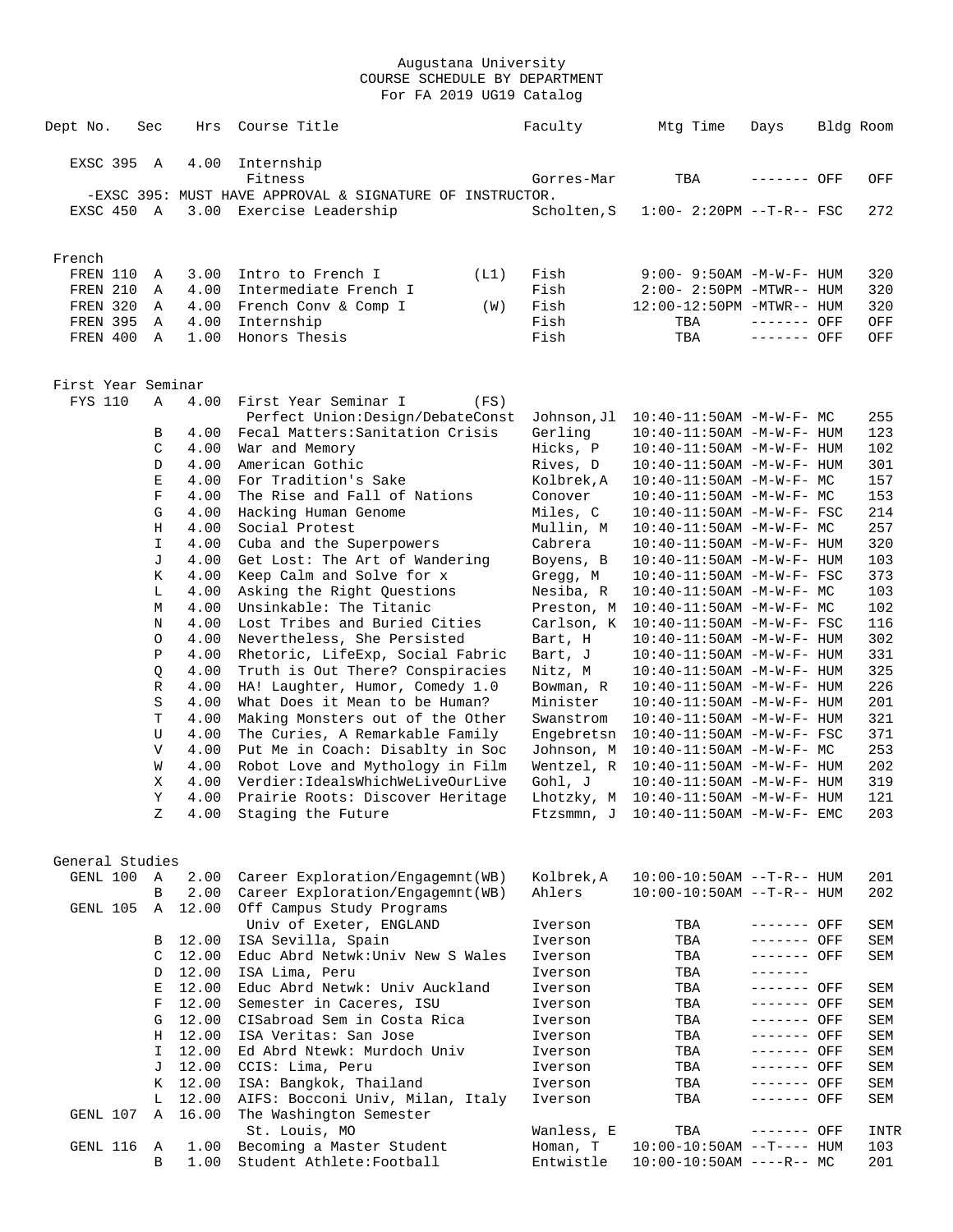| Dept No.                          | Sec           | Hrs               | Course Title                                                  |              | Faculty                  | Mtg Time                                                     | Days                       | Bldg Room           |
|-----------------------------------|---------------|-------------------|---------------------------------------------------------------|--------------|--------------------------|--------------------------------------------------------------|----------------------------|---------------------|
|                                   | C             | 1.00              | International Students                                        |              | Fauteck, J               | $10:00-10:50AM$ --T---- MC                                   |                            | 101                 |
|                                   | D             | 1.00              | Journey Scholars                                              |              | Streufert                | $10:00-10:50AM$ --T-R-- HUM                                  |                            | 123                 |
|                                   |               |                   |                                                               |              | Streufert                | $10:00-10:50AM$ --T-R-- HUM                                  |                            | 102                 |
|                                   | Е             | 1.00              | Student Athlete                                               |              | Harris, J                | $10:00-10:50AM$ ----R-- MC                                   |                            | 201                 |
|                                   | F             | 1.00              | Journey Scholars                                              |              | Ahlers                   | 10:00-10:50AM --T-R-- HUM                                    |                            | 123                 |
|                                   |               |                   |                                                               |              | Ahlers                   | 10:00-10:50AM --T-R-- HUM                                    |                            | 103                 |
| GENL 330                          | A             | 4.00              | Ethical Issues & Public Affairs:                              |              | Wanless, E               | TBA                                                          | ------- OFF                | <b>INTR</b>         |
|                                   |               | The Global Agenda |                                                               |              |                          |                                                              |                            |                     |
| GENL 337<br>GENL 339              | Α<br>Α        | 4.00<br>4.00      | American Diversity                                            |              | Wanless, E               | TBA<br>TBA                                                   | ------- OFF<br>------- OFF | INTR<br><b>INTR</b> |
| GENL 343                          | Α             | 4.00              | Public Policy Issues<br>Washington Theatre Experience(A)      |              | Wanless, E<br>Wanless, E | TBA                                                          | ------- OFF                | <b>INTR</b>         |
| GENL 394                          | Α             | 2.00              | Directed Readings                                             |              | Wanless, E               | TBA                                                          | ------- OFF                | <b>INTR</b>         |
| GENL 395                          | B             | 6.00              | Internship                                                    |              | Wanless, E               | TBA                                                          | ------- OFF                | <b>INTR</b>         |
|                                   |               |                   |                                                               |              |                          |                                                              |                            |                     |
| German                            |               |                   |                                                               |              |                          |                                                              |                            |                     |
| GERM 110                          | Α             | 3.00              | Intro to German I                                             | (L1)         | Bjorkman                 | $9:00 - 9:50AM - M - W - F - HUM$                            |                            | 319                 |
| GERM 210                          | Α             | 4.00              | Intermediate German I                                         |              | Bjorkman                 | $2:00 - 2:50PM - MTW - F - HUM$                              |                            | 319                 |
| GERM 320                          | Α             | 4.00              | German Conv & Comp I                                          | (W)          | Bjorkman                 | 12:00-12:50PM -MTW-F- HUM                                    |                            | 319                 |
| GERM 395                          | A             | 4.00              | Internship                                                    |              | Lhotzky, S               | TBA                                                          | ------- OFF                | OFF                 |
| GERM 400                          | $\mathbf{A}$  | 1.00              | Honors Thesis                                                 |              | Lhotzky, S               | TBA                                                          | ------- OFF                | OFF                 |
| Government/Intl Affairs           |               |                   |                                                               |              |                          |                                                              |                            |                     |
| GOVT 110                          | Α             | 3.00              |                                                               |              | Golemboski               |                                                              |                            | 264                 |
|                                   | B             | 3.00              | Intro to Government<br>Intro to Government                    | (SS)<br>(SS) | Golemboski               | 12:00-12:50PM -M-W-F- MC<br>$1:00 - 1:50PM - M - W - F - MC$ |                            | 264                 |
|                                   | $\mathcal{C}$ | 3.00              | Intro to Government                                           | (SS)         | Masthay                  | $1:00-2:20PM -T-R--MC$                                       |                            | 201                 |
| GOVT 120                          | Α             | 3.00              | Politics in a Diverse World (NW)                              |              | Lunde                    | $8:00 - 8:50AM - M - W - F - MC$                             |                            | 201                 |
|                                   | B             | 3.00              | Politics in a Diverse World (NW)                              |              | Lunde                    | $9:00 - 9:50AM - M - W - F - MC$                             |                            | 201                 |
| GOVT 200                          | Α             | 3.00              | American Government                                           | (US)         | Masthay                  | $8:30 - 9:50AM -T-R-- MC$                                    |                            | 255                 |
| GOVT 220                          | Α             | 3.00              | The American Presidency                                       |              | Masthay                  | $2:00 - 2:50PM -M-W-F - MC$                                  |                            | 103                 |
| GOVT 370                          | Α             | 4.00              | Con Law: Civil Liberties                                      |              | Golemboski               | $1:00-2:50PM -T-R--MC$                                       |                            | 264                 |
| GOVT 385                          | Α             | 3.00              | International Politics                                        |              | Lunde                    | $11:00-12:20PM -T-R-- MC$                                    |                            | 253                 |
| GOVT 390                          | Α             | 2.00              | Research Seminar                                              | (W)          | Johnson,Jl               | TBA                                                          | ------- OFF                | OFF                 |
| GOVT 391                          | Α             | 2.00              | Honors Seminar                                                | (W)          | Johnson, Jl              | TBA                                                          | ------- OFF                | OFF                 |
| GOVT 395                          | Α             | 4.00              | Internship                                                    |              | Wanless, E               | TBA                                                          | ------- OFF                | OFF                 |
|                                   |               |                   |                                                               |              |                          |                                                              |                            |                     |
| History                           |               |                   |                                                               |              |                          |                                                              |                            |                     |
| HIST 110                          | A             | 3.00              | Western Civilization I                                        | (WT)         | Babb                     | $2:00-2:50PM -M-W-F-MC$                                      |                            | 201                 |
|                                   | B             | 3.00              | Western Civilization I                                        | (WT)         | Pehl, M                  | $6:30 - 9:20PM -M--- MC$                                     |                            | 255                 |
|                                   | C             | 3.00              | Western Civilization I                                        | (WT)         | Amundson                 | 9:00- 9:50AM -M-W-F- HUM                                     |                            | 121                 |
| HIST 120                          | Α             | 3.00              | American Exper. to 1877                                       | (US)         | Mullin, M                | 12:00-12:50PM -M-W-F- MC                                     |                            | 257                 |
|                                   | B             | 3.00              | American Exper. to 1877                                       | (US)         | Amundson                 | 8:00- 8:50AM -M-W-F- HUM                                     |                            | 121                 |
| HIST 130                          | Α             | 3.00              | World Civilizations                                           | (NW)         | Conover                  | $1:00 - 1:50PM - M - W - F - MC$                             |                            | 255                 |
| HIST 215                          | Α             | 3.00              | Flappers, Fundamentalsts, FDR A3.1<br>US Experience 1919-1945 |              | Pehl, M                  | 2:00- 2:50PM -M-W-F- MC                                      |                            | 264                 |
| HIST 225                          | Α             | 3.00              | Revolutn Time: Europe ModEra (WT)                             |              | Preston, M               | $11:00-12:20PM$ --T-R-- MC                                   |                            | 255                 |
| HIST 251                          | Α             | 3.00              | Method & Phil of History                                      | (W)          | Conover                  | $8:30 - 9:50AM -T-R--MC$                                     |                            | 102                 |
| HIST 252                          | Α             | 3.00              | History of Lakota/Dakota                                      | (NW)         | Mullin, M                | $9:00 - 9:50AM - M - W - F - MC$                             |                            | 257                 |
| HIST 274 A                        |               | 3.00              | Religious Pluralism in Amer (RT)                              |              | Pehl, M                  | $1:00-2:20PM -T-R--MC$                                       |                            | 255                 |
|                                   |               |                   |                                                               |              |                          |                                                              |                            |                     |
| Health                            |               |                   |                                                               |              |                          |                                                              |                            |                     |
| HLTH 216                          | Α             | 2.00              | Stress Management                                             | (WB2)        | VanLaecken               | $9:00 - 9:50AM -T-R--FSC$                                    |                            | 374                 |
| HLTH 222                          | Α             | 3.00              | Nutrition                                                     | (WB)         | Scholten, S              | 12:00-12:50PM -M-W-F- FSC                                    |                            | 373                 |
| HLTH 240                          | Α             | 3.00              | School Health Education                                       |              | Day, J                   | $1:00-1:50PM -M-W-F-ELMN$                                    |                            | 230                 |
| HLTH 242                          | Α             | 2.00              | Personal Health                                               | (WB2)        | VanLaecken               | $1:00 - 1:50PM -T-R--FSC$                                    |                            | 374                 |
|                                   |               |                   |                                                               |              |                          |                                                              |                            |                     |
| International Studies<br>INST 390 | Α             |                   |                                                               |              |                          |                                                              |                            |                     |
| INST 395                          | Α             | 1.00<br>3.00      | Senior Research Project<br>Internship                         |              | Nitz, M<br>Nitz, M       | TBA<br>TBA                                                   | ------- OFF<br>------- OFF | OFF<br>OFF          |
|                                   |               |                   |                                                               |              |                          |                                                              |                            |                     |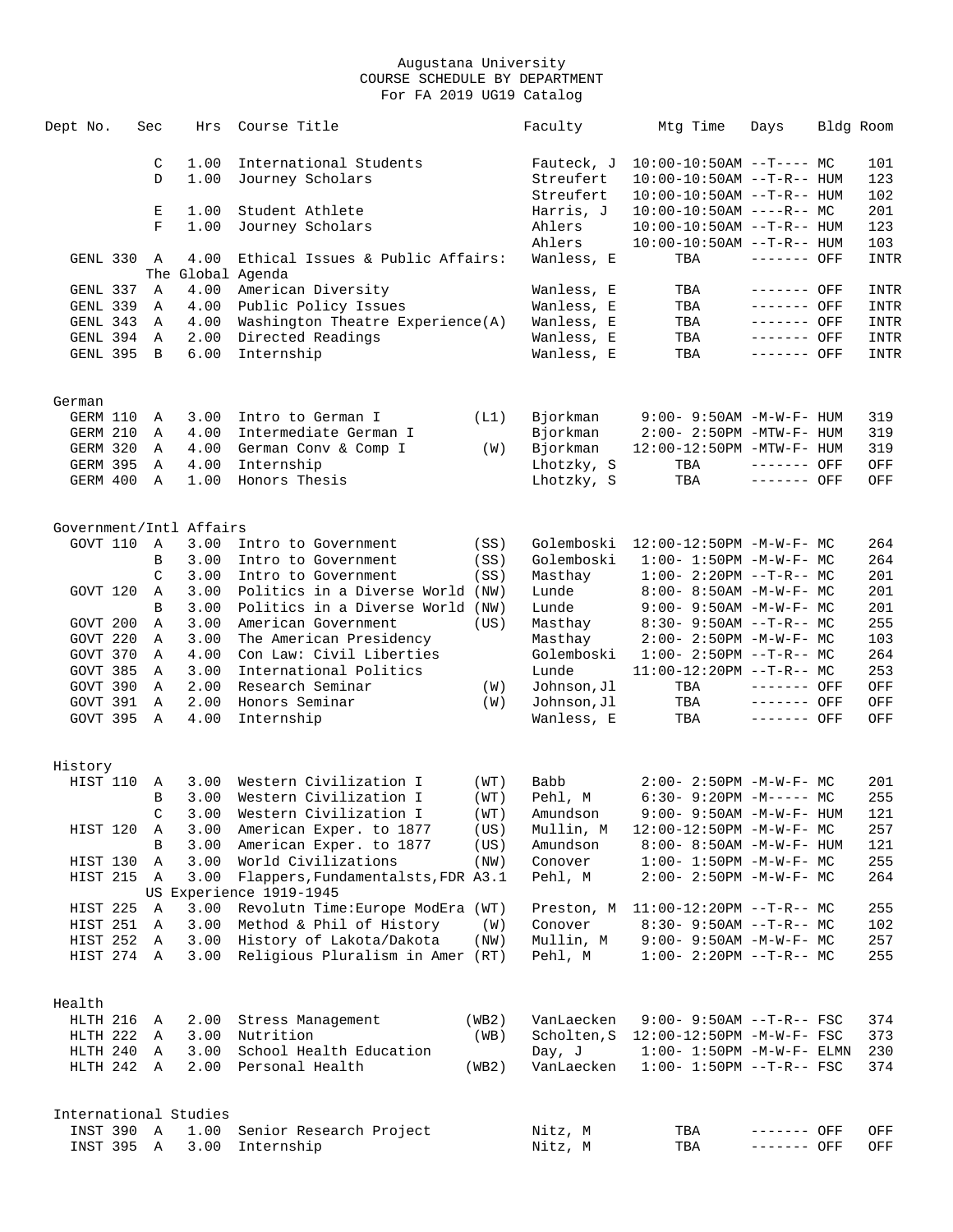| Dept No.                 | Sec           | Hrs  | Course Title                         |      | Faculty     | Mtg Time                             | Days        | Bldg Room |
|--------------------------|---------------|------|--------------------------------------|------|-------------|--------------------------------------|-------------|-----------|
| Sign Lang. Interpreting  |               |      |                                      |      |             |                                      |             |           |
| <b>INTR 201</b>          | Α             | 2.00 | Intro to Interpreting                |      | Gundersn, C | $12:00-12:50PM -M-W--- MC$           |             | 157       |
| INTR 301                 | Α             | 3.00 | Building Translation Skills          |      | Gundersn, C | $10:40-11:50AM$ -M-W--- MC           |             | 254       |
| INTR 340                 | Α             | 3.00 | Interpretation I                     |      | Dyce, M     | $10:40-11:50AM$ --T-R-- MC           |             | 254       |
|                          |               |      |                                      | (W)  |             |                                      |             |           |
| INTR 342                 | A             | 3.00 | Amer Sign Language to English I      |      | Dyce, M     | $8:30 - 9:50AM - M-W--- MC$          |             | 254       |
| INTR 343                 | Α             | 3.00 | English to Amer Sign Language I      |      | Gundersn, C | $8:30 - 9:50AM -T-R-- MC$            |             | 254       |
| INTR 344                 | A             | 3.00 | Amer Sign Language to English II     |      | Dyce, M     | $8:30 - 9:50AM - M-W--- MC$          |             | 254       |
| INTR 345                 | A             | 3.00 | English to Amer Sign Language II     |      | Gundersn, C | $8:30 - 9:50AM -T-R-- MC$            |             | 254       |
|                          |               |      |                                      |      |             |                                      |             |           |
| Journalism               |               |      |                                      |      |             |                                      |             |           |
| <b>JOUR 095</b>          | Α             | 1.00 | Journalism Participation             |      |             |                                      |             |           |
|                          |               |      | MIRROR                               |      | Miller, J   | TBA                                  | ------- HUM | 222       |
|                          | В             | 1.00 | <b>EDDA</b>                          |      | Blank-Libr  | TBA                                  | $------HUM$ | 221       |
| <b>JOUR 115</b>          | Α             | 3.00 | News Reporting & Writing             | (W)  | Gale, D.    | 12:00-12:50PM -M-W-F- HUM            |             | 103       |
| <b>JOUR 243</b>          | Α             | 3.00 | Editorial Skills                     |      | Miller, J   | $11:00-11:50AM$ -M-W-F- CVA          |             | 181A      |
| <b>JOUR 302</b>          | A             | 3.00 | Ethics & Law of the Press            |      | Blank-Libr  | $2:00-2:50PM -M-W-F- HUM$            |             | 103       |
| <b>JOUR 315</b>          | A             | 3.00 | Newspaper Writ: Crit/Edit            | (W)  | Miller, J   | 11:00-12:20PM --T-R-- HUM            |             | 103       |
| <b>JOUR 395</b>          | Α             | 4.00 | Internship                           |      | Blank-Libr  | TBA                                  | ------- OFF | OFF       |
| <b>JOUR 495</b>          | $\mathbb A$   | 4.00 | Internship                           |      | Blank-Libr  | TBA                                  | ------- OFF | OFF       |
|                          |               |      |                                      |      |             |                                      |             |           |
| Luther House of Study    |               |      |                                      |      |             |                                      |             |           |
| LHOS 431 A               |               |      | 3.00 Lutheran Heritage: History A4.2 |      | Croghan     | $1:00 - 1:50PM - M - W - F - SFS$    |             | 204B      |
| Mathematics              |               |      |                                      |      |             |                                      |             |           |
| MATH 130 A               |               | 3.00 | Numbers & Operation for Teachers     |      | Olimb, C    | $9:00 - 9:50AM - M - W - F - FSC$    |             | 373       |
|                          |               |      |                                      |      |             |                                      |             |           |
| MATH 140                 | Α             | 3.00 | Quantitative Reasoning               | (MT) | Sorenson, T | 8:00- 8:50AM -M-W-F- FSC             |             | 376       |
|                          | B             | 3.00 | Quantitative Reasoning               | (MT) | Gregg, M    | 9:00- 9:50AM -M-W-F- FSC             |             | 376       |
|                          | $\mathcal{C}$ | 3.00 | Quantitative Reasoning               | (MT) | Sorenson, T | $2:00 - 2:50PM -M-W-F - FSC$         |             | 376       |
| MATH 150                 | Α             | 4.00 | Pre-Calculus                         | (MT) | Olimb, C    | $1:00-1:50PM -MTW-F-FSC$             |             | 116       |
| MATH 151                 | Α             | 4.00 | Calculus I                           | (MT) | Erickson, L | 8:00- 8:50AM -MTW-F- FSC             |             | 373       |
|                          | B             | 4.00 | Calculus I                           | (MT) | Olimb, C    | 12:00-12:50PM -MTW-F- FSC            |             | 116       |
|                          | C             | 4.00 | Calculus I                           | (MT) | Erickson, L | $1:00-1:50PM -MTW-F-FSC$             |             | 373       |
| MATH 152                 | Α             | 4.00 | Calculus II                          |      | Perry       | 8:00- 8:50AM -MTW-F- FSC             |             | 116       |
|                          | B             | 4.00 | Calculus II                          |      |             |                                      |             | 214       |
|                          |               |      |                                      |      | Perry       | 12:00-12:50PM -MTW-F- FSC            |             |           |
| MATH 200                 | Α             | 3.00 | Foundations of Mathematics           |      | Gregg, M    | 8:00- 8:50AM -M-W-F- FSC             |             | 371       |
| MATH 310                 | Α             | 3.00 | Differential Equations               |      | Perry       | $2:00 - 2:50PM - M - W - F - FSC$    |             | 370       |
| MATH 315                 | Α             | 3.00 | Probability and Statistics           |      | Sorenson, T | $9:00 - 9:50AM - M - W - F - HUM$    |             | 331       |
| MATH 350                 | A             | 3.00 | Real Analysis                        |      | Erickson,L  | $11:00-12:20PM$ --T-R-- FSC          |             | 373       |
| Modern Foreign Languages |               |      |                                      |      |             |                                      |             |           |
| MDFL 397 A               |               | 4.00 | TOPICS in MFL (non lit):             |      |             |                                      |             |           |
|                          |               |      | (Re)Conquering Iberia                |      | Rueter      | $11:00-12:20PM -T-R--HUM$            |             | 321       |
|                          |               |      |                                      |      |             |                                      |             |           |
| Media Studies            |               |      |                                      |      |             |                                      |             |           |
| MDST 110                 | A             |      | 3.00 Media and Society               | (SS) |             | McCollough 12:00-12:50PM -M-W-F- HUM |             | 301       |
| MDST 150                 | A             | 3.00 | Introduction to New Media            |      | McCollough  | $8:30 - 9:50AM -T-R-- HUM$           |             | 302       |
|                          |               |      |                                      |      |             |                                      |             |           |
| Music                    |               |      |                                      |      |             |                                      |             |           |
| MUSI 095                 | Α             | 1.00 | Music Ensemble:<br>A3.5B             |      |             |                                      |             |           |
|                          |               |      | Augustana Choir                      |      | Nesheim     | 3:55- 5:10PM -MTWR-- HUM             |             | 173       |
|                          | В             |      | 1.00 University Chorale              |      | Svenningsn  | 3:00- 3:50PM -MTW-F- CHPL            |             |           |
|                          | D             | 1.00 | Angelus                              |      | Grevlos, L  | 3:00- 3:50PM -MTW-F- HUM             |             | 173       |
|                          | Е             | 1.00 | Augustana Concert Band               |      | Unger       | 4:00- 5:30PM -MTWR-- HUM             |             | 168       |
|                          | F             | 1.00 | Blue & Gold Band                     |      | Petersen, L | 6:30- 9:00PM ----R-- HUM             |             | 168       |
|                          | K             | 1.00 | Aug Orchestra (Woods, brass, perc)   |      | Folliard    | $6:30 - 9:00 \text{PM U----- HUM}$   |             | 168       |
|                          |               |      |                                      |      | Folliard    | $3:00-4:30PM -T--- HUM$              |             | 168       |
|                          |               |      |                                      |      |             |                                      |             |           |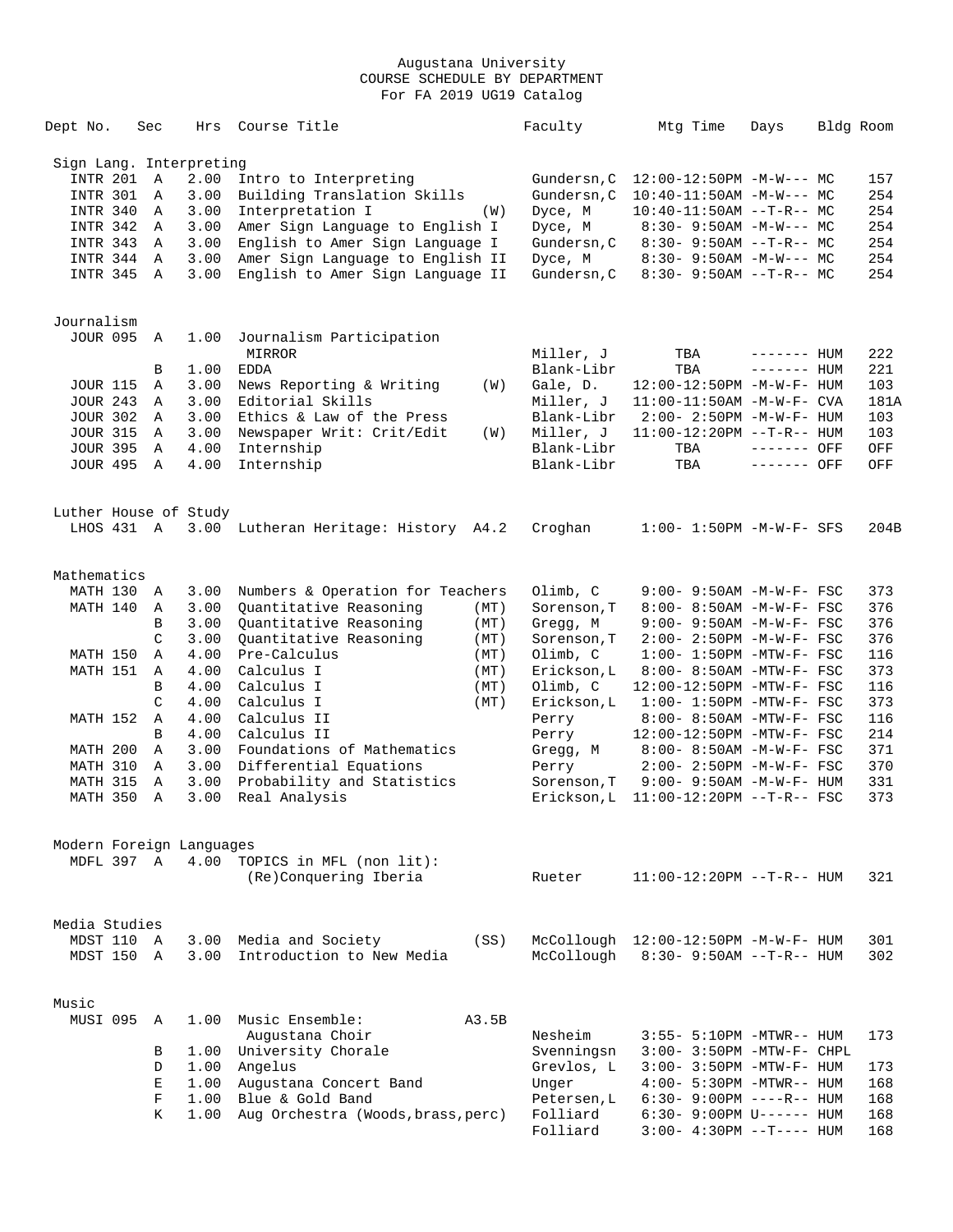| Dept No.    | Sec          | Hrs  | Course Title                      | Faculty     | Mtg Time                           | Days         | Bldg Room       |
|-------------|--------------|------|-----------------------------------|-------------|------------------------------------|--------------|-----------------|
|             | L            | 1.00 | Augustana Orchestra (Strings)     | Folliard    | $6:30 - 9:00 \text{PM U----- HUM}$ |              | 168             |
|             |              |      |                                   | Folliard    | $3:00-4:30PM -T--- HUM$            |              | 168             |
|             |              |      |                                   | Folliard    | $3:00-4:30PM$ ---W--- HUM          |              | 178             |
|             | М            | 1.00 | Symphonic Chorus                  | Johnson, J  | 7:00-10:00PM -M----- HUM           |              | 173             |
| MUSI 096    | B            | 1.00 | Chamber Music:                    |             |                                    |              |                 |
|             |              |      | Brass Quintet                     | Unger       | TBA                                | ------- HUM  |                 |
|             | C            | 1.00 | Saxophone Quartet                 | Hanegan, B  | TBA                                | ------- HUM  | 155             |
|             | D            | 1.00 | String Ensemble                   | Folliard    | TBA                                | $------$ HUM |                 |
|             | Е            | 1.00 | Clarinet Quintet                  | Larson, A   | $4:30 - 5:20PM -T--- HUM$          |              | 28              |
|             | F            | 1.00 | Flute Choir                       | Anderson, E | $3:00 - 3:50PM -M-----$ HUM        |              | 178             |
|             | Η            | 1.00 | Woodwind Quintet                  | Hanegan, B  | TBA                                | $------$ HUM | 168             |
|             | I            | 1.00 | Percussion Ensemble               |             |                                    |              | 168             |
|             |              | 1.00 | Trombone Choir                    | Pennington  | $6:00-8:00PM$ ---W--- HUM          |              |                 |
|             | Κ            |      |                                   | Roseth      | 4:30- 5:30PM --T---- HUM           |              | 178             |
|             | L            | 1.00 | String Quartet                    | Folliard    | TBA                                | $------$ HUM |                 |
|             | M            | 1.00 | Jazz Lab                          | Hanegan, B  | 5:40- 6:30PM --T---- HUM           |              | 168             |
|             | Ν            | 1.00 | Northlanders Jazz Combo           | Hanegan, B  | 8:15- 9:30PM -M----- HUM           |              | 168             |
|             | Q            | 1.00 | Mallet Ensemble                   | Pennington  | TBA                                | $------$ HUM | 168             |
| MUSI 097    | Α            | 1.00 | Chamber Music Ensemble:           |             |                                    |              |                 |
|             |              |      | Chamber Choir                     | Nesheim     | 5:15- 6:15PM -M--R-- HUM           |              | 173             |
|             | В            | 1.00 | Brass Choir                       | Unger       | $6:00 - 7:00PM -T--- HUM$          |              | 178             |
|             | C            | 1.00 | Northlanders Jazz Band            | Hanegan, B  | $5:40-6:30PM -MT--- HUM$           |              | 168             |
| MUSI 110    | Α            | 3.00 | The Understanding of Music<br>(A) | Li, S       | 12:00-12:50PM -M-W-F- HUM          |              | 123             |
| MUSI 118    | Α            | 3.00 | Blues, Jazz, and Rock<br>(US)     | Hanegan, B  | $11:00-12:20PM -T-R--HUM$          |              | 123             |
| MUSI 120    | Α            | 2.00 | Music Theory I<br>(A)             | Li, S       | $1:00 - 1:50PM -M-W-F - HUM$       |              | 121             |
| MUSI 120L A |              | 1.00 | Aural Skills Lab<br>(A)           | Svenningsn  | $1:00 - 1:50PM -T-R-- HUM$         |              | 121             |
| MUSI 152    | A            | 1.00 | Beg Class Piano: Music Majors     | Schempp, M  | $8:00 - 8:50AM -T-R-- HUM$         |              | 146             |
| MUSI 161    | $\mathbb{A}$ | 1.00 | Private Instruction: Strings      |             |                                    |              |                 |
|             |              |      | Violin-30 min.                    | Modzelewsk  | TBA                                | $------$ HUM | 4               |
|             | AΜ           | 1.00 | Violin-50 min.                    | Modzelewsk  | $3:00 - 3:50PM$ ----R-- HUM        |              | 4               |
|             | В            | 1.00 | Viola-30 min.                     | Peters, M   | TBA                                | $------$ HUM | 11              |
|             | BM           | 1.00 | Viola-50 min.                     | Peters, M   | $3:00-3:50PM$ ----R-- HUM          |              | 11              |
|             | C            | 1.00 | Violoncello-30 min.               | Melik-Step  | TBA                                | $------$ HUM | 152             |
|             | CM           | 1.00 | Violoncello-50 min.               | Melik-Step  | $3:00-3:50PM$ ----R-- HUM          |              | 152             |
|             | D            | 1.00 | Bass-30 min.                      | Casey, J    | TBA                                | $------$ HUM | 145             |
|             | DM           | 1.00 | Bass-50 min.                      | Casey, J    | $3:00-3:50PM$ ----R-- HUM          |              | 145             |
|             | Е            | 1.00 | Guitar-30 min.                    | Gundersn, G | TBA                                | $------$ HUM | 34              |
|             | EМ           | 1.00 | Guitar-50 min.                    | Gundersn, G | $3:00-3:50PM$ ----R-- HUM          |              | 34              |
|             | F            | 1.00 | Harp-30 min.                      | Vorhes, A   | TBA                                | $------$ HUM | 161             |
|             | FM           | 1.00 | Harp-50 min.                      | Vorhes, A   | $3:00-3:50PM$ ----R-- HUM          |              | 161             |
|             | G            | 1.00 | Violin-30 min.                    | Lin         | TBA                                | $------$ HUM | 5               |
|             | GM           | 1.00 | Violin-50 min.                    | Lin         | $3:00-3:50PM$ ----R-- HUM          |              | 5               |
| MUSI 162    | Α            | 1.00 | Private Instruction: Woodwinds    |             |                                    |              |                 |
|             |              |      | Flute-30 min.                     | Masek, P    | TBA                                | $------$ HUM | 158             |
|             | AΜ           | 1.00 | Flute-50 min.                     | Masek, P    | $3:00 - 3:50PM$ ----R-- HUM        |              | 158             |
|             | В            | 1.00 | Oboe-30 min.                      | Paul, J     | TBA                                | $------$ HUM | 7 <sup>7</sup>  |
|             | BM           | 1.00 | Oboe-50 min.                      | Paul, J     | $3:00 - 3:50PM$ ----R-- HUM        |              | $7\overline{ }$ |
|             | C            |      |                                   |             |                                    | $------$ HUM |                 |
|             |              | 1.00 | Clarinet-30 min.                  | Hill, C     | TBA                                |              | 157             |
|             |              |      |                                   | Larson, A   |                                    |              |                 |
|             | <b>CM</b>    | 1.00 | Clarinet-50 min.                  | Hill, C     | $3:00-3:50PM$ ----R-- HUM          |              | 157             |
|             |              |      |                                   | Larson, A   |                                    |              |                 |
|             | D            | 1.00 | Bassoon-30 min.                   | Tomkins,J   | TBA                                | $------$ HUM | $7\phantom{.0}$ |
|             | DM           | 1.00 | Bassoon-50 min.                   | Tomkins, J  | $3:00 - 3:50PM$ ----R-- HUM        |              | $7\phantom{.}$  |
|             | Е            | 1.00 | Saxophone-30 min.                 | Hanegan, B  | TBA                                | $------HH$   | 155             |
|             | EМ           | 1.00 | Saxophone-50 min.                 | Hanegan, B  | $3:00 - 3:50PM$ ----R-- HUM        |              | 155             |
| MUSI 162A A |              | 1.00 | Private Instruction: Woodwinds    |             |                                    |              |                 |
|             |              |      | Clarinet-30 min.                  | Larson, A   | TBA                                | $------$ HUM | 157             |
| MUSI 163    | Α            | 1.00 | Private Instruction: Brass Winds  |             |                                    |              |                 |
|             |              |      | Horn-30 min.                      | Carlson, A  | TBA                                | $------$ HUM | 10              |
|             | AΜ           | 1.00 | Horn-50 min.                      | Carlson, A  | 3:00- 3:50PM ----R-- HUM           |              | 10              |
|             | В            | 1.00 | Trumpet-30 min.                   | Olson, S    | TBA                                | $------$ HUM | 10              |
|             | ΒM           | 1.00 | Trumpet-50 min.                   | Olson, S    | $3:00 - 3:50PM$ ----R-- HUM        |              | 10              |
|             | C            | 1.00 | Trombone-30 min.                  | Roseth      | TBA                                | $------HUM$  | 13              |
|             | CM           | 1.00 | Trombone-50 min.                  | Roseth      | $3:00 - 3:50PM$ ----R-- HUM        |              | 13              |
|             | D            | 1.00 | Euphonium-30 min.                 | Roseth      | TBA                                | $------$ HUM | 13              |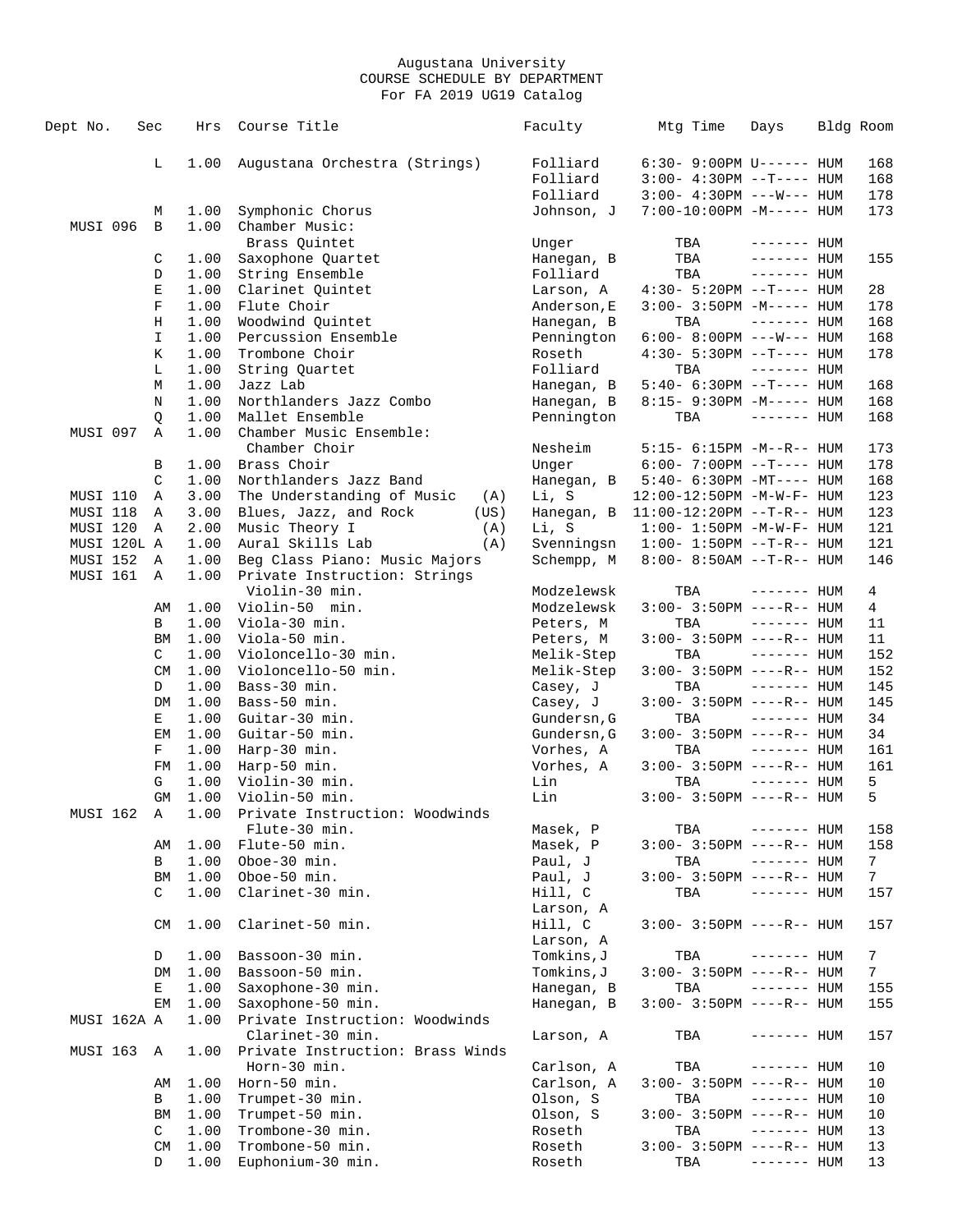| Dept No.             | Sec |                   | Hrs          | Course Title                                               | Faculty                | Mtg Time                                               | Days                        | Bldg Room |                |
|----------------------|-----|-------------------|--------------|------------------------------------------------------------|------------------------|--------------------------------------------------------|-----------------------------|-----------|----------------|
|                      |     | DM                | 1.00         | Euphonium-50 min.                                          | Roseth                 | $3:00 - 3:50PM$ ----R-- HUM                            |                             |           | 13             |
|                      |     | Е                 | 1.00         | Tuba-30 min.                                               | Andersen, M            | TBA                                                    | $------$ HUM                |           | 10             |
|                      |     | EM                | 1.00         | Tuba-50 min.                                               | Andersen, M            | $3:00-3:50PM$ ----R-- HUM                              |                             |           | 10             |
| MUSI 164             |     | A                 | 1.00         | Private Instruction: Percussion                            |                        |                                                        |                             |           |                |
|                      |     |                   |              | Percussion-30 min.                                         | Pennington             | TBA                                                    | $------$ HUM                |           | 144            |
|                      |     | AΜ                | 1.00         | Percussion-50 min.                                         | Pennington             | $3:00 - 3:50PM$ ----R-- HUM                            |                             |           | 144            |
| <b>MUSI 165</b>      |     | Α                 | 1.00         | Private Instruction: Piano                                 |                        |                                                        |                             |           |                |
|                      |     |                   |              | Piano-30 min.                                              | Li, S                  | TBA                                                    | $------$ HUM                |           | 159            |
|                      |     | AΜ<br>АX          | 1.00         | Piano-50 min.<br>Piano-30 min.                             | Li, S<br>Li, S         | $3:00-3:50PM$ ----R-- HUM<br>TBA                       | $------$ HUM                |           | 159            |
|                      |     |                   | 1.00         | Piano-30 min.                                              | Schempp, M             |                                                        |                             |           | 159            |
|                      |     | В<br>BX           | 1.00<br>1.00 | Piano-30 min.                                              | Schempp, M             | TBA<br>TBA                                             | $------$ HUM<br>------- HUM |           | 150<br>150     |
| MUSI 166             |     | Α                 | 1.00         | Private Instruction: Keyboard                              |                        |                                                        |                             |           |                |
|                      |     |                   |              | Organ-30 min.                                              | Schempp, M             | TBA                                                    | $------$ HUM                |           | 150            |
|                      |     | AΜ                | 1.00         | Organ-50 min.                                              | Schempp, M             | $3:00-3:50PM$ ----R-- HUM                              |                             |           | 150            |
|                      |     | В                 | 1.00         | Harpsichord-30 min.                                        | Schempp, M             | TBA                                                    | $------$ HUM                |           | 150            |
|                      |     | ΒM                | 1.00         | Harpsichord-50 min.                                        | Schempp, M             | $3:00-3:50PM$ ----R-- HUM                              |                             |           | 150            |
| MUSI 167             |     | Α                 | 1.00         | Private Instruction: Voice                                 |                        |                                                        |                             |           |                |
|                      |     |                   |              | Voice-30 min.                                              | Staff                  | TBA                                                    | $------$ HUM                |           |                |
|                      |     | AΜ                | 1.00         | Voice-50 min.                                              | Staff                  | $3:00 - 3:50PM$ ----R-- HUM                            |                             |           |                |
|                      |     | В                 | 1.00         | Voice-30 min.                                              | Grevlos, L             | TBA                                                    | $------HH$                  |           | 139            |
|                      |     | BM                | 1.00         | Voice-50 min.                                              | Grevlos, L             | $3:00 - 3:50PM$ ----R-- HUM                            |                             |           | 139            |
|                      |     | C                 | 1.00         | Voice-30 min.                                              | Schreck, J             | TBA                                                    | $------$ HUM                |           | 153            |
|                      |     | CM                | 1.00         | Voice-50 min.                                              | Schreck, J             | $3:00 - 3:50PM$ ----R-- HUM                            |                             |           | 153            |
|                      |     | D                 | 1.00         | Voice-30 min.                                              | Campbell               | TBA                                                    | $------$ HUM                |           | 45             |
|                      |     | DM                | 1.00         | Voice-50 min.                                              | Campbell               | $3:00 - 3:50PM$ ----R-- HUM                            |                             |           | 45             |
|                      |     | Е                 | 1.00         | Voice-30 min.                                              | Svenningsn             | TBA                                                    | $------$ HUM                |           | 140            |
|                      |     | EM                | 1.00         | Voice-50 min.                                              | Svenningsn             | $3:00 - 3:50PM$ ----R-- HUM                            |                             |           | 140            |
|                      |     | F                 | 1.00         | Voice-30 min.                                              | Barnard, M             | TBA                                                    | $------$ HUM                |           | 153            |
|                      |     | FM                | 1.00         | Voice-50 min.                                              | Barnard, M             | $3:00-3:50PM$ ----R-- HUM                              |                             |           | 153            |
|                      |     | G                 | 1.00         | Voice-30 min.                                              | Nesheim                | TBA                                                    | $------$ HUM                |           | 136            |
|                      |     | <b>GM</b>         | 1.00         | Voice-50 min.                                              | Nesheim                | $3:00 - 3:50PM$ ----R-- HUM                            |                             |           | 136            |
| MUSI 191             |     | Α                 | 1.00         | Intro to Music Technology                                  | Folliard               | $11:00-11:50AM$ --T---- HUM                            |                             |           | 146            |
| <b>MUSI 210</b>      |     | Α                 | 3.00         | Music Hist & Lit to 1750<br>(WT)                           | Schempp, M             | $11:00-12:20PM$ --T-R-- HUM                            |                             |           | 145            |
| MUSI 214             |     | Α                 | 3.00         | MusHist/Lit-NonWest<br>$(W)$ & $(NW)$                      | Pennington             | $1:00-2:20PM -T-R--HUM$                                |                             |           | 201            |
| MUSI 220             |     | Α                 | 2.00         | Music Theory III                                           | Li, S                  | $2:00 - 2:50PM - M - W - F - HUM$                      |                             |           | 121            |
| MUSI 220L A          |     |                   | 1.00         | Aural Skills III                                           | Svenningsn             | $12:00-12:50PM -M-W---$ HUM                            |                             |           | 121            |
| MUSI 230             |     | Α                 | 2.00         | Music, Theatre&Dance in ElemClass                          | Petrsn, Lau            | $6:00 - 7:50PM -M-----$ HUM                            |                             |           | 121            |
| MUSI 250             |     | Α                 | 2.00         | Brass Pedagogy & Performance                               | Petersen, L            | $9:00 - 9:50AM -T-RF - HUM$                            |                             |           | 168            |
| MUSI 300             |     | Α                 | 3.00         | Fundamentals of Conducting                                 | Unger                  | $11:00-11:50AM$ -M-W-F- HUM                            |                             |           | 168            |
| MUSI 310<br>MUSI 311 |     | Α<br>$\mathsf{A}$ | 3.00<br>3.00 | Secondary Instrumental Methods<br>Secondary Choral Methods | Petersen, L<br>Nesheim | 12:00-12:50PM -M-W-F- HUM<br>12:00-12:50PM -M-W-F- HUM |                             |           | 145<br>173     |
| MUSI 336             |     | A                 | 3.00         | Vocal Pedagogy                                             | Grevlos, L             | $9:00 - 9:50AM - M - W - F - HUM$                      |                             |           | 145            |
| MUSI 361             |     | AM                | 1.00         | Private Instruction: Strings                               |                        |                                                        |                             |           |                |
|                      |     |                   |              | Violin-50 min.                                             | Modzelewsk             | $3:00-3:50PM$ ----R-- HUM                              |                             |           | 4              |
|                      |     | AR                | 1.00         | Violin-50 min. (Degree Recital)                            | Modzelewsk             | 3:00- 3:50PM ----R-- HUM                               |                             |           | 4              |
|                      |     | ΒM                | 1.00         | Viola-50 min.                                              | Peters, M              | 3:00- 3:50PM ----R-- HUM                               |                             |           | 11             |
|                      |     | BR                | 1.00         | Viola-50 min. (Degree Recital)                             | Peters, M              | 3:00- 3:50PM ----R-- HUM                               |                             |           | 11             |
|                      |     | CM                | 1.00         | Violoncello-50 min.                                        | Melik-Step             | $3:00-3:50PM$ ----R-- HUM                              |                             |           | 152            |
|                      |     | CR                | 1.00         | Violoncello-50 min. (Deg Recital)                          | Melik-Step             | 3:00- 3:50PM ----R-- HUM                               |                             |           | 152            |
|                      |     | DM                | 1.00         | Bass-50 min.                                               | Casey, J               | 3:00- 3:50PM ----R-- HUM                               |                             |           | 145            |
|                      |     | DR                | 1.00         | Bass-50 min (Degree Recital)                               | Casey, J               | 3:00- 3:50PM ----R-- HUM                               |                             |           | 145            |
|                      |     | FM                | 1.00         | Harp-50 min.                                               | Vorhes, A              | 3:00- 3:50PM ----R-- HUM                               |                             |           | 161            |
|                      |     | FR                | 1.00         | Harp-50 min. (Degree Recital)                              | Vorhes, A              | 3:00- 3:50PM ----R-- HUM                               |                             |           | 161            |
|                      |     | GM                | 1.00         | Violin-50 min.                                             | Lin                    | 3:00- 3:50PM ----R-- HUM                               |                             |           | 5              |
|                      |     | GR                | 1.00         | Violin-50 min. (Degree Recital)                            | Lin                    | 3:00- 3:50PM ----R-- HUM                               |                             |           | 5              |
| MUSI 362             |     | AΜ                | 1.00         | Private Instruction: Woodwinds<br>Flute-50 min.            | Masek, P               |                                                        |                             |           | 158            |
|                      |     | AR                | 1.00         | Flute-50 min. (Degree Recital)                             | Masek, P               | 3:00- 3:50PM ----R-- HUM<br>3:00- 3:50PM ----R-- HUM   |                             |           | 158            |
|                      |     | ΒM                | 1.00         | Oboe-50 min.                                               | Paul, J                | 3:00- 3:50PM ----R-- HUM                               |                             |           | 7              |
|                      |     | BR                | 1.00         | Oboe-50 min (Degree Recital)                               | Paul, J                | 3:00- 3:50PM ----R-- HUM                               |                             |           | $7\phantom{.}$ |
|                      |     | CM                | 1.00         | Clarinet-50 min.                                           | Hill, C                | 3:00- 3:50PM ----R-- HUM                               |                             |           | 157            |
|                      |     |                   |              |                                                            | Larson, A              |                                                        |                             |           |                |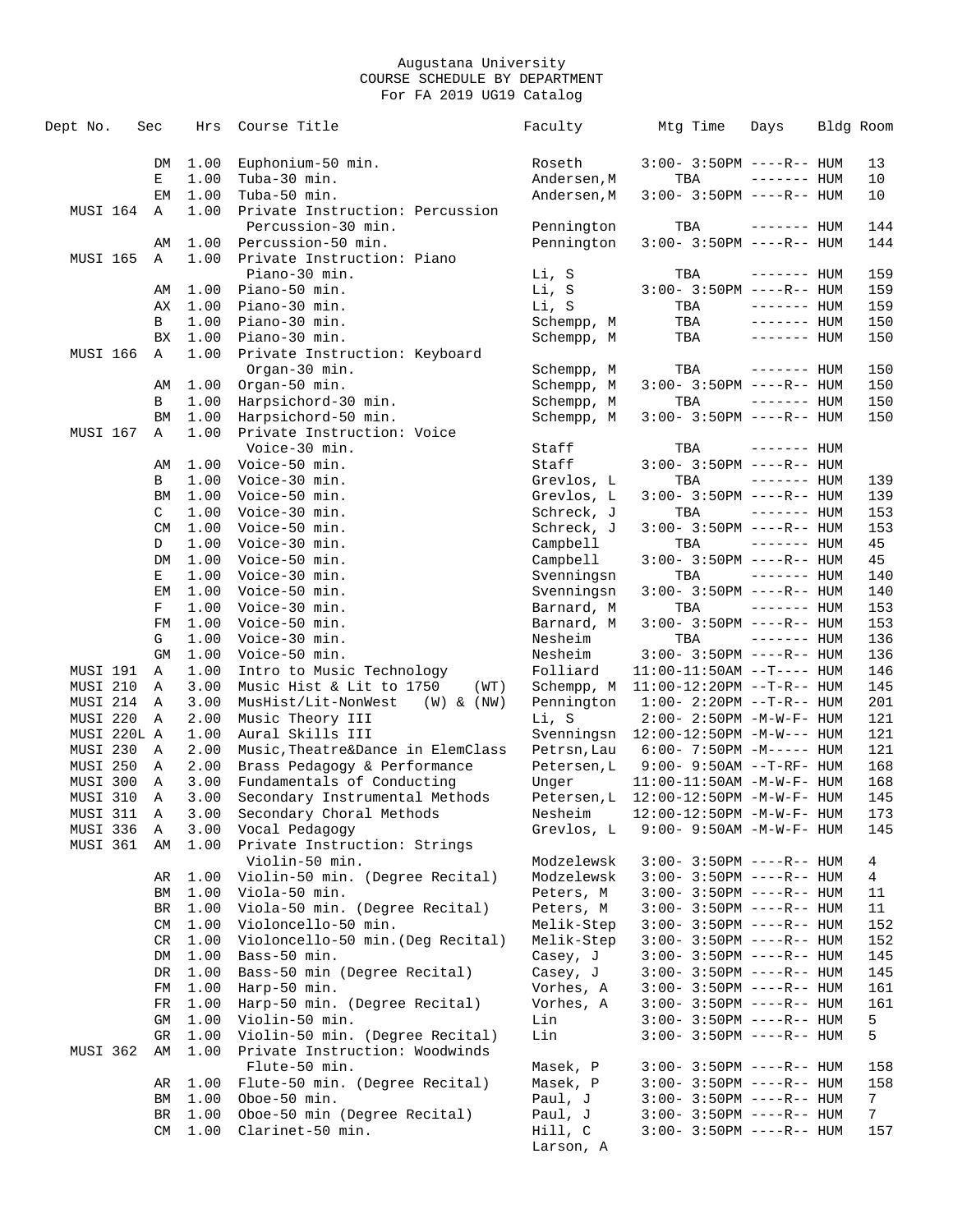| Dept No.                | Sec       | Hrs          | Course Title                                                             | Faculty                  | Mtg Time | Days                                                   | Bldg Room       |
|-------------------------|-----------|--------------|--------------------------------------------------------------------------|--------------------------|----------|--------------------------------------------------------|-----------------|
|                         | CR        | 1.00         | Clarinet-50 min. (Degree Recital)                                        | Hill, C                  |          | $3:00 - 3:50PM$ ----R-- HUM                            | 157             |
|                         |           |              |                                                                          | Larson, A                |          |                                                        |                 |
|                         | DM        | 1.00         | Bassoon-50 min.                                                          | Tomkins, J               |          | $3:00-3:50PM$ ----R-- HUM                              | $7\phantom{.0}$ |
|                         | DR        | 1.00         | Bassoon-50 min. (Degree Recital)                                         | Tomkins, J               |          | $3:00 - 3:50PM$ ----R-- HUM                            | $7\phantom{.}$  |
|                         | EМ        | 1.00         | Saxophone-50 min.                                                        | Hanegan, B               |          | $3:00 - 3:50PM$ ----R-- HUM                            | 155             |
|                         | ER        | 1.00         | Saxophone-50 min. (Degree Rec)                                           | Hanegan, B               |          | $3:00-3:50PM$ ----R-- HUM                              | 155             |
| MUSI 363                | AΜ        | 1.00         | Private Instruction: Brass Winds                                         |                          |          |                                                        |                 |
|                         |           |              | Horn-50 min.                                                             | Carlson, A               |          | $3:00 - 3:50PM$ ----R-- HUM                            | 10              |
|                         | AR        | 1.00         | Horn-50 min. (Degree Recital)                                            | Carlson, A               |          | $3:00 - 3:50PM$ ----R-- HUM                            | 10              |
|                         | ΒM        | 1.00         | Trumpet-50 min.                                                          | Olson, S                 |          | $3:00-3:50PM$ ----R-- HUM                              | 10              |
|                         | BR        | 1.00         | Trumpet-50 min. (Degree Recital)                                         | Olson, S                 |          | $3:00 - 3:50PM$ ----R-- HUM                            | 10              |
|                         | CM        | 1.00         | Trombone-50 min.                                                         | Roseth                   |          | $3:00-3:50PM$ ----R-- HUM                              | 13              |
|                         | CR        | 1.00         | Trombone-50 min (Degree Recital)                                         | Roseth                   |          | $3:00-3:50PM$ ----R-- HUM                              | 13              |
|                         | DM        | 1.00         | Eupohonium-50 min.                                                       | Roseth                   |          | $3:00-3:50PM$ ----R-- HUM                              | 13              |
|                         | DR        | 1.00         | Euphonium-50 min. (Degree Rec)                                           | Roseth                   |          | $3:00-3:50PM$ ----R-- HUM                              | 13              |
|                         | ΕM        | 1.00         | Tuba-50 min.                                                             | Andersen, M              |          | $3:00 - 3:50PM$ ----R-- HUM                            | 10              |
|                         | ER        | 1.00         | Tuba-50 min. (Degree Recital)                                            | Andersen, M              |          | $3:00-3:50PM$ ----R-- HUM                              | 10              |
| MUSI 364                | AΜ        | 1.00         | Private Instruction: Percussion                                          |                          |          |                                                        |                 |
|                         |           |              | Percussion-50 min.                                                       | Pennington               |          | $3:00-3:50PM$ ----R-- HUM                              | 144             |
|                         | AR        | 1.00         | Percussion-50 min. (Degree Rec)                                          | Pennington               |          | $3:00-3:50PM$ ----R-- HUM                              | 144             |
| MUSI 365                | AΜ        | 1.00         | Private Instruction: Piano                                               |                          |          |                                                        |                 |
|                         |           |              | Piano-50 min.                                                            | Li, S                    |          | $3:00-3:50PM$ ----R-- HUM                              | 159             |
|                         | AR        | 1.00         | Piano-50 min. (Degree Recital)                                           | Li, S                    |          | $3:00-3:50PM$ ----R-- HUM                              | 159             |
| <b>MUSI 366</b>         | AΜ        | 1.00         | Private Instruction: Keyboard                                            |                          |          |                                                        |                 |
|                         |           |              | Organ-50 min.                                                            | Schempp, M               |          | $3:00-3:50PM$ ----R-- HUM                              | 150             |
|                         | AR        | 1.00         | Organ-50 min. (Degree Recital)                                           | Schempp, M               |          | $3:00-3:50PM$ ----R-- HUM                              | 150             |
|                         | ΒM        | 1.00         | Harpsichord-50 min.                                                      | Schempp, M               |          | $3:00-3:50PM$ ----R-- HUM                              | 150             |
|                         | <b>BR</b> | 1.00         | Harpsichord-50 min. (Degree Rec)                                         | Schempp, M               |          | $3:00-3:50PM$ ----R-- HUM                              | 150             |
| MUSI 367                | AM        | 1.00         | Private Instruction: Voice                                               |                          |          |                                                        |                 |
|                         |           |              | Voice-50 min.                                                            | Staff                    |          | $3:00-3:50PM$ ----R-- HUM                              |                 |
|                         | BM        | 1.00         | Voice-50 min.                                                            | Grevlos, L               |          | $3:00 - 3:50PM$ ----R-- HUM                            | 139             |
|                         | BR<br>CM  | 1.00<br>1.00 | Voice-50 min. (Degree Recital)<br>Voice-50 min.                          | Grevlos, L<br>Schreck, J |          | $3:00-3:50PM$ ----R-- HUM<br>$3:00-3:50PM$ ----R-- HUM | 139             |
|                         | CR        | 1.00         | Voice-50 min (Degree Recital)                                            | Schreck, J               |          | $3:00-3:50PM$ ----R-- HUM                              | 153<br>153      |
|                         | DM        | 1.00         | Voice-50 min.                                                            | Campbell                 |          | $3:00-3:50PM$ ----R-- HUM                              | 45              |
|                         | DR        | 1.00         | Voice-50 min. (Degree Recital)                                           | Campbell                 |          | $3:00-3:50PM$ ----R-- HUM                              | 45              |
|                         | EМ        | 1.00         | Voice-50 min.                                                            | Svenningsn               |          | $3:00-3:50PM$ ----R-- HUM                              | 140             |
|                         | ER        | 1.00         | Voice-50 min. (Degree Recital)                                           | Svenningsn               |          | $3:00-3:50PM$ ----R-- HUM                              | 140             |
|                         | GM        | 1.00         | Voice-50 min.                                                            | Nesheim                  |          | $3:00-3:50PM$ ----R-- HUM                              | 136             |
|                         | GR        | 1.00         | Voice-50 min. (Degree Recital)                                           | Nesheim                  |          | $3:00 - 3:50PM$ ----R-- HUM                            | 136             |
|                         |           |              |                                                                          |                          |          |                                                        |                 |
|                         |           |              |                                                                          |                          |          |                                                        |                 |
| Native American Studies |           |              |                                                                          |                          |          |                                                        |                 |
| NAST 252<br>NAST 320    | A         |              | 3.00 History of Lakota/Dakota<br>(NW)<br>3.00 Native American Social Sys | Mullin, M                |          | $9:00 - 9:50AM - M - W - F - MC$                       | 257             |
|                         | A<br>B    |              | (NW)<br>3.00 Native American Social Sys                                  | Bunger<br>Bunger         |          | $6:00-9:00PM -M--- MC$<br>$6:00-9:00PM --T---MC$       | 201<br>201      |
|                         |           |              | (NW)                                                                     |                          |          |                                                        |                 |
|                         |           |              |                                                                          |                          |          |                                                        |                 |
| Nursing                 |           |              |                                                                          |                          |          |                                                        |                 |
| NURS 000                | Α         | 0.00         | Comprehens Standrdzd Test Passed                                         | Staff                    | TBA      | ------- OFF                                            | OFF             |
| <b>NURS 200</b>         | Α         | 3.00         | Intro to Professional Nursing                                            | Nelson, Mry              |          | 8:00- 8:50AM -M-W-F- FSC                               | 270             |
|                         | В         | 3.00         | Intro to Professional Nursing                                            | Nelson, Mry              |          | 9:00- 9:50AM -M-W-F- FSC                               | 270             |
| <b>NURS 296</b>         | Α         | 0.00         | Curricular Practical Training                                            | Fauteck, J               | TBA      | ------- OFF                                            | OFF             |
| <b>NURS 315</b>         | A         | 2.00         | Health Assessment for Intl Nurs                                          | Aukerman                 | TBA      | $------$ FSC                                           | 270             |
|                         |           | 3.00         | -NURS 315: OPEN TO INTL STUDENTS ONLY. CLASS BEGINS IN AUGUST.           | Barthle                  |          |                                                        |                 |
| NURS 324 A              |           |              | Health Assessment                                                        | Aukerman                 |          | 8:00- 8:50AM -M-W-F- FSC                               | 268             |
|                         | B         | 3.00         | Health Assessment                                                        | Barthle                  |          | 9:00- 9:50AM -M-W-F- FSC                               | 268             |
|                         |           |              |                                                                          | Aukerman                 |          |                                                        |                 |
|                         | C         | 3.00         | Health Assessment                                                        | Barthle                  |          | $11:00-11:50AM$ -M-W-F- FSC                            | 268             |
|                         |           |              |                                                                          | Aukerman                 |          |                                                        |                 |
| NURS 324I I             |           | 2.00         | Health Assessment                                                        | Aukerman                 | TBA      | ------- FSC                                            | 270             |
|                         |           |              | -NURS 324I: OPEN TO INTL STUDENTS ONLY. CLASS BEGINS IN AUGUST.          |                          |          |                                                        |                 |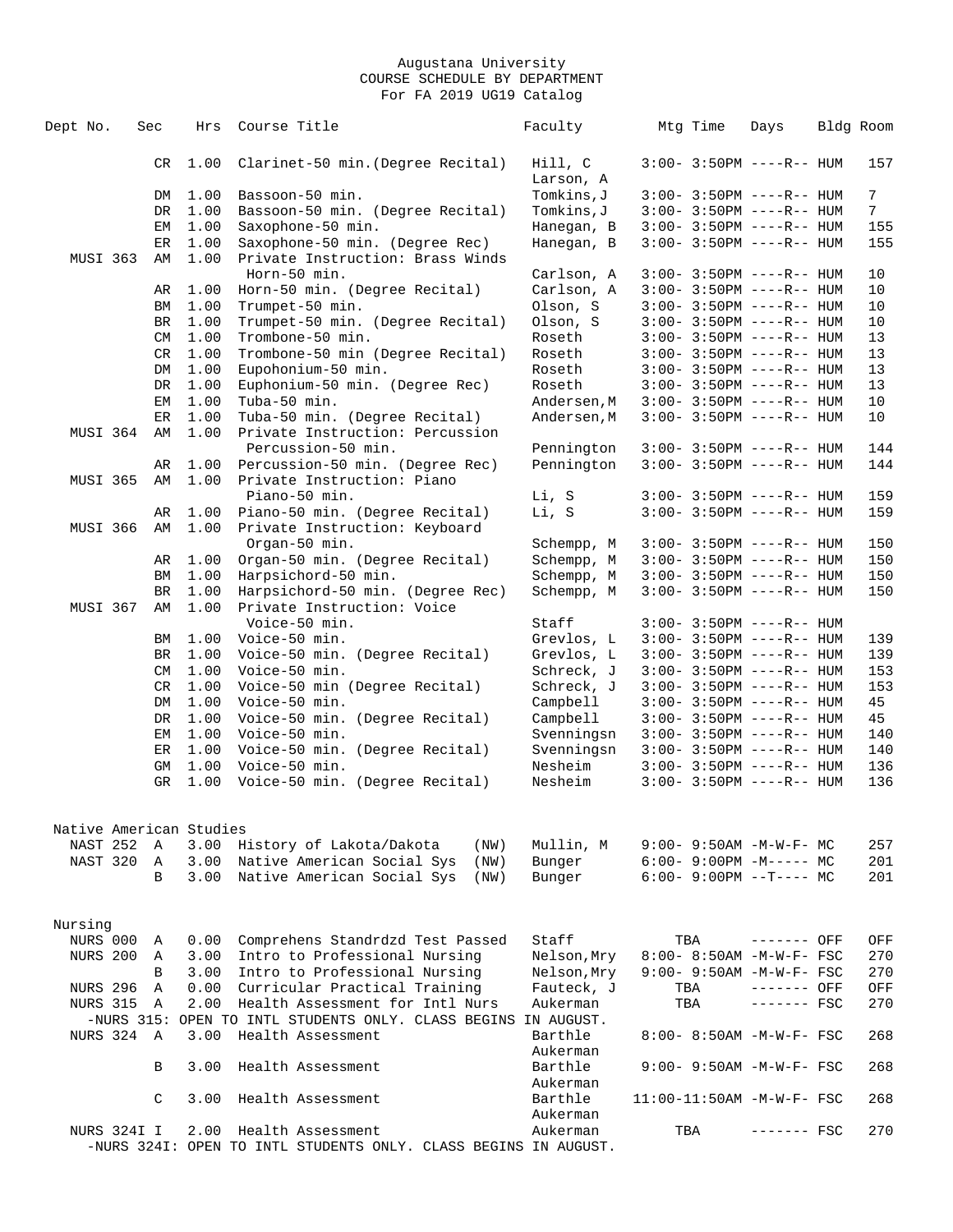| Dept No.          | Sec |             | Hrs  | Course Title                                                                  | Faculty                           | Mtg Time                             | Days         | Bldg Room |     |
|-------------------|-----|-------------|------|-------------------------------------------------------------------------------|-----------------------------------|--------------------------------------|--------------|-----------|-----|
| <b>NURS 326 A</b> |     |             | 4.00 | Nursing Therapeutics                                                          | Nelson, Mry                       | Mueller, A 12:00-12:50PM -M-W--- FSC |              |           | 270 |
|                   |     |             |      |                                                                               | Karel, B                          | Mueller, A 12:00-12:50PM -----F- FSC |              |           | 270 |
|                   |     | В           | 4.00 | Nursing Therapeutics                                                          | Mueller, A<br>Nelson, Mry         | $1:00 - 1:50PM -M-W--- FSC$          |              |           | 270 |
|                   |     |             |      |                                                                               | Mueller, A                        | $1:00-1:50PM$ -----F- FSC            |              |           | 270 |
|                   |     | C           | 4.00 | Nursing Therapeutics                                                          | Karel, B<br>Mueller, A            | $2:00 - 2:50PM -M-W--- FSC$          |              |           | 270 |
|                   |     |             |      |                                                                               | Nelson, Mry<br>Mueller, A         | 2:00- 2:50PM -----F- FSC             |              |           | 270 |
| NURS 326X XA      |     |             | 0.00 | Nursing Therapeutics Clinical                                                 | Karel, B<br>Mazourek              | 6:30- 4:00PM --T---- OFF             |              |           | OFF |
|                   |     | XВ          | 0.00 | Nursing Therapeutics Clinical                                                 | Reints                            | $6:30-4:00PM$ --T---- OFF            |              |           | OFF |
|                   |     | ХC          | 0.00 | Nursing Therapeutics Clinical                                                 | Heupel                            | $6:30-4:00PM$ --T---- OFF            |              |           | OFF |
|                   |     | XD          | 0.00 | Nursing Therapeutics Clinical                                                 | Olinger                           | $6:30-4:00PM -T---$ OFF              |              |           | OFF |
|                   |     | ΧE          | 0.00 | Nursing Therapeutics Clinical                                                 | Frank                             | $6:30-4:00PM -T---$ OFF              |              |           | OFF |
|                   |     | ΧF          | 0.00 | Nursing Therapeutics Clinical                                                 | Szymonski                         | $6:30-4:00PM$ --T---- OFF            |              |           | OFF |
|                   |     | ΧG          | 0.00 | Nursing Therapeutics Clinical                                                 | Petersen, K                       | 6:30- 4:00PM ----R-- OFF             |              |           | OFF |
|                   |     | ΧH          | 0.00 | Nursing Therapeutics Clinical                                                 | Derenge                           | 6:30- 4:00PM ----R-- OFF             |              |           | OFF |
|                   |     | ΧI          | 0.00 | Nursing Therapeutics Clinical                                                 | Bauer                             | $6:30-4:00PM$ ----R-- OFF            |              |           | OFF |
|                   |     | ΧJ          | 0.00 | Nursing Therapeutics Clinical                                                 | Nelson, M                         | 6:30- 4:00PM ----R-- OFF             |              |           | OFF |
|                   |     | ΧK          | 0.00 | Nursing Therapeutics Clinical                                                 | DeJager                           | 6:30- 4:00PM ----R-- OFF             |              |           | OFF |
|                   |     | XL          | 0.00 | Nursing Therapeutics Clinical                                                 | Luecke                            | $6:30-4:00PM$ ----R-- OFF            |              |           | OFF |
| NURS 330          |     | A           | 3.00 | Pharmacotherapeutics                                                          | White, L<br>Wolbrink              | 11:00-11:50AM -M-W-F- FSC            |              |           | 376 |
|                   |     | В           | 3.00 | Pharmacotherapeutics                                                          | White, L<br>Wolbrink              | 12:00-12:50PM -M-W-F- FSC            |              |           | 376 |
| <b>NURS 395</b>   |     | Α           | 2.00 | Internship                                                                    | Serfling                          | TBA                                  | ------- OFF  |           | OFF |
| NURS 406          |     | $\mathbf I$ | 2.00 | Nursing & Health Care in the US                                               | Abbott, K                         | 3:30- 5:30PM -M----- FSC             |              |           | 363 |
|                   |     |             |      |                                                                               | Larson, V                         |                                      |              |           |     |
|                   |     |             |      | -NURS 406I: OPEN TO INTL STUDENTS ONLY.                                       |                                   |                                      |              |           |     |
| NURS 420          |     | A           |      | 5.00 Behavioral Health Nursing                                                | Abbott, K                         | 8:00- 8:50AM -M-W-F- FSC             |              |           | 214 |
|                   |     | В           | 5.00 | Behavioral Health Nursing                                                     | Abbott, K                         | 9:00- 9:50AM -M-W-F- FSC             |              |           | 214 |
|                   |     | I           | 5.00 | Behavioral Health Nursing<br>-NURS 4201: OPEN TO INTL STUDENTS ONLY.          | Abbott, K                         | TBA                                  | $------$ FSC |           | 214 |
| NURS 420X I       |     |             |      | 0.00 Behav Health Nursing Clinical                                            | Chrstnsn, J                       | $6:30 - 3:30PM$ ----R-- OFF          |              |           | OFF |
|                   |     |             |      | -NURS 420X I: OPEN TO INTL STUDENTS ONLY.                                     |                                   |                                      |              |           |     |
|                   |     | XA          |      | 0.00 Behav Health Nursing Clinical<br>-NURS 420X XA: MEETS 9/5/19-10/10/19.   | Chrstnsn, J                       | 6:30- 3:30PM ----R-- OFF             |              |           | OFF |
|                   |     | XВ          |      | 0.00 Behav Health Nursing Clinical<br>-NURS 420X XB: MEETS 10/3/19-11/7/19.   | Kalda                             | $6:30 - 3:30PM$ ----R-- OFF          |              |           | OFF |
|                   |     | ХC          |      | 0.00 Behav Health Nursing Clinical<br>-NURS 420X XC: MEETS 10/31/19-12/12/19. | Vossler                           | $6:30 - 3:30PM$ ----R-- OFF          |              |           | OFF |
| NURS 430          |     | Α           | 5.00 | Community Health Nursing                                                      | Waltman, P                        | $10:40-11:50AM$ -M-W--- FSC          |              |           | 270 |
|                   |     | В           | 5.00 | Community Health Nursing                                                      | Waltman, P                        | $2:00 - 3:15PM - M-W--- FSC$         |              |           | 373 |
|                   |     | $\mathbf I$ | 5.00 | Community Health Nursing<br>-NURS 430I: OPEN TO INTL STUDENTS ONLY.           | Waltman, P                        | TBA                                  | $--T---$ FSC |           | 376 |
| NURS 430X I       |     |             | 0.00 | Comm Health Nursing Clinical                                                  | Waltman, P                        | TBA                                  | ------- OFF  |           | OFF |
|                   |     |             |      | -NURS 430X I: OPEN TO INTL STUDENTS ONLY.                                     |                                   |                                      |              |           |     |
|                   |     | ΧA          | 0.00 | Comm Health Nursing Clinical                                                  | Poppens                           | 7:30-11:30AM -M----- OFF             |              |           | OFF |
|                   |     | ΧB          | 0.00 | Comm Health Nursing Clinical                                                  | Poppens                           | 7:30-11:50AM --T---- OFF             |              |           | OFF |
|                   |     | ХC          | 0.00 | Comm Health Nursing Clinical                                                  | Poppens                           | 7:30-11:30AM ---W--- OFF             |              |           | OFF |
|                   |     | ΧD          | 0.00 | Comm Health Nursing Clinical                                                  | Poppens                           | 7:30-11:50AM ----R-- OFF             |              |           | OFF |
|                   |     | ΧE          | 0.00 | Comm Health Nursing Clinical                                                  | Hohn                              | 7:30-11:50AM --T---- OFF             |              |           | OFF |
|                   |     | ΧF          | 0.00 | Comm Health Nursing Clinical                                                  | Hohn                              | 7:30-11:50AM --T---- OFF             |              |           | OFF |
| NURS 441          |     | Α           | 4.00 | Adult Health Nursing II                                                       | Serfling                          | 9:00- 9:50AM -M-W--- FSC             |              |           | 272 |
|                   |     |             |      |                                                                               | Larson, V<br>Serfling             | $9:00 - 9:50AM$ -----F- FSC          |              |           | 272 |
|                   |     | В           | 4.00 | Adult Health Nursing II                                                       | Karel, B<br>Serfling              | 12:00-12:50PM -M-W--- FSC            |              |           | 272 |
|                   |     |             |      |                                                                               | Larson, V<br>Serfling<br>Karel, B | 12:00-12:50PM -----F- FSC            |              |           | 272 |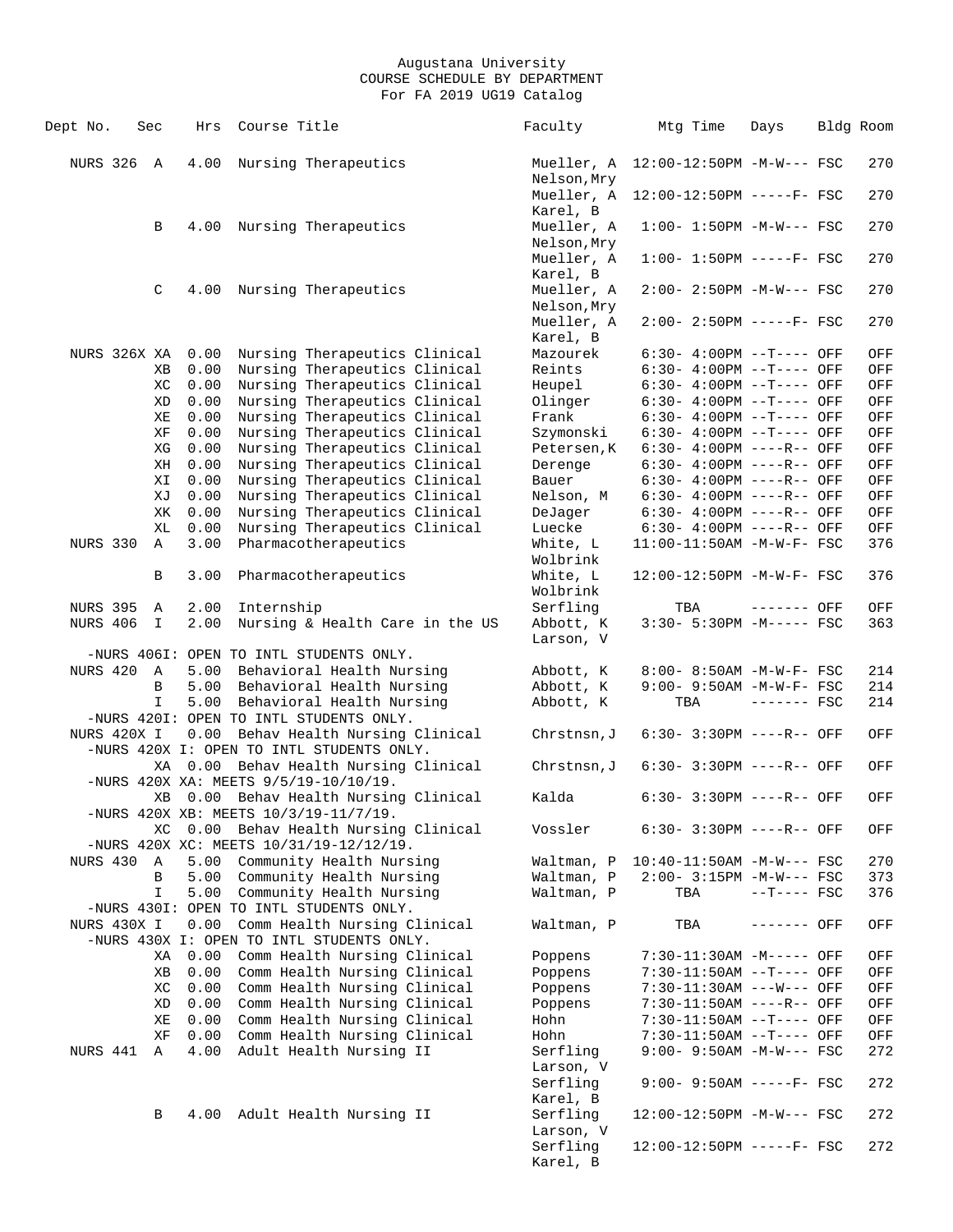| Dept No.           | Sec         |      | Hrs Course Title                                                                     |  |       | Faculty                               | Mtg Time   | Days                                                     | Bldg Room  |
|--------------------|-------------|------|--------------------------------------------------------------------------------------|--|-------|---------------------------------------|------------|----------------------------------------------------------|------------|
|                    | C           | 4.00 | Adult Health Nursing II                                                              |  |       | Serfling<br>Larson, V                 |            | $1:00-1:50PM -M-W--- FSC$                                | 272        |
|                    |             |      |                                                                                      |  |       | Serfling<br>Karel, B                  |            | $1:00 - 1:50PM$ -----F- FSC                              | 272        |
|                    |             |      | NURS 441I I 3.00 Adult Health Nursing II                                             |  |       | Serfling<br>Serfling<br>Karel, B      | TBA<br>TBA | $-M-W---$ FSC<br>$---FF-$ FSC                            |            |
|                    |             |      | -NURS 441I: OPEN TO INTL STUDENTS ONLY.                                              |  |       |                                       |            |                                                          |            |
|                    |             |      | NURS 441X XA 0.00 Adult Health Nursing II Clinical                                   |  |       | Keegan                                |            | $6:00-4:00PM -T---$ OFF                                  | OFF        |
|                    |             |      | -NURS 441X XA: MEETS 9/3/19-10/8/19.<br>XB 0.00 Adult Health Nursing II Clinical     |  |       | Hagerty                               |            | $6:00-4:00PM$ --T---- OFF                                | OFF        |
|                    |             |      | -NURS 441X XB: MEETS 10/15/19-11/26/19.                                              |  |       |                                       |            |                                                          |            |
|                    |             |      | XC 0.00 Adult Health Nursing II Clinical<br>-NURS 441X XC: MEETS 9/3/19-10/8/19.     |  |       | Fagerness                             |            | $6:00-4:00PM -T---$ OFF                                  | OFF        |
|                    |             |      | XD 0.00 Adult Health Nursing II Clinical                                             |  |       | Olinger                               |            | $6:00-4:00PM -T---$ OFF                                  | OFF        |
|                    |             |      | -NURS 441X XD: MEETS 10/15/19-11/26/19.                                              |  |       |                                       |            |                                                          |            |
|                    |             |      | XE 0.00 Adult Health Nursing II Clinical<br>-NURS 441X XE: MEETS 9/3/19-10/8/19.     |  |       | Chrstnsn, C                           |            | $6:00-4:00PM -T---$ OFF                                  | OFF        |
|                    |             |      | XF 0.00 Adult Health Nursing II Clinical                                             |  |       | Barse                                 |            | $6:00-4:00PM$ ----R-- OFF                                | OFF        |
|                    |             |      | -NURS 441X XF: MEETS $9/5/19-10/10/19$ .                                             |  |       |                                       |            |                                                          |            |
|                    |             |      | XG 0.00 Adult Health Nursing II Clinical<br>-NURS 441X XG: MEETS 10/17/19-11/21/19.  |  |       | Barse                                 |            | $6:00-4:00PM$ ----R-- OFF                                | OFF        |
|                    |             |      | XH 0.00 Adult Health Nursing II Clinical                                             |  |       | Lucas                                 |            | $6:00-4:00PM$ ----R-- OFF                                | OFF        |
|                    |             |      | -NURS 441X XH: MEETS $9/5/19-10/10/19$ .<br>XI 0.00 Adult Health Nursing II Clinical |  |       | Aesoph                                |            | $6:00-4:00PM$ ----R-- OFF                                | OFF        |
|                    |             |      | -NURS 441X XI: MEETS 10/17/19-11/21/19.                                              |  |       |                                       |            |                                                          |            |
|                    |             |      | XJ 0.00 Adult Health Nursing II Clinical<br>-NURS 441X XJ: MEETS 9/3/19-10/8/19.     |  |       | Olson, H                              |            | $6:00-4:00PM$ ----R-- OFF                                | OFF        |
|                    |             |      | XK 0.00 Adult Health Nursing II Clinical                                             |  |       | Douglass                              |            | $6:00-4:00PM$ ----R-- OFF                                | OFF        |
|                    |             |      | -NURS 441X XK: MEETS 10/17/19-11/21/19.                                              |  |       |                                       |            |                                                          |            |
| NURS 450 A         | B           |      | 3.00 Perspectives Prof Nursing(W)(SI)<br>3.00 Perspectives Prof Nursing(W)(SI)       |  |       | Gierach<br>Aukerman                   |            | 8:00- 8:50AM -M-W-F- FSC<br>$1:00 - 1:50PM -M-W-F - HUM$ | 272<br>302 |
|                    | C           |      | 3.00 Perspectives Prof Nursing(W)(SI)                                                |  |       | Aukerman                              |            | $2:00 - 2:50PM -M-W-F- HUM$                              | 302        |
|                    | D           |      | 3.00 Perspectives Prof Nursing(W)(SI)                                                |  |       | Gierach                               |            | $2:00 - 2:50PM -M-W-F - FSC$                             | 272        |
| NURS 468 A         |             |      | 1.00 NCLEX Review                                                                    |  |       | Nelson, Mry 11:00-11:50AM -----F- FSC |            |                                                          | 270        |
| NURS 495 A         |             | 3.00 | Internship                                                                           |  |       | Nelson, Mry                           |            | TBA ------- OFF                                          | OFF        |
|                    | I.          | 3.00 | Internship                                                                           |  |       | Abbott, K                             | TBA        | $-----$ OFF                                              | ONLN       |
|                    |             |      |                                                                                      |  |       | Mueller, A                            |            |                                                          |            |
|                    |             |      | -NURS 4951: OPEN TO INTL STUDENTS ONLY.                                              |  |       |                                       |            |                                                          |            |
|                    | II          |      | 3.00 Internship                                                                      |  |       | Larson, V                             | TBA        | ------- OFF                                              | ONLN       |
|                    |             |      | -NURS 495 II: OPEN TO INTL STUDENTS ONLY.                                            |  |       |                                       |            |                                                          |            |
| Physical Education |             |      |                                                                                      |  |       |                                       |            |                                                          |            |
| PE 095             | Α           | 1.00 | Intercollegiate Athletics                                                            |  | A1.3  |                                       |            |                                                          |            |
|                    |             |      | Cross Country                                                                        |  |       | Hellman, T                            | TBA        | ------- ELMN                                             | 105        |
|                    | В           | 1.00 | Football                                                                             |  |       | Olszewski                             | TBA        | $------ELMN$                                             | 105        |
|                    | C           | 1.00 | Golf                                                                                 |  |       | Pierson, D                            | TBA        | $------ELMN$                                             | 105        |
|                    | D           | 1.00 | Soccer                                                                               |  |       | Barkus, B                             | TBA        | $------ELMN$                                             | 105        |
|                    | Е           | 1.00 | Volleyball                                                                           |  |       | Jacobs, Jen                           | TBA        | $------ELMN$                                             | 105        |
|                    | $\mathbf F$ | 1.00 | Cheer Team                                                                           |  |       | Pierson, D                            | TBA        | ------- ELMN                                             | 105        |
|                    | G           | 1.00 | Basketball (Men)                                                                     |  |       | Billeter                              | TBA        | ------- ELMN                                             | 105        |
|                    | Н           | 1.00 | Basketball (Women)                                                                   |  |       | Krauth, D                             | TBA        | $------ELMN$                                             | 105        |
|                    | I           | 1.00 | Wrestling                                                                            |  |       | Reitmeier                             | TBA        | $------ELMN$                                             | 105        |
|                    | J           | 1.00 | Tennis (Men)                                                                         |  |       | Pierson, D                            | TBA        | $------ELMN$                                             | 105        |
|                    | К           | 1.00 | Tennis (Women)                                                                       |  |       | Pierson, D                            | TBA        | ------- ELMN                                             | 105        |
|                    | L           | 1.00 | Swimming                                                                             |  |       | Micko                                 | TBA        | ------- ELMN                                             | 105        |
|                    | М           | 1.00 | Baseball                                                                             |  |       | Huber, T                              | TBA        | ------- OFF                                              | OFF        |
|                    | N           | 1.00 | Track (Women)                                                                        |  |       | Hellman, T                            | TBA        | $------$ ELMN                                            | 105        |
|                    | O           | 1.00 | Track (Men)                                                                          |  |       | Hellman, T                            | TBA        | $------$ ELMN                                            | 105        |
|                    |             |      | -PE 095: CAN BE TAKEN ONCE PER YEAR PER SPORT.                                       |  |       |                                       |            |                                                          |            |
| PE 102             | Α           | 1.00 | Bicycling                                                                            |  | (WB1) | Schrenk                               |            | 12:30- 2:00PM --T-R-- ELMN                               | 105        |
|                    |             |      | -PE 102: MEETS 1ST HALF OF SEMESTER - AUG 28 THRU OCT 11.                            |  |       |                                       |            |                                                          |            |
| PE 103             | Α           | 1.00 | Boot Camp Fitness                                                                    |  | (WB1) | Thompson, K                           |            | $8:00 - 8:50AM -T-R--ELMN$                               | 105        |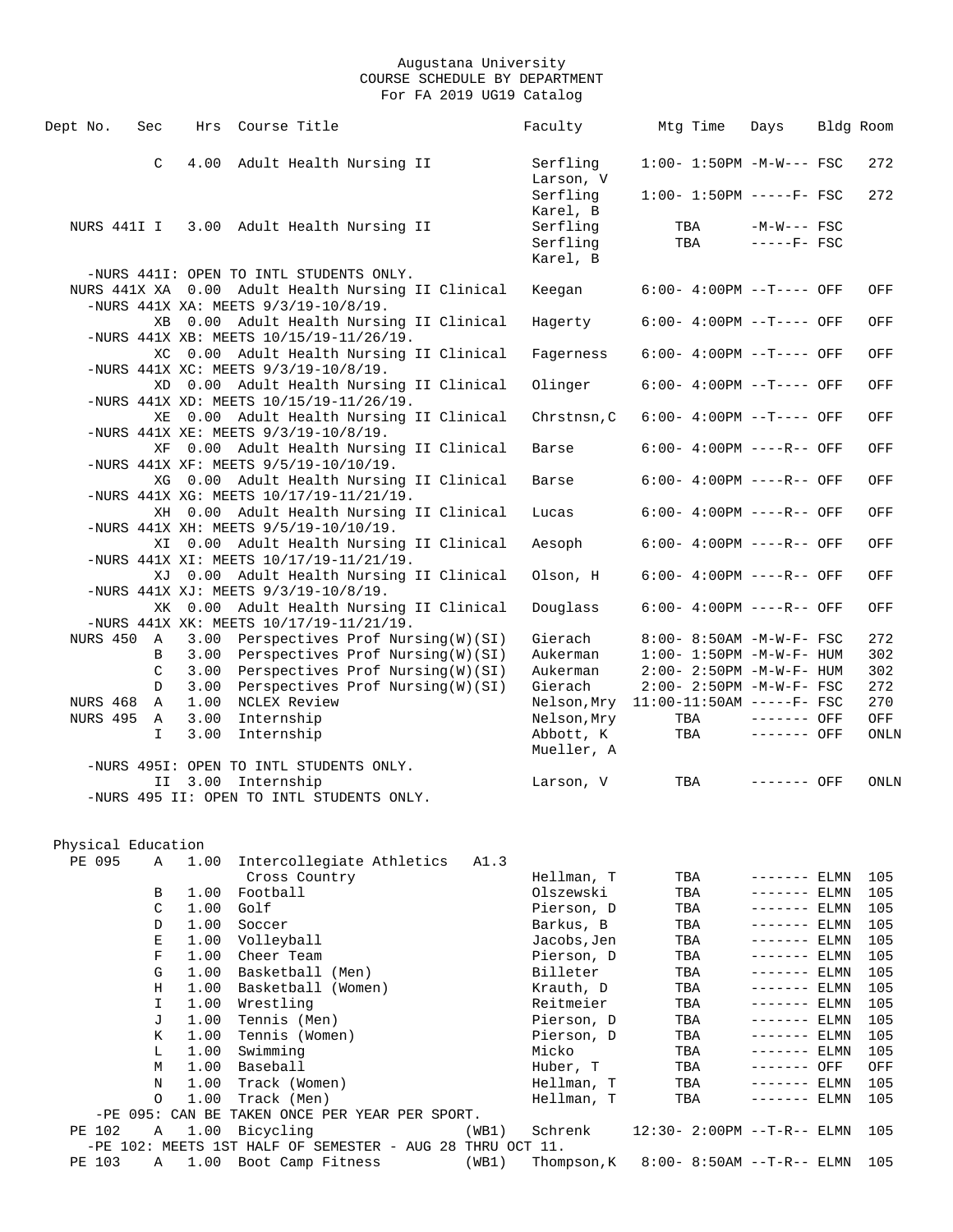| Dept No.             | Sec          | Hrs          | Course Title                                               |       | Faculty           | Mtg Time                                             | Days         | Bldg Room |            |
|----------------------|--------------|--------------|------------------------------------------------------------|-------|-------------------|------------------------------------------------------|--------------|-----------|------------|
| PE 112               | Α            | 1.00         | Hatha Yoga                                                 | (WB1) | Dickinson         | $8:00 - 8:50AM -T-R--ELMN$                           |              |           | 224        |
| PE 115               | Α            | 1.00         | Physical Conditioning                                      | (WB1) | King, C           | 12:00-12:50PM -M-W--- ELMN                           |              |           | 105        |
| PE 116               | Α            | 1.00         | Racquetball/Fitness                                        | (WB1) | Authier           | $9:00 - 9:50AM -T-R--ELMN$                           |              |           | 134        |
| PE 119               | Α            | 1.00         | Walking and Hiking                                         | (WB1) | Scholten, K       | $1:00 - 2:20PM -M-W---$ ELMN                         |              |           | 105        |
|                      |              |              | -PE 119: MEET 1ST HALF OF SEMESTER - AUG 28 THRU OCT 11.   |       |                   |                                                      |              |           |            |
| PE 120               | Α            | 1.00         | Weight Training                                            | (WB1) |                   |                                                      |              |           |            |
|                      |              |              | (Women only)                                               |       | Bourk             | 8:00- 8:50AM -M-W--- ELMN                            |              |           | 233        |
|                      | В            | 1.00         | Weight Training                                            | (WB1) | Bacoulis          | $1:00-1:50PM$ --T-R-- ELMN                           |              |           | 233        |
| PE 129               | Α            | 1.00         | Self Defense                                               |       | Azzara, C         | $9:00 - 9:50AM -T-R--ELMN$                           |              |           | 224        |
| PE 210               | Α            | 3.00         | Introduction to Sport Management                           |       | VanLaecken        | $11:00-12:20PM$ --T-R-- FSC                          |              |           | 374        |
| PE 230               | Α            | 1.00         | First Aid & CPR                                            |       | Fox, B            | 12:00-12:50PM -M-W-F- ELMN                           |              |           | 230        |
|                      |              |              |                                                            |       | Duffy             |                                                      |              |           |            |
|                      |              |              | -PE 230A: MEETS 1ST HALF OF SEMESTER - AUG 28 THRU OCT 11. |       |                   |                                                      |              |           |            |
|                      | B            |              | 1.00 First Aid & CPR                                       |       | Fox, B            | $12:00 - 12:50$ PM $-M-W-F-$ ELMN                    |              |           | 230        |
|                      |              |              |                                                            |       | Duffy             |                                                      |              |           |            |
|                      |              |              | -PE 230B: MEETS 2ND HALF OF SEMESTER - OCT 14 THRU DEC 6.  |       |                   |                                                      |              |           |            |
| PE 234               | Α            | 2.00         | Theory of Coaching Softball                                |       | VanSchepen        | $9:00-9:50AM --T-R--ELMN$                            |              |           | 241        |
| PE 237               | Α            | 2.00         | Theory of Coaching Football                                |       | Malone, J         | $1:00 - 1:50PM - MTWR-- ELMN$                        |              |           | 180        |
|                      |              |              | -PE 237: MEETS 1ST HALF OF SEMESTER - AUG 28 THRU OCT 11.  |       |                   |                                                      |              |           |            |
| PE 240               | A            | 2.00         | Principles of Coaching                                     |       | Binstock          | $1:30 - 2:20PM -T-R--ELMN$                           |              |           | 230        |
| PE 265               | Α            | 1.00         | Health, PE & Movement in Elem Cl                           |       | Fiala, R          | 12:00-12:50PM --T-R-- ELMN                           |              |           | 230        |
|                      |              |              | -PE 265: MEETS 1ST HALF OF SEMESTER - AUG 28 THRU OCT 11.  |       |                   |                                                      |              |           |            |
| PE 266               | Α            |              | 3.00 Methods for Teaching Elem PE                          |       | Huber, K          | $6:30 - 9:30PM -T--- ELMN$                           |              |           | 241        |
|                      |              |              |                                                            |       | Kiesow            |                                                      |              |           |            |
|                      |              |              | -PE 266: INCLUDES OUT-OF-CLASS OBSERVATIONS IN SCHOOLS.    |       |                   |                                                      |              |           |            |
| PE 280               | Α            | 3.00         | Prevention & Care of Athl Injuri                           |       | Gerry, B          | $11:00-11:50AM - M-W-F- ELMN$                        |              |           | 230        |
| PE 395               | $\mathbb A$  | 4.00         | Internship                                                 |       |                   |                                                      |              |           |            |
|                      |              |              | Coaching                                                   |       | Chambers          | TBA                                                  | $------$ OFF |           | OFF        |
|                      | B            | 4.00         | Sport Management I                                         |       | Pierson, D        | TBA                                                  | ------- OFF  |           | OFF        |
|                      |              |              | -PE 395: MUST HAVE APPROVAL & SIGNATURE OF INSTRUCTOR.     |       |                   |                                                      |              |           |            |
| PE 495               | Α            | 4.00         | Internship                                                 |       |                   |                                                      |              |           |            |
|                      |              |              | Sport Management II                                        |       | Pierson, D        | TBA                                                  | ------- OFF  |           | OFF        |
|                      |              |              | -PE 495: MUST HAVE APPROVAL & SIGNATURE OF INSTRUCTOR.     |       |                   |                                                      |              |           |            |
|                      | B            | 3.00         | Sport Management                                           |       | Gardner, S        | TBA                                                  | ------- OFF  |           | OFF        |
|                      |              |              |                                                            |       |                   |                                                      |              |           |            |
|                      |              |              |                                                            |       |                   |                                                      |              |           |            |
| Philosophy           |              |              |                                                            |       |                   |                                                      |              |           |            |
| PHIL 200             | A            | 3.00         | Reason, Faith, Srch Meaning                                | (RT)  | Berhow            | 9:00- 9:50AM -M-W-F- HUM                             |              |           | 201        |
|                      | B            | 3.00         | Reason, Faith, Srch Meaning                                | (RT)  | Berhow            | $2:00 - 2:50PM -M-W-F - HUM$                         |              |           | 201        |
| PHIL 220             | A            | 3.00         | Our Phil Heritage I                                        | (WT)  | O'Hara, D         | 8:00- 8:50AM -M-W-F- HUM                             |              |           | 201        |
| <b>PHIL 260</b>      | Α            | 3.00         | Global Ethics                                              | (NW)  | Minister          | $9:00 - 9:50AM - M - W - F - HUM$                    |              |           | 202        |
| PHIL 315             | $\mathsf{A}$ | 3.00         | Logic and Argumentation                                    |       | Minister          | 2:00- 2:50PM -M-W-F- HUM                             |              |           | 202        |
| PHIL 395 A           |              | 4.00         | Internship                                                 |       | O'Hara, D         | TBA                                                  | ------- OFF  |           | OFF        |
|                      |              |              |                                                            |       |                   |                                                      |              |           |            |
|                      |              |              |                                                            |       |                   |                                                      |              |           |            |
| Physics              |              |              |                                                            |       |                   |                                                      |              |           |            |
| PHYS 201 A           |              | 4.00         | Physics for Life Science I                                 | (NS)  | Engebretsn        | $1:00 - 1:50PM -M-W-F - FSC$                         |              |           | 374        |
|                      |              |              |                                                            |       | Engebretsn        | $9:00-10:50AM$ --T---- FSC                           |              |           | 353        |
|                      | В            | 4.00         | Physics for Life Science I                                 | (NS)  | Engebretsn        | $1:00 - 1:50PM - M - W - F - FSC$                    |              |           | 374        |
|                      |              |              |                                                            |       | Engebretsn        | $11:00-12:50PM$ --T---- FSC                          |              |           | 353        |
| PHYS 221             | A            | 4.00         | General Physics I                                          | (NS)  | Alton             | $1:00 - 1:50PM - M - W - F - FSC$                    |              |           | 376        |
|                      |              |              |                                                            |       | Alton             | $8:30-10:20AM$ ----R-- FSC                           |              |           | 353        |
|                      | В            | 4.00         | General Physics I                                          | (NS)  | Alton             | $1:00 - 1:50PM - M - W - F - FSC$                    |              |           | 376        |
|                      |              |              |                                                            |       | Alton             | $11:00-12:50PM$ ----R-- FSC                          |              |           | 353        |
| PHYS 222             | Α            | 4.00         | General Physics II                                         |       | Wells, E          | 8:00- 8:50AM -M-W-F- FSC                             |              |           | 353        |
|                      |              |              |                                                            |       | Wells, E          | $1:00-2:50PM$ ----R-- FSC                            |              |           | 353        |
| PHYS 281 A           |              | 3.00         | Intermediate Laboratory                                    |       | Wells, E          | $1:00 - 1:50PM -T--- FSC$                            |              |           | 356        |
|                      |              |              |                                                            |       | Alton             |                                                      |              |           |            |
|                      |              |              |                                                            |       | Engebretsn        |                                                      |              |           |            |
|                      |              |              |                                                            |       | Wells, E          | 2:00- 4:50PM --T-R-- FSC                             |              |           | 356        |
|                      |              |              |                                                            |       |                   |                                                      |              |           |            |
|                      |              |              |                                                            |       | Alton             |                                                      |              |           |            |
|                      |              |              |                                                            |       | Engebretsn        |                                                      |              |           |            |
| PHYS 321<br>PHYS 373 | A<br>Α       | 3.00<br>3.00 | Computational Physics<br>Quantum Mechanics                 |       | Alton<br>Wells, E | 9:00- 9:50AM -M-W-F- FSC<br>2:00- 2:50PM -M-W-F- FSC |              |           | 353<br>116 |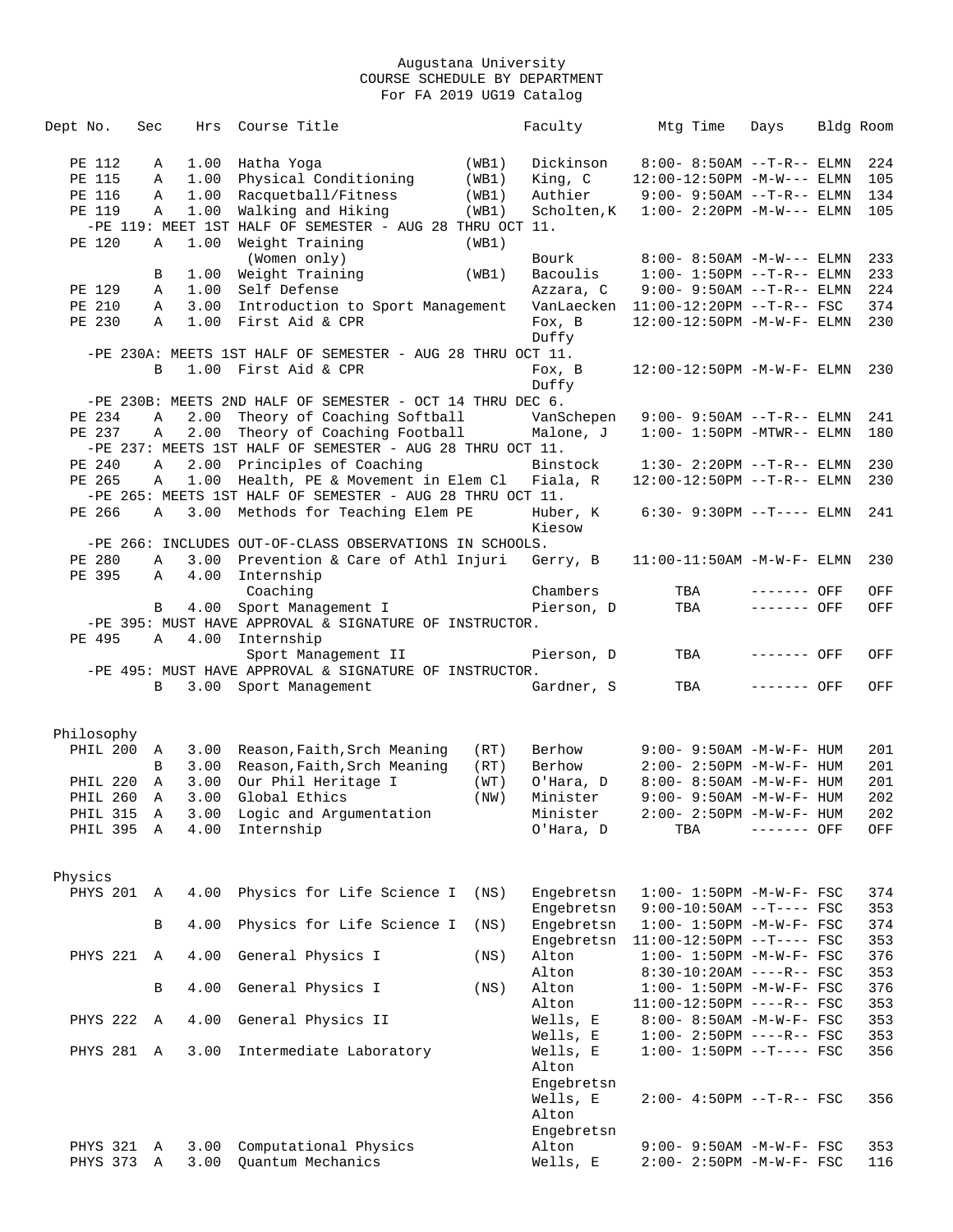| Dept No.          | Sec            | Hrs          | Course Title                                                          |              | Faculty             | Mtg Time                                                       | Days        | Bldg Room  |
|-------------------|----------------|--------------|-----------------------------------------------------------------------|--------------|---------------------|----------------------------------------------------------------|-------------|------------|
| PHYS 391          | $\overline{A}$ | 3.00         | Senior Thesis                                                         |              | Alton               | TBA                                                            | ------- OFF | OFF        |
| <b>PHYS 395</b>   | Α              | 4.00         | Internship                                                            |              | Alton               | TBA                                                            | ------- OFF | OFF        |
| Psychology        |                |              |                                                                       |              |                     |                                                                |             |            |
| <b>PSYC 115</b>   | Α              | 3.00         | General Psychology                                                    | (SS)         | Zell, A             | $8:00 - 8:50AM - M - W - F - MC$                               |             | 253        |
|                   | В              | 3.00         | General Psychology                                                    | (SS)         | Zell, A             | 12:00-12:50PM -M-W-F- MC                                       |             | 201        |
|                   | C              | 3.00         | General Psychology                                                    | (SS)         | Zell, A             | $1:00 - 1:50PM -M-W-F - MC$                                    |             | 201        |
| <b>PSYC 210</b>   | Α              | 3.00         | Life-Span Human Development (WB)                                      |              | Hanna               | $8:00 - 8:50AM - M - W - F - MC$                               |             | 153        |
|                   | B              | 3.00         | Life-Span Human Development (WB)                                      |              | Hanna               | $9:00 - 9:50AM - M - W - F - MC$                               |             | 153        |
|                   | C              | 3.00         | Life-Span Human Development (WB)                                      |              | Babcock, E          | $1:00 - 1:50PM -M-W-F - MC$                                    |             | 257        |
|                   | D              | 3.00         | Life-Span Human Development (WB)                                      |              | Babcock, E          | $2:00-2:50PM -M-W-F-MC$                                        |             | 257        |
| PSYC 232          | Α              | 4.00         | Abnormal Psychology                                                   |              | Jeppsen             | $8:00-9:50AM --T-R--MC$                                        |             | 201        |
|                   | B              | 4.00         | Abnormal Psychology                                                   |              | Jeppsen             | $11:00-12:50PM$ --T-R-- MC                                     |             | 201        |
| <b>PSYC 235</b>   | Α              | 4.00         | Counseling & Psychotherapy                                            |              | Jeppsen             | $1:00-2:50PM -T-R--MC$                                         |             | 257        |
| PSYC 240          | Α              | 3.00         | Cognitive Psychology                                                  |              | Babcock, E          | $8:30-9:50AM --T-R--MC$                                        |             | 253        |
| <b>PSYC 270</b>   | Α              | 4.00         | Statistics                                                            |              | Lima, 0             | $8:00 - 8:50AM - M - W - F - MC$                               |             | 202        |
|                   | B              | 4.00         | Statistics                                                            |              | Lima, 0             | $9:00 - 9:50AM - M - W - F - MC$                               |             | 202        |
|                   | C              | 4.00         | Statistics                                                            |              | Loginov             | $1:00 - 1:50PM -M-W-F-MC$                                      |             | 153        |
|                   | D              | 4.00         | Statistics                                                            |              | Loginov             | $2:00 - 2:50PM -M-W-F-MC$                                      |             | 153        |
|                   |                |              | -PSYC 270: MUST ALSO REGISTER FOR A PSYC 270L LAB.                    |              |                     |                                                                |             |            |
| PSYC 270L A       |                | 0.00         | PSYC 270: Lab                                                         |              | Lima, 0<br>Loginov  | $7:00-7:50PM$ ---W--- MC                                       |             | 001        |
|                   | B              | 0.00         | PSYC 270: Lab                                                         |              | Lima, O<br>Loginov  | $9:00 - 9:50AM$ ----R-- MC                                     |             | 001        |
|                   | C              | 0.00         | PSYC 270: Lab                                                         |              | Lima, O<br>Loginov  | $10:00-10:50AM$ ----R-- MC                                     |             | 001        |
|                   | D              | 0.00         | PSYC 270: Lab                                                         |              | Lima, O<br>Loginov  | $11:00-11:50AM$ ----R-- MC                                     |             | 001        |
| <b>PSYC 391</b>   | $\mathbb A$    | 4.00         | Practicum                                                             |              | Jeppsen             | TBA                                                            | ------- OFF | OFF        |
| PSYC 393 A        |                | 3.00         | Directed Research I                                                   |              | Babcock, E          | TBA                                                            | $------MC$  | 155        |
|                   |                |              | -PSYC 393: INSTRUCTOR SIGNATURE REQUIRED. VARIABLE CREDIT 1-3 CR HRS. |              |                     |                                                                |             |            |
| <b>PSYC 394 A</b> |                | 3.00         | Directed Research II                                                  |              | Babcock, E          | TBA                                                            | $-----MC$   | 155        |
|                   |                |              | -PSYC 394: INSTRUCTOR SIGNATURE REQUIRED. VARIABLE CREDIT 1-3 CR HRS. |              |                     |                                                                |             |            |
| PSYC 400 A        |                | 3.00         | Senior Seminar                                                        |              | Lima, O             | $11:00-11:50AM$ -M-W-F- MC                                     |             | 202        |
|                   |                |              |                                                                       |              |                     |                                                                |             |            |
| Religion          |                |              |                                                                       |              |                     |                                                                |             |            |
| RELI 110          | Α              | 3.00         | Exploring Christian Faith                                             | (CT)         | Swanstrom           | $9:00 - 9:50AM - M - W - F - HUM$                              |             | 226        |
|                   | В              | 3.00         | Exploring Christian Faith                                             | (CT)         | Haar, M             | 12:00-12:50PM -M-W-F- HUM                                      |             | 202        |
|                   | D              | 3.00         | Exploring Christian Faith                                             | (CT)         | Swanstrom           | $2:00 - 2:50PM -M-W-F- HUM$                                    |             | 226        |
|                   | Е              | 3.00         | Exploring Christian Faith                                             | (CT)         | Bowman, R           | $1:00-2:20PM -T-R--HUM$                                        |             | 226        |
|                   | F              | 3.00         | Exploring Christian Faith                                             | (CT)         | Bowman, R           | $3:00 - 4:20PM -T-R--HUM$                                      |             | 226        |
| RELI 200          | Α              | 3.00         | Reason, Faith, Srch Meaning                                           | (RT)         | Berhow              | 9:00- 9:50AM -M-W-F- HUM                                       |             | 201        |
|                   | В              | 3.00         | Reason, Faith, Srch Meaning                                           | (RT)         | Berhow              | 2:00- 2:50PM -M-W-F- HUM                                       |             | 201        |
| RELI 243          | Α              | 3.00         | Convers Between Sci & Reli                                            | (RT)         | Pederson, A         | $12:00-12:50PM -M-W-F- HUM$                                    |             | 201        |
| RELI 245          | Α              | 3.00         | After Auschwitz:                                                      | (RT)         | Haar, M             | 11:00-12:20PM --T-R-- HUM                                      |             | 201        |
|                   |                |              | The Holocaust & Christian Faith                                       |              |                     |                                                                |             |            |
|                   | B              | 3.00         | After Auschwitz:                                                      | (RT)         | Haar, M             | $8:30 - 9:50AM -T-R--HUM$                                      |             | 201        |
| RELI 254          | Α              | 3.00         | Theology, Medicine & Ethics (RT)                                      |              | Pederson, A         | $6:15-9:15PM -M-----$ HUM                                      |             | 201        |
| RELI 320          | Α              | 3.00         | Sem in Biblical Studies                                               | (W)          | Swanson, R          | $7:00-9:50AM -T---EMC$                                         |             | 203        |
| RELI 395          | Α              | 3.00         | Internship                                                            |              | O'Hara, D           | TBA                                                            | ------- OFF | OFF        |
|                   |                |              |                                                                       |              |                     |                                                                |             |            |
| Sociology         |                |              |                                                                       |              |                     |                                                                |             |            |
| SOCI 110          | Α              | 3.00         | Contemporary Society                                                  | (SS)         | $Ly$ , $C$          | $12:00-12:50PM -M-W-F-MC$                                      |             | 253        |
|                   | В              | 3.00         | Contemporary Society                                                  | (SS)         | $Ly$ , $C$          | $1:00-1:50PM -M-W-F-MC$                                        |             | 253        |
|                   | C              | 3.00         | Contemporary Society                                                  | (SS)         | Vercel, K           | $12:00-12:50PM -M-W-F-MC$                                      |             | 255        |
|                   | D<br>Е         | 3.00<br>3.00 | Contemporary Society                                                  | (SS)         | Vercel, K           | $2:00-2:50PM -M-W-F-MC$                                        |             | 255        |
| SOCI 210          | Α              | 3.00         | Contemporary Society<br>Sociology of Families                         | (SS)<br>(SS) | Bunger<br>Vercel, K | $11:00-12:20PM$ --T-R-- MC<br>$9:00 - 9:50AM - M - W - F - MC$ |             | 257<br>253 |
| SOCI 230          | Α              | 3.00         | Medical Sociology                                                     |              | Ly, C               | $2:00 - 2:50PM -M-W-F - MC$                                    |             | 253        |
| SOCI 271          | Α              | 3.00         | Cultural Anthropology                                                 | (NW)         | Carlson, K          | 9:00- 9:50AM -M-W-F- HUM                                       |             | 123        |
| SOCI 312          | Α              | 3.00         | Deviance and Social Control                                           |              | Swart, W            | 8:30- 9:50AM --T-R-- CWS                                       |             | 108        |
|                   |                |              |                                                                       |              |                     |                                                                |             |            |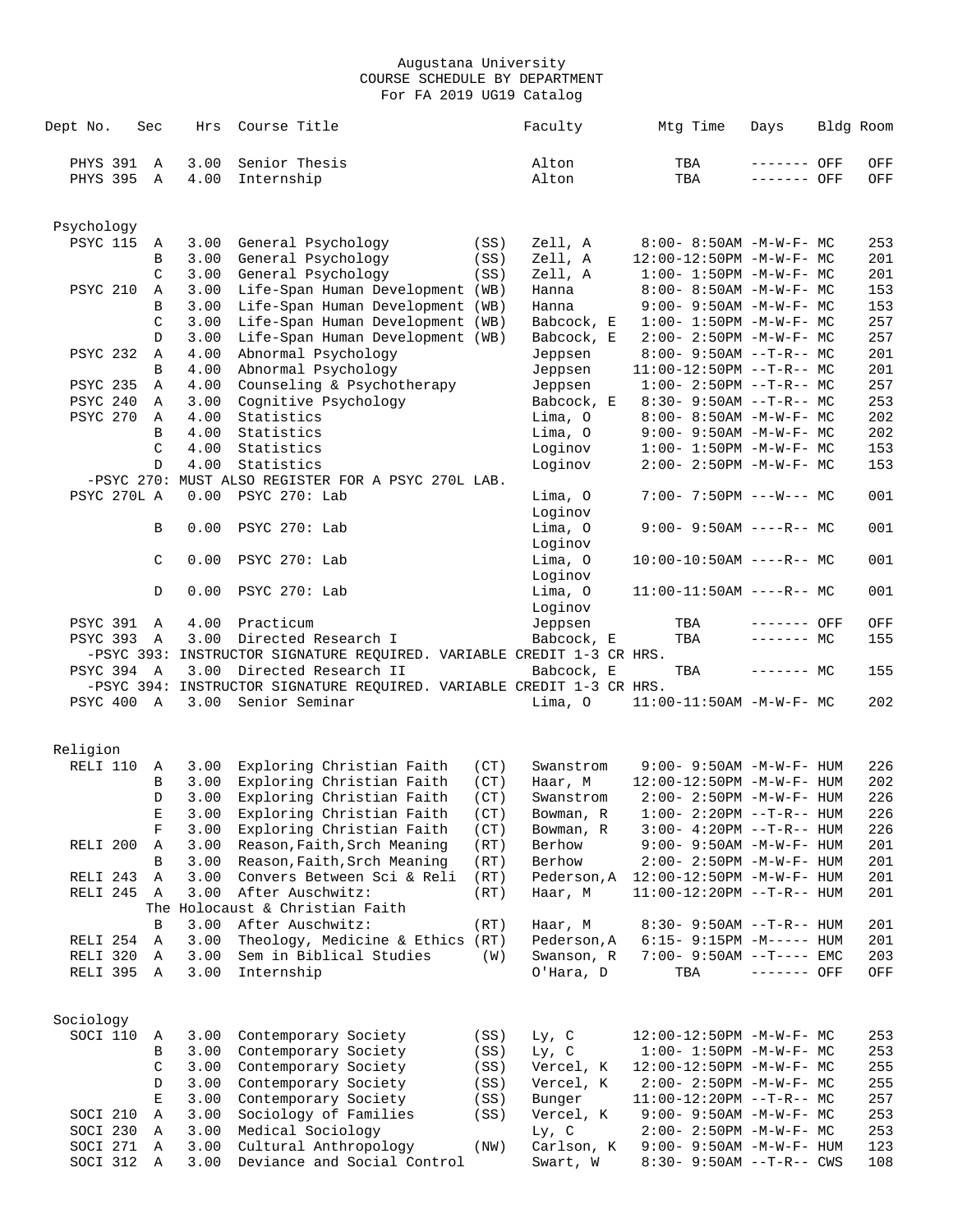| Dept No.          |            | Sec            | Hrs       | Course Title                                                                                           |      | Faculty                                | Mtg Time | Days                              | Bldg Room |               |
|-------------------|------------|----------------|-----------|--------------------------------------------------------------------------------------------------------|------|----------------------------------------|----------|-----------------------------------|-----------|---------------|
|                   | SOCI 320 A |                | 3.00      | Native American Social Sys                                                                             | (NW) | Bunger                                 |          | $6:00-9:00PM -M----- MC$          |           | 201           |
|                   |            | B              | 3.00      | Native American Social Sys                                                                             | (NW) | Bunger                                 |          | $6:00-9:00PM --T---MC$            |           | 201           |
|                   | SOCI 360 A |                | 4.00      | Sociological Theory                                                                                    |      | Swart, W                               |          | $1:00 - 2:50PM -T-R-- MC$         |           | 120           |
|                   | SOCI 395 A |                | 4.00      | Internship                                                                                             |      | Swart, W                               |          | TBA ------- OFF                   |           | OFF           |
| Spanish           |            |                |           |                                                                                                        |      |                                        |          |                                   |           |               |
| SPAN 110          |            | $\overline{B}$ | 3.00      | Intro to Spanish I                                                                                     | (L1) | Oqdie                                  |          | 8:00- 8:50AM -M-W-F- HUM          |           | 302           |
|                   |            | C              | 3.00      | Intro to Spanish I                                                                                     | (L1) | Oqdie                                  |          | $9:00 - 9:50AM - M - W - F - HUM$ |           | 302           |
|                   |            | D              | 3.00      | Intro to Spanish I                                                                                     | (L1) | Cabrera                                |          | $1:00 - 1:50PM - M - W - F - HUM$ |           | 325           |
|                   |            | $\mathbf{E}$   | 3.00      | Intro to Spanish I                                                                                     | (L1) | Cabrera                                |          | 12:00-12:50PM -M-W-F- HUM         |           | 325           |
|                   | SPAN 111 A |                | 3.00      | Intro to Spanish II                                                                                    | (L2) | Kusijanovc                             |          | $6:30 - 7:50PM -M-W--- HUM$       |           | 302           |
| SPAN 210          |            | A              | 4.00      | Intermediate Spanish I                                                                                 |      | Rueter                                 |          | $8:40 - 9:50AM - M - W - F - HUM$ |           | 321           |
|                   |            | B              | 4.00      | Intermediate Spanish I                                                                                 |      | Rueter                                 |          | $8:00 - 9:50AM -T-R--HUM$         |           | 325           |
| SPAN 250          |            | A              | 3.00      | Span for Hlth Care Professionals                                                                       |      | Ogdie                                  |          | $2:00 - 2:50PM -M-W-F - HUM$      |           | 301           |
| SPAN 320          |            | $\overline{A}$ | 4.00      | Spanish Conv & Comp I                                                                                  | (W)  | Patteson                               |          | $8:40 - 9:50AM - M - W - F - HUM$ |           | 325           |
|                   |            | B              | 4.00      | Spanish Conv & Comp I                                                                                  | (W)  | Patteson                               |          | $1:00 - 2:50PM -T-R--HUM$         |           | 325           |
| SPAN 362          |            | A              | 3.00      | Hist of Lit of Latin America(LT)                                                                       |      | Patteson                               |          | 11:00-12:20PM --T-R-- HUM         |           | 325           |
|                   | SPAN 395 A |                | 4.00      | Internship                                                                                             |      | Cabrera                                | TBA      | ------- OFF                       |           | OFF           |
|                   |            |                |           |                                                                                                        |      |                                        |          |                                   |           |               |
| Special Education |            |                |           |                                                                                                        |      |                                        |          |                                   |           |               |
|                   | SPED 120 A |                |           | 3.00 Intro to Special Education Johnson, M                                                             |      |                                        |          | 8:00- 8:50AM -M-W-F- MC           |           | 257           |
|                   | SPED 236 A |                |           | 3.00 Foundations of LD and CI                                                                          |      | Powers                                 |          | $9:00 - 9:50AM - M - W - F - MC$  |           | 161           |
|                   |            |                |           | -SPED 236: COURSE INCLUDES A FIELD EXPERIENCE OF APPROXIMATELY 6 HOURS.                                |      |                                        |          |                                   |           |               |
|                   | SPED 240 A |                | 3.00      | Teaching in Inclusive Schools                                                                          |      | Uhing, B                               |          | $1:00-2:20PM -T-R--MC$            |           | 253           |
|                   |            |                |           | -SPED 240: COURSE INCLUDES A FIELD EXPERIENCE OF APPROXIMATELY 15 HOURS.                               |      |                                        |          |                                   |           |               |
|                   | SPED 257 A |                |           | 3.00 Foundations of ASD and EBD                                                                        |      | Cook, K                                |          | $8:30 - 9:50AM -T-R-- MC$         |           | 257           |
|                   |            |                |           | -SPED 257: COURSE INCLUDES A FIELD EXPERIENCE OF APPROXIMATELY 8 HOURS.                                |      |                                        |          |                                   |           |               |
|                   | SPED 312 A |                | 3.00      | Collaboration & Assessment                                                                             |      | Cook, K                                |          | $11:00-12:20PM$ --T-R-- MC        |           | 102           |
|                   |            |                | 10 HOURS. | -SPED 312: RECOMMEND JUNIOR/SENIOR STANDING. COURSE INCLUDES A FIELD EXPERIENCE OF APPROXIMATELY       |      |                                        |          |                                   |           |               |
|                   |            |                |           | SPED 336 A 3.00 Methods in LD and CI                                                                   |      | Powers                                 |          | $2:00-2:50PM -M-W-F-MC$           |           | 102           |
|                   |            |                |           | -SPED 336: COURSE INCLUDES A FIELD EXPERIENCE OF APPROXIMATELY 12 HOURS.                               |      |                                        |          |                                   |           |               |
|                   |            |                |           | SPED 487 A 12.00 Student Teach: Special Education Fiala, R                                             |      |                                        |          | TBA ------- OFF                   |           | OFF           |
|                   |            |                |           | -SPED 487: SIGNATURE OF FIELD EXPERIENCE COORDINATOR IS REQUIRED.                                      |      |                                        |          |                                   |           |               |
|                   |            |                |           |                                                                                                        |      |                                        |          |                                   |           |               |
| Theatre           |            |                |           |                                                                                                        |      |                                        |          |                                   |           |               |
|                   |            |                |           | THEA 095 A 1.00 Theatre Backstage Practicum<br>TUFA 096 A 1.00 Theatre Derformange Practicum Workman D |      | Casarella     7:00- 9:30PM ---W--- EMC |          | $TTD \wedge$ $-- -- OPT$          |           | 207<br>$\cap$ |
|                   |            |                |           |                                                                                                        |      |                                        |          |                                   |           |               |

|  |  | THEA 095 A T.OO INEALLE BACKSLAGE PLACLICUM   |       | Casarella  | /・UU- 9・3UPM ---W--- ELMC              |  | 20 L |
|--|--|-----------------------------------------------|-------|------------|----------------------------------------|--|------|
|  |  | THEA 096 A 1.00 Theatre Performance Practicum |       | Workman, D | TBA ------- OFF                        |  | OFF  |
|  |  | THEA 097 A 1.00 Theatre Perf Lead Role        | A3.5b | Workman, D | $TBA$ ------- $OFF$                    |  | OFF  |
|  |  | THEA 115 A 3.00 The Theatre Experience        | (A)   |            | Workman, $D$ 6:30-9:20PM ----R-- EMC   |  | 203  |
|  |  | THEA 117 A 3.00 Acting I                      | (A)   |            | Ftzsmmn, J 11:00-12:20PM --T-R-- EMC   |  | 203  |
|  |  | THEA 136 A 3.00 Stagecraft                    |       |            | $Casarella$ $8:30-9:50AM$ --T-R-- EMC  |  | 207  |
|  |  | THEA 225 A 3.00 Directing I                   | (W)   |            | Workman, $D = 11:00-12:20PM -T-R--EMC$ |  | 207  |
|  |  | THEA 350 A 1.00 Senior Seminar                |       | Workman, D | $TBA$ $--- - -  EMC$                   |  | 200C |
|  |  | THEA 395 A 3.00 Internship                    |       |            | Workman, D TBA ------- OFF             |  | OFF  |
|  |  |                                               |       |            |                                        |  |      |

### **GRADUATE COURSES**

| Accounting        |  |                                                |                          |                                 |     |
|-------------------|--|------------------------------------------------|--------------------------|---------------------------------|-----|
|                   |  | ACCT 605 A 3.00 Accounting Information Systems | Entwistle                | $1:00-2:20PM --T-R--MC$         | 002 |
| ACCT 648 A        |  | 3.00 Advanced Accounting                       | Olson, A                 | $8:30 - 9:50AM -T-R--MC$        | 264 |
|                   |  | ACCT 695 A 3.00 Accounting Internship          | Gardner, S               | TBA<br>------- OFF              | OFF |
| Athletic Training |  |                                                |                          |                                 |     |
| AT 500            |  | A 2.00 Clin Exper in Sports Medicine I         | Bortschllr<br>Schoenherr | $1:00 - 1:50PM -T-R-- ELMN$ 232 |     |
| AT 550            |  | A 4.00 Intro Injury Eval & Treatment           | Schoenherr               | $9:00-9:50$ AM $-MTW-F-ELMN$    | 232 |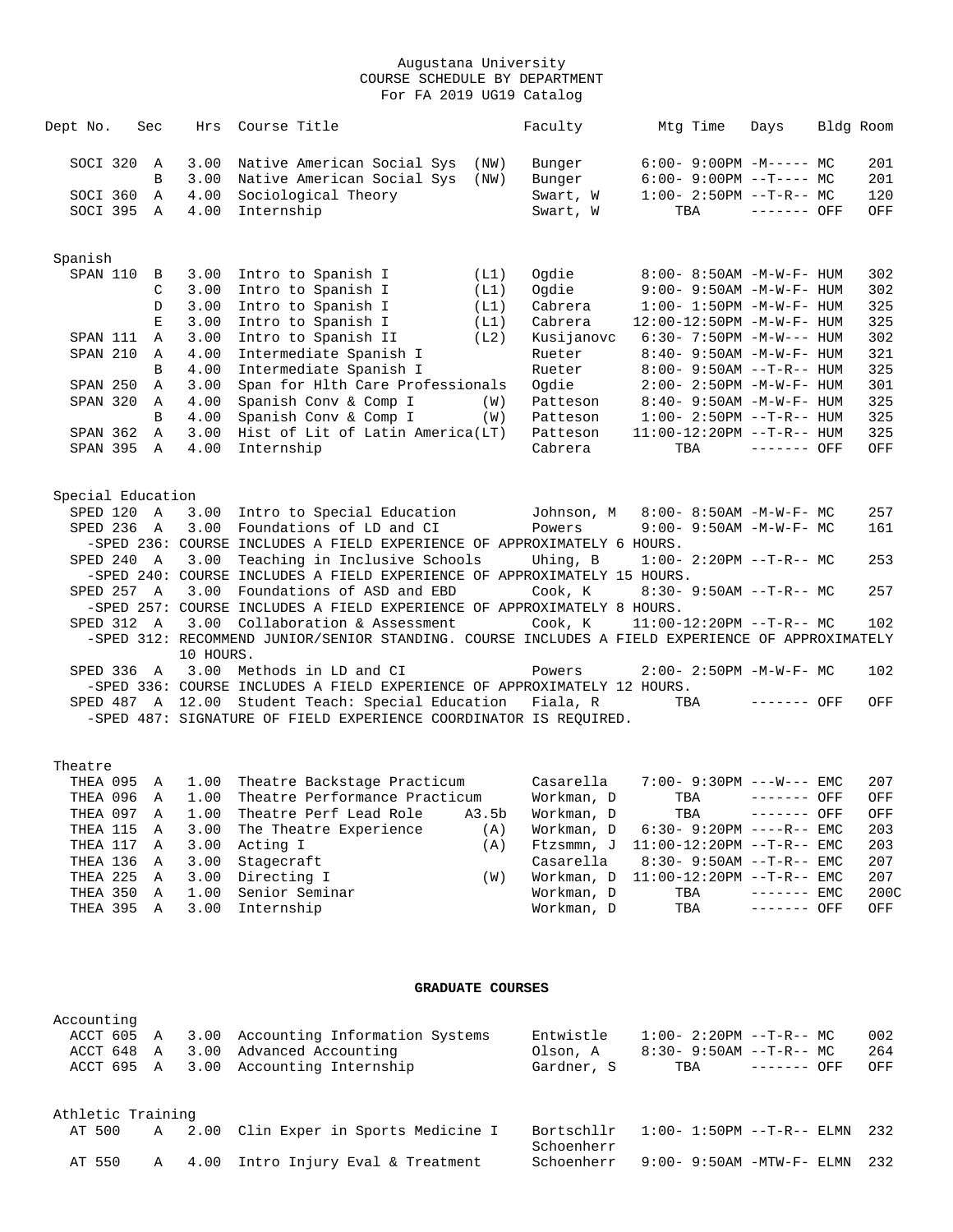| Dept No.                            | Sec    | Hrs          | Course Title                                            | Faculty               | Mtg Time                                           | Days                       | Bldg Room    |
|-------------------------------------|--------|--------------|---------------------------------------------------------|-----------------------|----------------------------------------------------|----------------------------|--------------|
| AT 591                              | A      | 3.00         | Clinical Experiences in AT I                            | Day, J<br>Erschens    | 12:00-12:50PM -M-W-F- ELMN                         |                            | 232          |
| AT 615                              | Α      | 2.00         | Administrative Topics in AT                             | Schoenherr            | $11:00-12:40PM$ --T---- ELMN                       |                            | 232          |
| AT 620                              | A      | 4.00         | Adv Procedures & Simulation AT                          | Day, J                | $8:00 - 8:50AM$ --T-R-- ELMN                       |                            | 232          |
|                                     |        |              |                                                         | Day, J                | $6:30 - 8:30PM -T--- ELMN$                         |                            | 232          |
| AT 665                              | Α      | 2.00         | Medical Aspects of Sport                                | Schoenherr            | $11:00-12:40PM$ ----R-- ELMN                       |                            | 232          |
| AT 695                              | Α      | 8.00         | Clinical Immersion in AT                                | Gerry, B              | TBA                                                | ------- OFF                | OFF          |
|                                     |        |              |                                                         | Schoenherr            |                                                    |                            |              |
| HLTH 665                            | A      | 2.00         | Medical Aspects of Sport                                | Schoenherr            | TBA                                                | --------                   |              |
|                                     |        |              |                                                         |                       |                                                    |                            |              |
| Business Administration<br>BSAD 531 | Α      |              |                                                         |                       |                                                    |                            |              |
| BSAD 541                            | A      | 3.00<br>3.00 | Advanced Finance<br>The Legal Environment of Sport      | Koepsell<br>Harris, J | 12:00-12:50PM -M-W-F- MC<br>$6:30-9:30PM --T---MC$ |                            | 101<br>103   |
| BSAD 640                            | A      | 3.00         | Advanced Sport Management                               | Powell                | $6:30 - 9:30PM$ ----R-- MC                         |                            | 103          |
| BSAD 675                            | A      | 3.00         | Statistical Methods                                     | Spencer               | $6:30 - 9:30PM$ ---W--- MC                         |                            | 103          |
|                                     |        |              |                                                         |                       |                                                    |                            |              |
| Communication Studies               |        |              |                                                         |                       |                                                    |                            |              |
| COMM 650                            | S.     | 3.00         | Leadership and Decision-Making                          | Bart, H               | TBA                                                | ------- OFF                | OFF          |
|                                     |        |              |                                                         |                       |                                                    |                            |              |
| Education                           |        |              |                                                         |                       |                                                    |                            |              |
| EDUC 600                            | Α      | 3.00         | Intro to Graduate Research                              | Hennard               | TBA                                                | ------- OFF                | ONLN         |
|                                     | В      | 3.00         | Intro to Graduate Research                              | Hennard               | TBA                                                | ------- OFF                | ONLN         |
|                                     | C      | 3.00         | Intro to Graduate Research                              | Syed                  | TBA                                                | ------- OFF                | ONLN         |
| EDUC 607                            | Α      | 3.00         | Foundations & Princ of Curriculm                        | Cook, K               | TBA                                                | ------- OFF<br>$-----$ OFF | ONLN         |
| EDUC 610                            | B      | 3.00<br>3.00 | Foundations & Princ of Curriculm<br>Issues in Education | Amolins               | TBA                                                |                            | ONLN         |
|                                     | Α<br>B | 3.00         | Issues in Education                                     | Powers<br>Powers      | TBA<br>TBA                                         | ------- OFF<br>------- OFF | ONLN<br>ONLN |
| EDUC 6110 A                         |        | 3.00         | STEM Fundamentals                                       | LearnerEdg            | TBA                                                | ------- OFF                | ONLN         |
|                                     | B      | 3.00         | STEM Fundamentals                                       | LearnerEdg            | TBA                                                | ------- OFF                | ONLN         |
| EDUC 6111 A                         |        | 3.00         | STEM Bridges                                            | LearnerEdg            | TBA                                                | ------- OFF                | ONLN         |
|                                     | B      | 3.00         | STEM Bridges                                            | LearnerEdg            | TBA                                                | ------- OFF                | ONLN         |
| EDUC 6112 A                         |        | 3.00         | STEM Implementation                                     | LearnerEdg            | TBA                                                | ------- OFF                | ONLN         |
|                                     | В      | 3.00         | STEM Implementation                                     | LearnerEdg            | TBA                                                | ------- OFF                | ONLN         |
| EDUC 6120 A                         |        | 3.00         | Tech & the 21st Century Learner                         | LearnerEdg            | TBA                                                | ------- OFF                | ONLN         |
|                                     | В      | 3.00         | Tech & the 21st Century Learner                         | LearnerEdg            | TBA                                                | ------- OFF                | ONLN         |
| EDUC 6121 A                         |        | 3.00         | Web Based Instruction                                   | LearnerEdg            | TBA                                                | ------- OFF                | ONLN         |
|                                     | B      | 3.00         | Web Based Instruction                                   | LearnerEdq            | TBA                                                | ------- OFF                | ONLN         |
| EDUC 6122 A                         |        | 3.00         | Instructional Technology Tools                          | LearnerEdg            | TBA                                                | $-----$ OFF                | ONLN         |
|                                     | В      | 3.00         | Instructional Technology Tools                          | LearnerEdg            | TBA                                                | ------- OFF                | ONLN         |
| EDUC 6131 A                         |        | 3.00         | The Brain & Best Pract Teaching                         | LearnerEdg            | TBA                                                | ------- OFF                | ONLN         |
|                                     | B      | 3.00         | The Brain & Best Pract Teaching                         | LearnerEdg            | TBA                                                | ------- OFF                | ONLN         |
| EDUC 6132 A                         |        | 3.00         | Inquiry Teaching and Learning                           | LearnerEdg            | TBA                                                | ------- OFF                | ONLN         |
|                                     | В      | 3.00         | Inquiry Teaching and Learning                           | LearnerEdg            | TBA                                                | ------- OFF                | ONLN         |
| EDUC 6142 A                         |        | 3.00         | Autism Spectrum Pedagogy                                | LearnerEdg            | TBA                                                | ------- OFF                | ONLN         |
|                                     | B      | 3.00         | Autism Spectrum Pedagogy                                | LearnerEdg            | TBA                                                | ------- OFF                | ONLN         |
| EDUC 615                            | Α      | 3.00         | Technology in Education                                 | Hanavan, P            | TBA                                                | ------- OFF                | ONLN         |
|                                     | В      | 3.00         | Technology in Education                                 | Thomas, A             | TBA                                                | ------- OFF                | ONLN         |
|                                     | C      | 3.00         | Technology in Education                                 | Whiting               | TBA                                                | ------- OFF                | ONLN         |
| EDUC 6150 A                         |        | 3.00         | Lit Assess & Teacher Practice                           | LearnerEdg            | TBA                                                | ------- OFF                | ONLN         |
|                                     | B      | 3.00         | Lit Assess & Teacher Practice                           | LearnerEdg            | TBA                                                | ------- OFF                | ONLN         |
| EDUC 6151 A                         |        | 3.00         | Read Undrstnd: Comprehen InstK-12                       | LearnerEdg            | TBA                                                | ------- OFF                | ONLN         |
|                                     | B      | 3.00         | Read Undrstnd: Comprehen InstK-12                       | LearnerEdg            | TBA                                                | ------- OFF                | ONLN         |
| EDUC 6152 A                         |        | 3.00         | Teaching Reading in Content Area                        | LearnerEdg            | TBA                                                | ------- OFF                | ONLN         |
|                                     | B      | 3.00         | Teaching Reading in Content Area                        | LearnerEdg            | TBA                                                | ------- OFF                | ONLN         |
| EDUC 6160 A                         |        | 3.00         | Inclusionary Practice Education                         | LearnerEdg            | TBA                                                | ------- OFF                | ONLN         |
|                                     | B      | 3.00         | Inclusionary Practice Education                         | LearnerEdg            | TBA                                                | ------- OFF                | ONLN         |
| EDUC 6163 A                         |        | 3.00         | Trauma-Informed Strategies                              | LearnerEdg            | TBA                                                | ------- OFF                | ONLN         |
|                                     | B      | 3.00         | Trauma-Informed Strategies                              | LearnerEdg            | TBA                                                | ------- OFF                | ONLN         |
| EDUC 6164 A                         |        | 3.00         | Fundamentals Universal Design                           | LearnerEdg            | TBA                                                | ------- OFF                | ONLN         |
|                                     | В      | 3.00         | Fundamentals Universal Design                           | LearnerEdg            | TBA                                                | ------- OFF                | ONLN         |